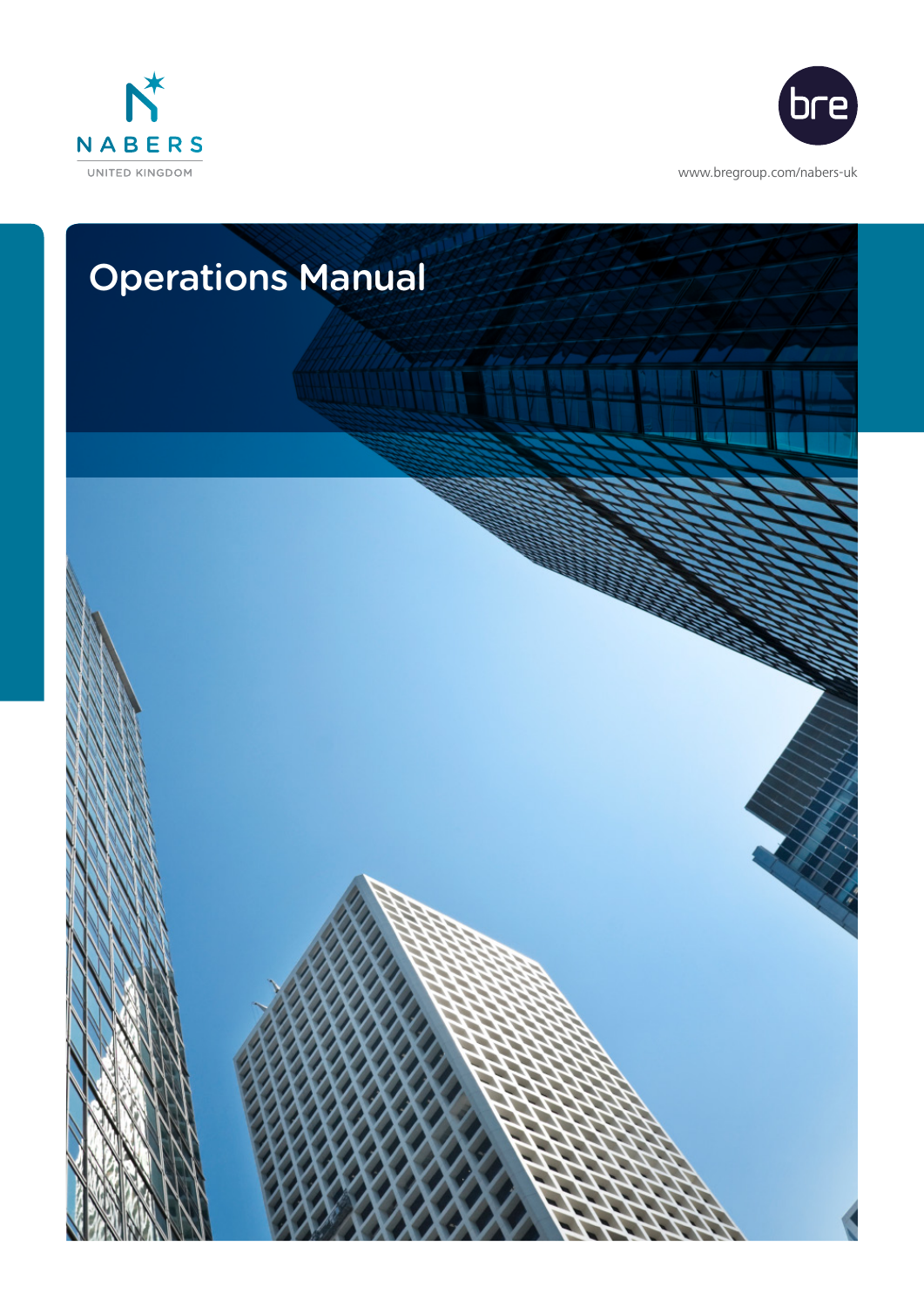# 1 Contents

| $\overline{2}$ |       |                                                                                   |  |
|----------------|-------|-----------------------------------------------------------------------------------|--|
|                | 2.1   |                                                                                   |  |
|                | 2.2   |                                                                                   |  |
|                | 2.3   |                                                                                   |  |
|                | 2.4   |                                                                                   |  |
| 3              |       |                                                                                   |  |
| $\overline{4}$ |       |                                                                                   |  |
|                | 4.1   |                                                                                   |  |
|                | 4.2   |                                                                                   |  |
|                | 4.3   |                                                                                   |  |
| 5              |       |                                                                                   |  |
|                | 5.1   |                                                                                   |  |
|                | 5.2   |                                                                                   |  |
|                | 5.3   |                                                                                   |  |
|                | 5.4   |                                                                                   |  |
| 6              |       |                                                                                   |  |
|                | 6.1   |                                                                                   |  |
|                | 6.2   |                                                                                   |  |
|                | 6.3   |                                                                                   |  |
|                | 6.3.1 |                                                                                   |  |
|                | 6.3.2 |                                                                                   |  |
|                | 6.3.3 |                                                                                   |  |
|                | 6.3.4 |                                                                                   |  |
|                | 6.4   |                                                                                   |  |
|                | 6.5   |                                                                                   |  |
|                | 6.6   | Scoring the NABERS UK Supervisee performance: The Supervised Rating Report Card19 |  |
|                | 6.7   |                                                                                   |  |
|                | 6.8   |                                                                                   |  |
|                | 6.8.1 |                                                                                   |  |
| 7              |       |                                                                                   |  |
|                | 7.1   |                                                                                   |  |
|                | 7.2   |                                                                                   |  |
|                | 7.3   |                                                                                   |  |
|                | 7.4   | Badge of recognition for licensed Assessors and licensed Assessor companies 21    |  |
|                | 7.5   |                                                                                   |  |
|                | 7.6   |                                                                                   |  |
| 8              |       |                                                                                   |  |
|                | 8.1   |                                                                                   |  |
|                | 8.2   |                                                                                   |  |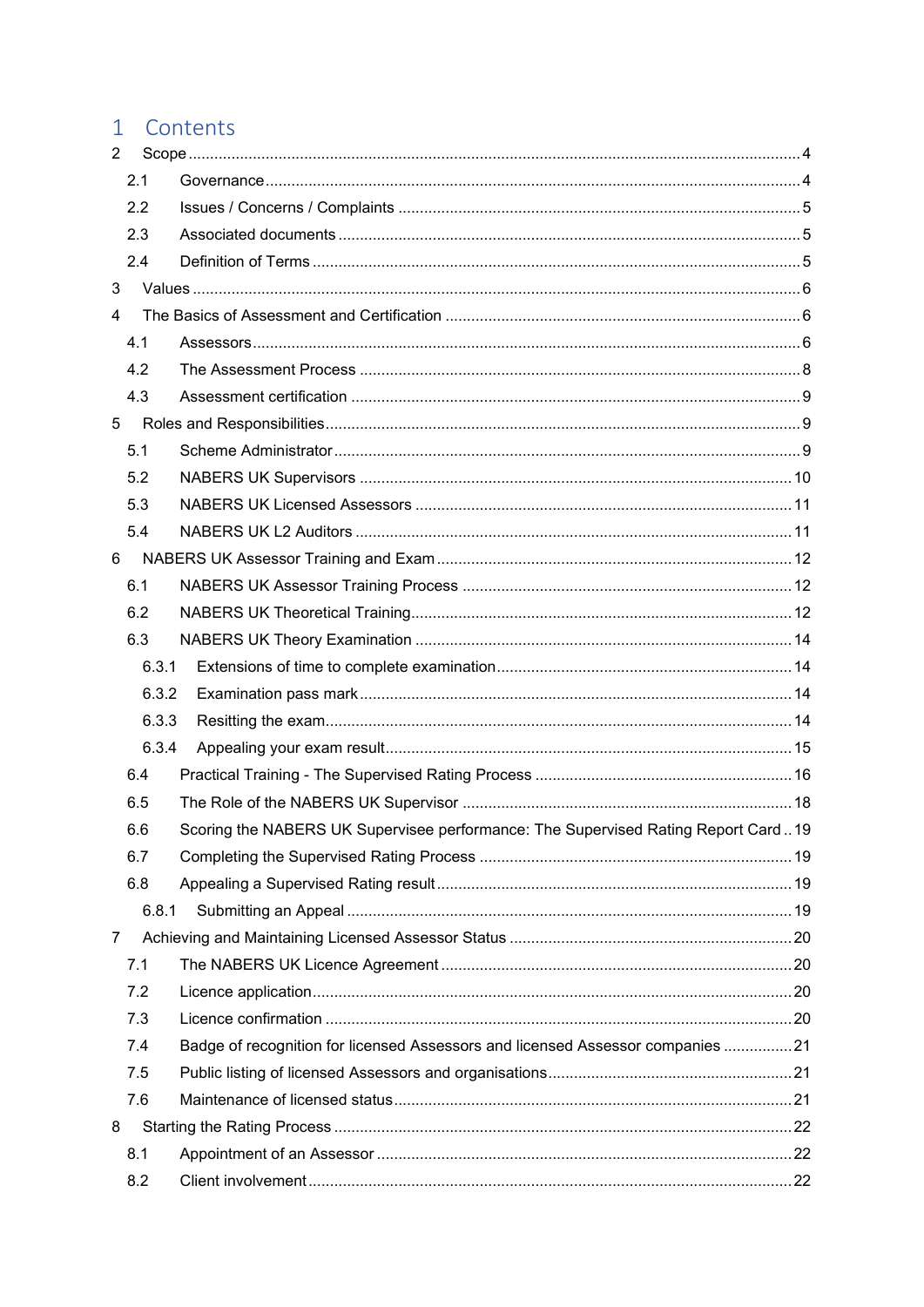|    | 8.3     |  |  |
|----|---------|--|--|
|    | 8.4     |  |  |
| 9  |         |  |  |
|    | 9.1     |  |  |
|    | 9.2     |  |  |
| 10 |         |  |  |
|    | 10.1    |  |  |
|    | 10.2    |  |  |
|    | 10.3    |  |  |
|    | 10.4    |  |  |
|    | 10.5    |  |  |
|    | 10.6    |  |  |
|    | 10.7    |  |  |
|    | 10.8    |  |  |
|    | 10.8.1  |  |  |
|    | 10.8.2  |  |  |
|    | 10.9    |  |  |
|    |         |  |  |
|    | 10.10.1 |  |  |
|    | 10.10.2 |  |  |
|    | 10.10.3 |  |  |
|    |         |  |  |
|    | 10.11.1 |  |  |
|    |         |  |  |
| 11 |         |  |  |
|    |         |  |  |
|    | 11.2    |  |  |
| 12 |         |  |  |
|    | 12.1    |  |  |
|    | 12.2    |  |  |
|    | 12.3    |  |  |
|    | 12.4    |  |  |
|    | 12.4.1  |  |  |
|    | 12.4.2  |  |  |
| 13 |         |  |  |
|    | 13.1    |  |  |
|    | 13.2    |  |  |
|    | 13.3    |  |  |
|    | 13.4    |  |  |
|    | 13.5    |  |  |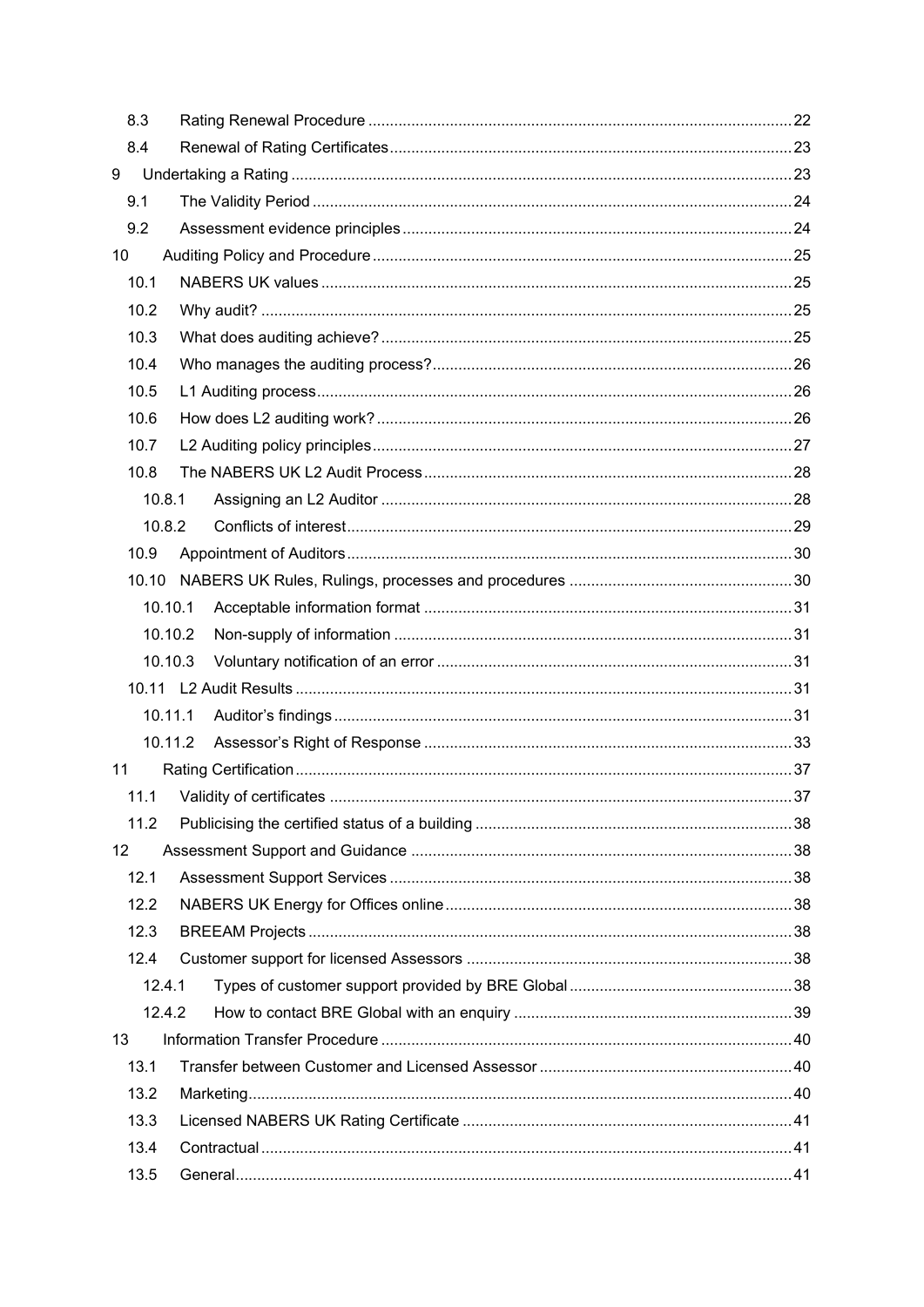|      | 13.8 Transfer between Scheme Administrator and the National Steering Committee  42 |  |
|------|------------------------------------------------------------------------------------|--|
|      |                                                                                    |  |
|      |                                                                                    |  |
|      |                                                                                    |  |
|      |                                                                                    |  |
| 14.4 |                                                                                    |  |

# 2 Scope

NABERS UK Energy for Offices is a performance-based rating system for existing buildings that rates a building based on its historical measured operational impacts on the environment.

Through NABERS UK, building owners and managers can benchmark their buildings operational performance and gain market recognition for this performance.

Licensed Assessors are responsible for providing NABERS UK licensed performance ratings for existing buildings. They undertake these ratings through the review of historical operational data, such as utility bills.

Assessors are free to market themselves and their services to the customers. Assessors deal directly with their customers and are free to set their own prices and conditions of engagement for the services they provide. The overall principle is to allow the market to drive itself, while providing guidance to ensure consistency and integrity within the scheme itself.

Assessors are trained and tested. They agree to abide by a Code of Conduct before being licensed. Individual Assessors will be licensed to carry out the services on behalf of a company, and both the company and individual are responsible for the ratings they perform.

Licensed Assessors must conduct ratings in strict accordance with the NABERS UK Rules for collecting and using data, detailed procedures for collecting and analysing the required data for a NABERS UK Rating Application. This approach ensures consistency of results regardless of which Assessor conducts the rating. Ratings are also audited at random to ensure that procedures are understood and followed.

BRE Global Limited administers the scheme throughout the United Kingdom in its capacity as the Scheme Administrator. The Scheme Administrator is responsible for provision of guidelines, documents, procedures, maintains databases, and ensures consistency.

This document is intended for the use of licensed Energy for Offices Assessors and those completing the training to become a licensed Energy for Offices Assessor. This document contains all the information necessary for licensed Assessors to perform licensed NABERS UK Energy for Offices performance ratings and should be seen as a guide to the elements of the scheme rather than a strict manual that must be followed to the letter. It defines roles and responsibilities of relevant parties. Responsibilities will also evolve over time.

The copyright for all documents contained herein remains with BRE Global as the Scheme Administrator of NABERS UK.

## 2.1 Governance

All NABERS UK Energy for Offices related activities are aligned to ISO 9001. As an accredited certification body, BRE Global maintains an open and accountable governance structure. The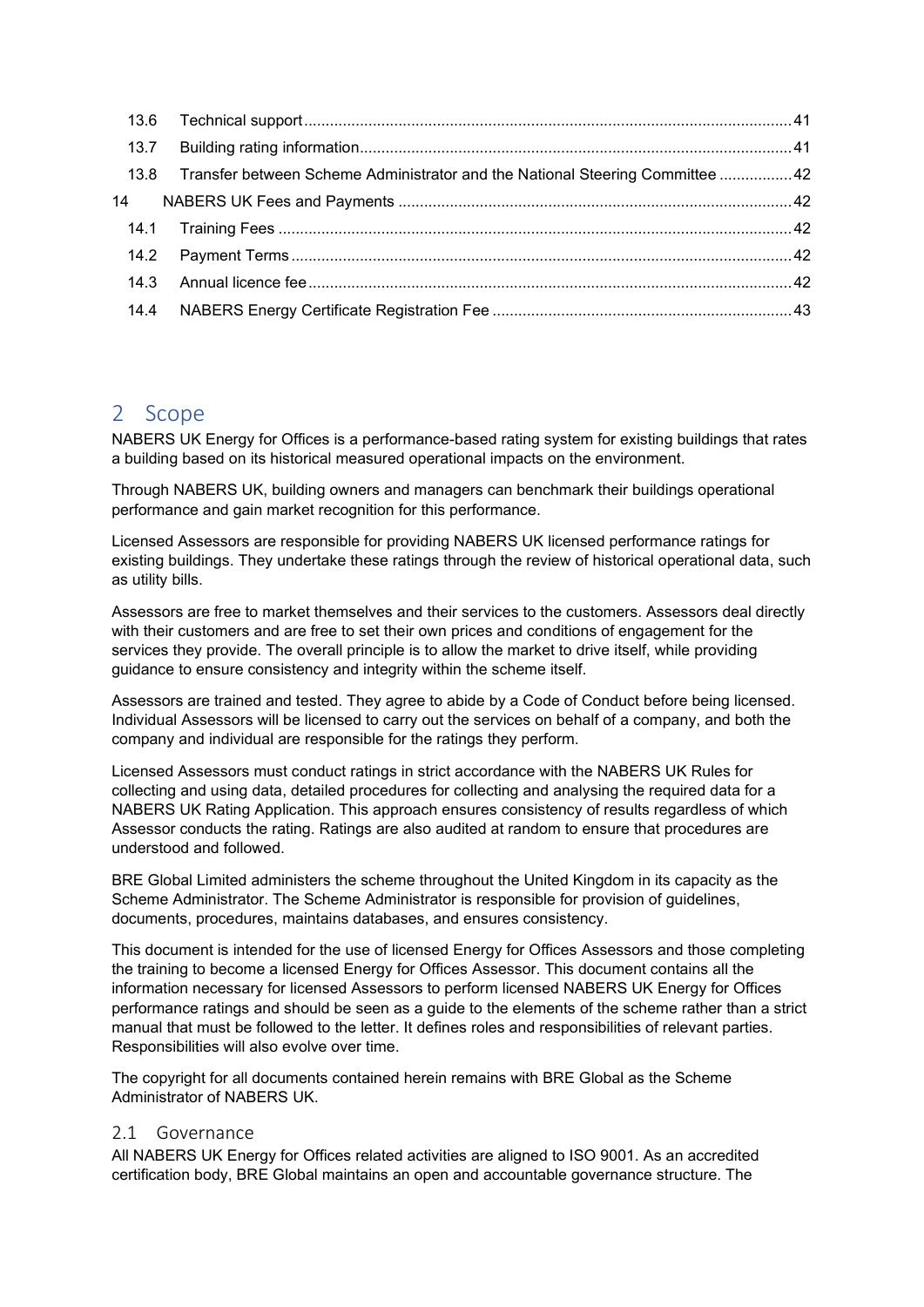operation of NABERS UK Energy for Offices (and indeed all our assurance activities) is overseen by a Steering Committee for peer and market review.

The Governing Body represents stakeholder interests to ensure, amongst other things, that BRE Global are acting independently and impartially, that we are operating our processes correctly, and that we are treating our customers fairly.

The Steering Committee provides BRE Global with access to a range of experts that can review the scheme to ensure its robustness from a scientific, technical and market perspective, as well as ensuring the development of the scheme is open to external and independent scrutiny.

## 2.2 Issues / Concerns / Complaints

If there are unresolved issues with the services provided by BRE Global, in the first instance please contact the NABERS UK team at [nabersuk@bregroup.com.](mailto:nabersuk@bregroup.com) Please provide as much information as possible so that we may address your issues or concerns effectively.

BRE Global operates a formal complaints and appeals procedure (XP107E), please use the email address provided above to request a copy if there is cause for complaint or appeal against a certification decision.

#### 2.3 Associated documents

This manual references several additional and supporting documents associated with the NABERS UK scheme and licence agreement.

This document does not include technical criteria for the Energy for Offices scheme. Detailed technical requirements are set out in The Rules ('Energy for Offices', and 'Metering and Consumption')

## 2.4 Definition of Terms

**NABERS UK Licensed Company (Licensee) –** A company (or sole trader) that employs Licensed Assessors and has entered into a contractual agreement with BRE Global to undertake NABERS UK ratings (Licensee).

**NABERS UK Licensed Assessor -** An individual who is either self-employed or employed by a Licensed Company (Licensee) and is listed as a Licensed Assessor on the NABERS UK Licence agreement. Licensed Assessors can undertake NABERS UK ratings on behalf of their Licensed Company.

**NABERS UK Code of Practice -** A document that forms part of the contract between Licensed Assessors and BRE Global. The purpose of the NABERS UK Code of Practice is to set out the responsibilities and obligations under the NABERS UK Scheme, including ethical and commercial codes of conduct.

**NABERS UK Level 1 Audit –** A desk-based review conducted on 100% of NABERS Ratings to ensure that an Assessor has correctly completed the NABERS UK Rating Input Form.

**NABERS UK Level 2 Audit -** An auditing peer review process that delivers a complete reassessment of the building using the documentation relied upon by the Licensed Assessor in conducting the original rating, to confirm the rating result, or recalculate it if necessary.

**NABERS UK Rules (The Rules) -** All past and current versions of; the NABERS UK Rules for 'Energy for Offices' and 'Metering and Consumption' and other guidance documents used to undertake NABERS UK ratings under the NABERS UK Scheme.

**NABERS UK Supervisee -** A NABERS UK Licensed Assessor who is required by the Scheme Administrator to undertake NABERS UK Ratings under supervision in line with the NABERS UK scheme's policies and procedures.

**NABERS UK Supervisor -** A NABERS UK Licensed Assessor who has entered into a contractual agreement with the Scheme Administrator to tutor and assess NABERS UK Supervisees'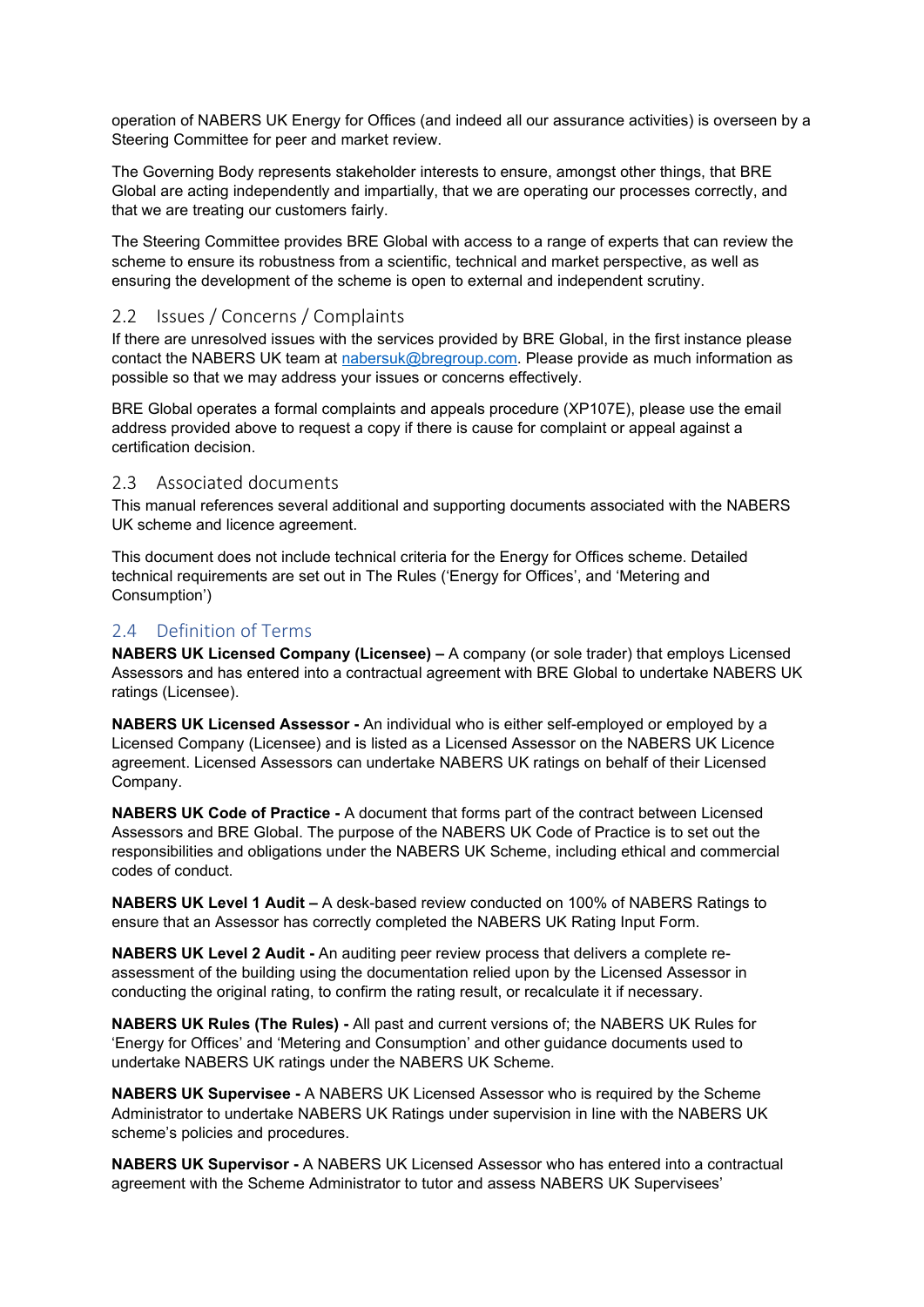understanding, interpretation, and application of the NABERS UK Rules during the practical training component of the NABERS UK scheme.

**Rating Period -** The 12-month base period for the rating, requiring at least 12 contiguous months of acceptable data upon which the rating is based.

**Scheme Administrator -** The administrator of the NABERS UK scheme; BRE Global Limited.

**Supervised Rating -** A NABERS UK rating performed by a NABERS UK Licensed Assessor, under the supervision and tuition of a NABERS UK Supervisor in line with the NABERS UK scheme's policies and procedures.

**Validity Period** - The post-certification period during which the rating is valid for up to 12 months.

# 3 Values

The NABERS UK scheme is committed to the values of integrity, quality, public service, leadership and collaboration. BRE Global works closely with NABERS UK Trainers, Supervisors, Auditors and Licensed Assessors to deliver excellent services and a relevant, reliable practical measure of building performance that supports a more sustainable built environment. The NABERS UK Operations Manual provides the clear guidance and information needed to assure the quality of these partnerships.

- Integrity to be ethical, impartial, open and transparent.
- Quality to operate a robust, reliable scheme of rating tools.
- Collaboration to work with industry and government to ensure relevance and effectiveness.
- Leadership to demonstrate and advocate practical environmental benchmark performance measures for industry and government.
- Public service to serve the public good and deliver public value by communicating trusted results.

# 4 The Basics of Assessment and Certification

BRE Global provides independent, third party certification of the NABERS UK Energy for Offices ratings process undertaken by licensed Assessors, to ensure that their assessment of the office space and consequent rating has been conducted in accordance with The Rules.

## 4.1 Assessors

BRE Global trains and assesses the competency of individuals who want to use NABERS UK to carry out assessments. This training and on-going demonstration of competence is subdivided into two stages.

The first stage involves an assessment of an individual's knowledge and understanding of the application of the scheme.

The BRE Academy provides the training course and material on the technical and operational aspects for the scheme operated by BRE Global, and then assesses candidates on their understating in relation to the application of these schemes. This assessment is undertaken via multiple choice examinations. Once a candidate passes the exams, they are qualified and deemed 'competent' to undertake ratings. The qualified Assessor can then apply for a licence to join the scheme, i.e., become a licensed Assessor (see section 7.1.)

The licence enables a company or sole trader to offer assessment services to clients in accordance with the scope and terms and conditions of the license. Being listed as a licensed Assessor provides users of the scheme (clients) with confidence in the knowledge that they will receive a professional service and quality assured outcome.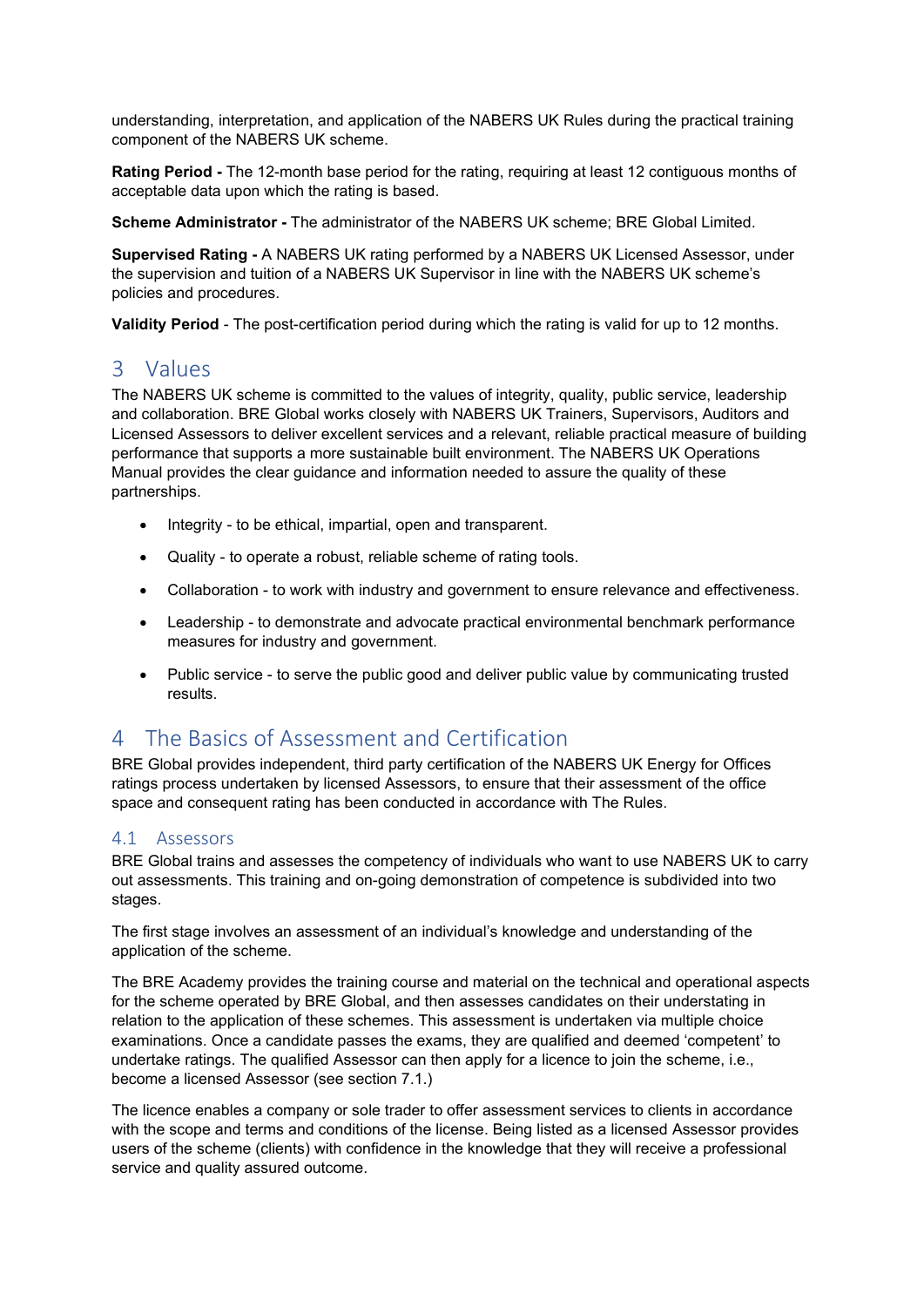The second stage involves the on-going maintenance of competence and quality of assessments undertaken by a licensed Assessor. We assure this through a risk-based auditing process (see section 10).

The auditing process checks ratings prior to certification. If the auditing process finds non-conformities the Assessor shall respond appropriately to correct these. If significant and/or regular nonconformities regarding the competence of an Assessor are found, or professional misconduct has occurred, then BRE Global may suspend or withdraw an Assessor's license.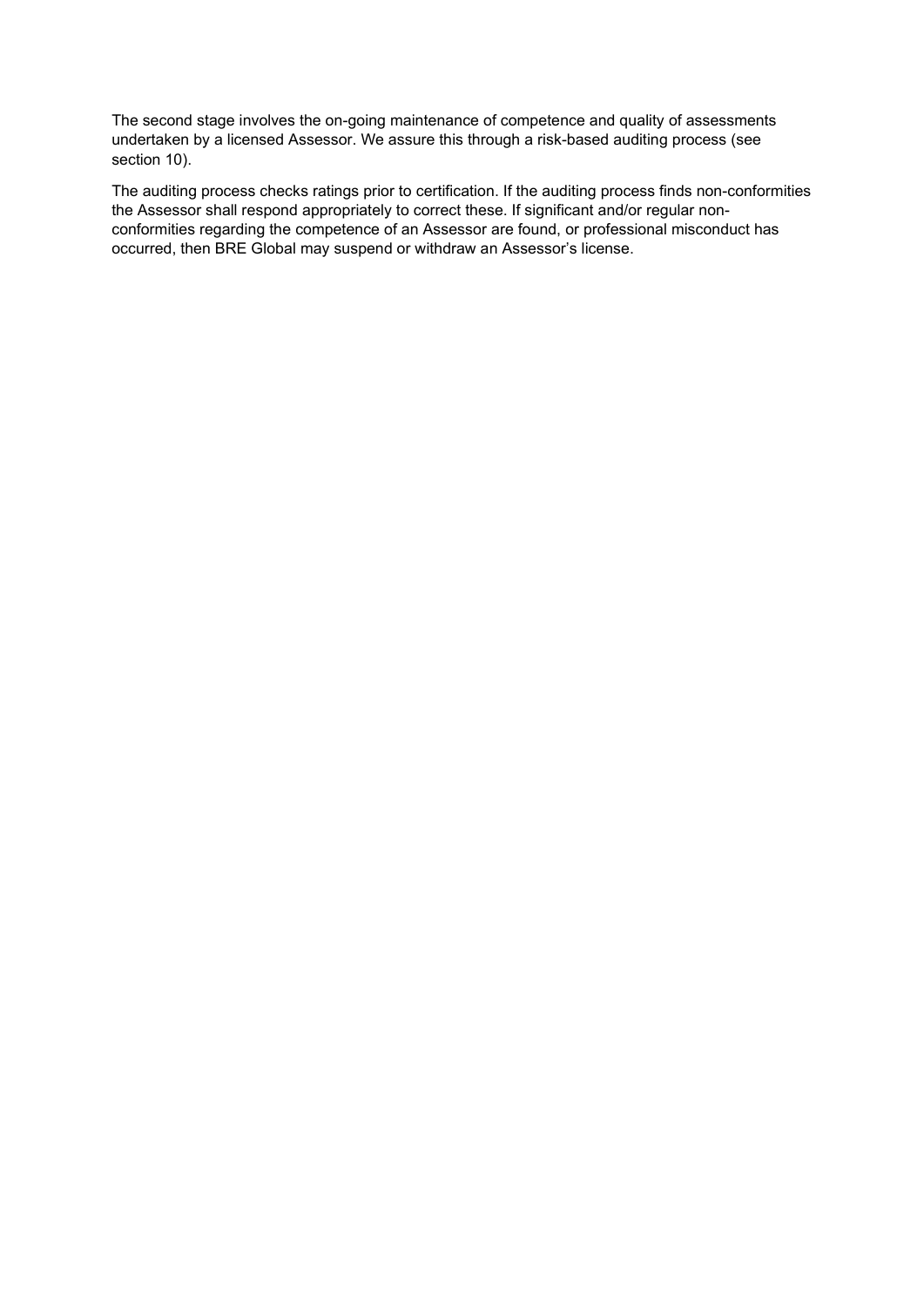# 4.2 The Assessment Process

#### Figure 1: The assessment process

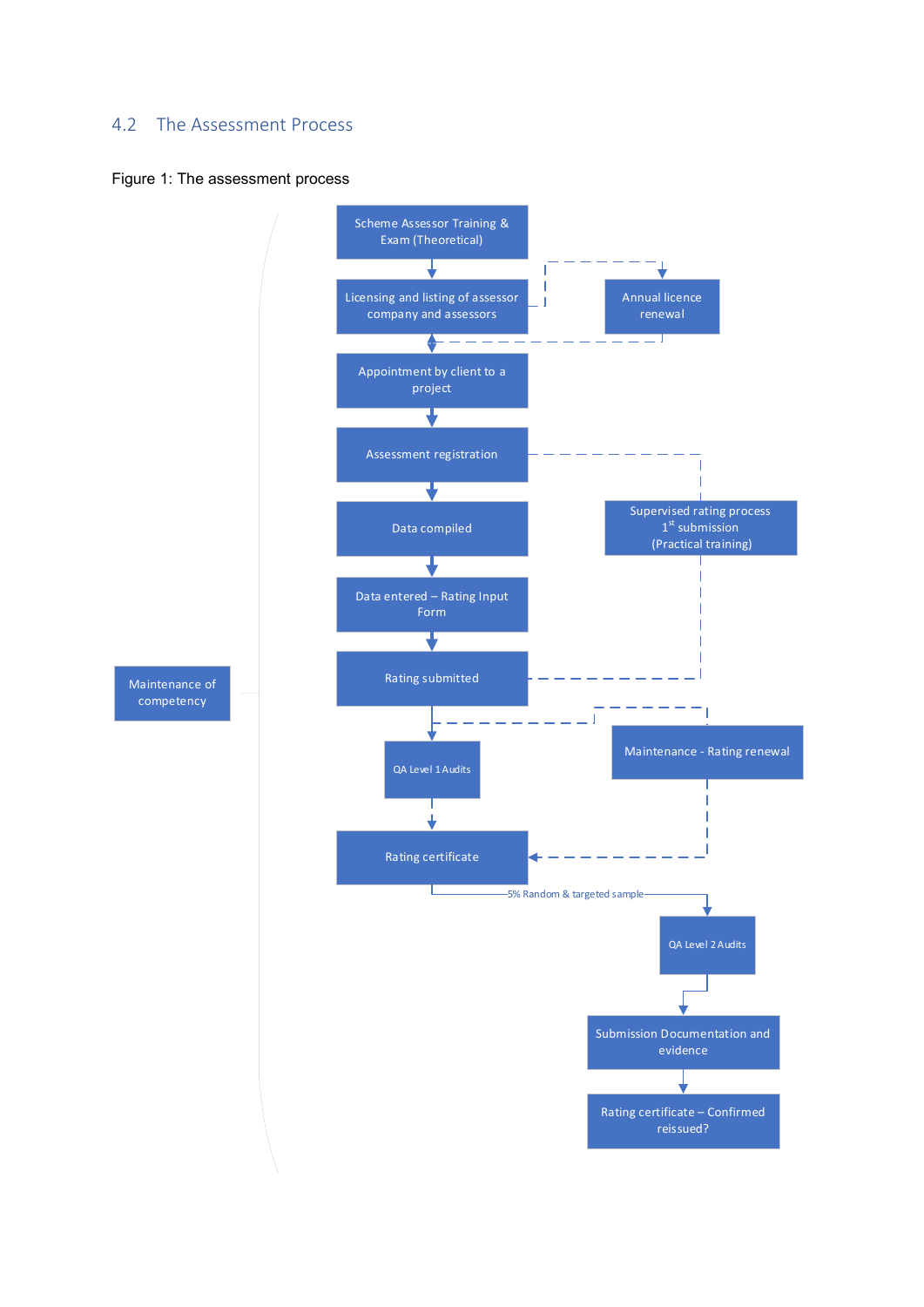### 4.3 Assessment certification

A rating is undertaken by the Assessor on behalf of their licensed organisation (a contract will exist between their client and the licensed Assessor organisation, not directly with the Assessor).

In undertaking a rating, an Assessor collects evidence in order to demonstrate (through reporting) the degree of compliance of a client's asset energy performance, with the requirements defined in The Rules. Once this process is complete the rating is submitted to BRE Global for auditing and a certification decision.

Following successful completion of the auditing process, the rating can be certified. The certificate is produced by BRE Global and issued to the Assessor, who can then pass the certificate on to the client. The certificate confirms to all interested parties that the rating has been completed in accordance with the requirements of the scheme. In most cases, the issuing of the certificate marks the end of the certification process involving BRE Global.

In Energy for Offices the performance levels defined within the scheme and documented on the certificate are rated from 1-6 stars. If the building has under-performed, resulting in a rating of zero stars, a certificate is not issued, however a record is made of the rating by BRE Global.

The remainder of this document outlines the operating procedures to be followed by candidates wishing to become Assessors and for existing licensed Assessors that undertake and submit ratings to BRE Global. The document is separated into sections, covering the stages involved in becoming and Assessor and the rating process.

# 5 Roles and Responsibilities

#### 5.1 Scheme Administrator

BRE Global is the Scheme Administrator, responsible for the overall management of the NABERS UK scheme, including licensing Assessors, the NABERS UK auditing process, certification and setting and administering Assessor standards of practice and procedures.

BRE Global has the responsibility of ensuring that the NABERS UK rating process is undertaken to the highest possible standard and that the credibility, reliability, and integrity of the NABERS UK scheme is maintained.

The Scheme Administrator is responsible for:

- Training individuals to become NABERS UK Licensed Assessors;
- Assessing individuals' theoretical and practical knowledge of all aspects of the NABERS UK scheme necessary to become and practice as NABERS UK Licensed Assessors;
- Managing and administering the NABERS UK training and assessment processes;
- Monitoring and auditing the quality of work performed by NABERS UK Licensed Assessors;
- Developing training resources for the continuous professional development of NABERS UK Licensed Assessors;
- Issuing performance rating certificates and updating and re-issuing certificates;
- The writing of, and any updates to the Licensed Assessor procedures and NABERS UK documentation;
- Ensuring that information is transferred at the appropriate times and by the appropriate parties;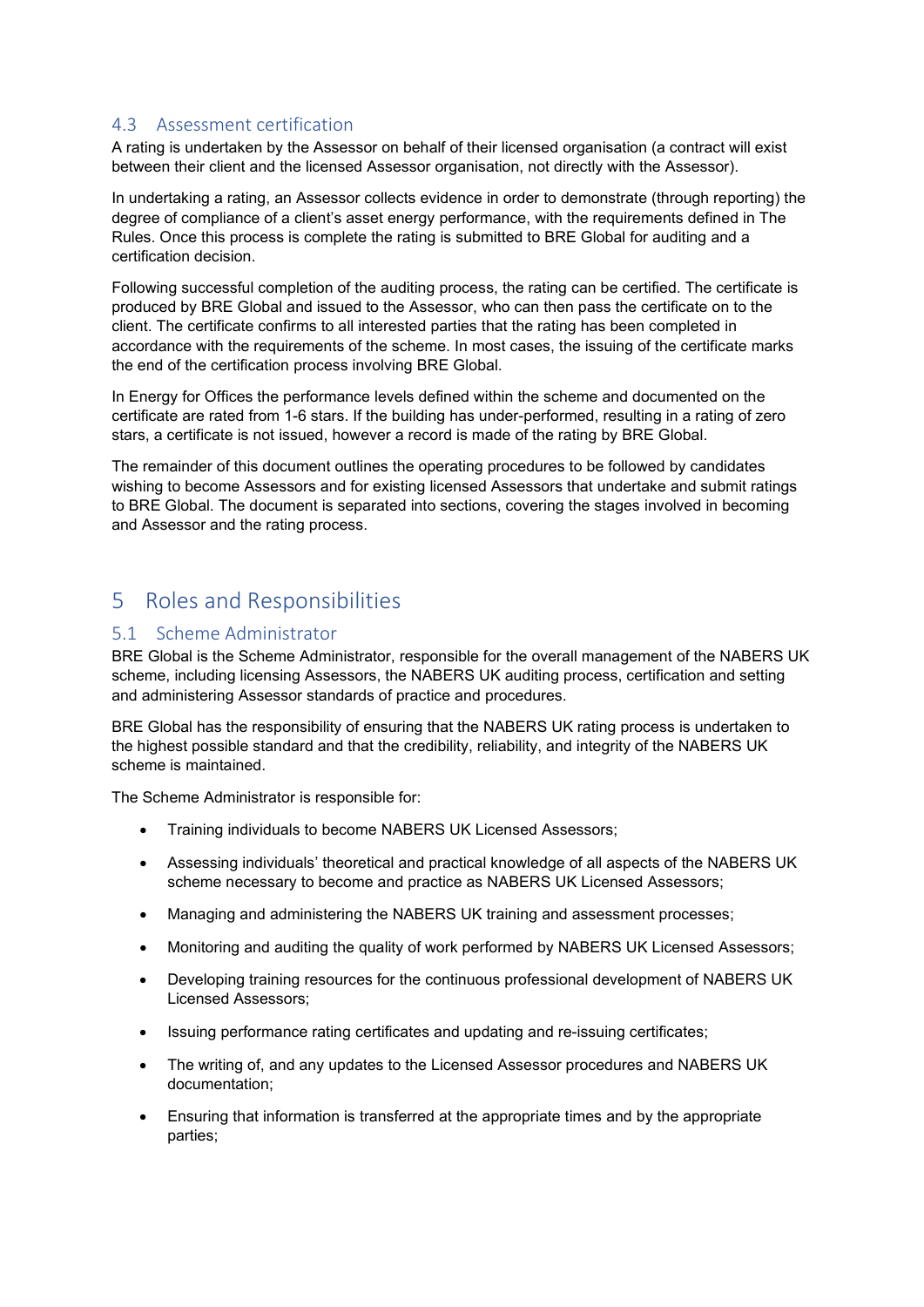- Ensure that authorisation and any other checks (e.g. audits) are undertaken in a timely manner so that the customer is not inconvenienced by unnecessary delays;
- ensuring that the required numbers of Audits are undertaken on certified NABERS UK ratings in accordance with the NABERS UK Auditing Policy and Procedure (see section 10);
- appointing Auditors based on their expertise and excellent knowledge of the NABERS UK Scheme and relevant process documents;
- supporting the Auditor by ensuring that the Assessor adheres to the requirements of the NABERS UK Auditing Policy and Procedure and other process documents;
- revising NABERS UK ratings (star ratings) and updating the NABERS UK rating register when the results of an audit show that the original rating was incorrect;
- sanctioning Assessors who have breached the Rules, the NABERS UK Licence Agreement Terms and Conditions, Code of Practice, or other relevant process and procedure documents;
- Ensuring the information is uniform and consistent across all regions; and
- Holding information in a secure manner with due consideration given to the confidentiality of information;

Additional responsibilities are listed in the NABERS UK Code of Practice and the NABERS UK Licence Agreement.

#### 5.2 NABERS UK Supervisors

NABERS UK Supervisors are selected by BRE Global based on their experience of undertaking NABERS UK ratings; their excellent understanding of the NABERS UK scheme, the NABERS UK Rules, and associated processes and procedures.

NABERS UK Supervisors are responsible for providing practical guidance and tuition to NABERS UK Supervisees as part of the training process by providing Supervised Ratings. NABERS UK Supervisors assess NABERS UK Supervisees' competencies, theoretical and practical knowledge, and ability to apply this knowledge to undertake NABERS UK ratings in accordance with NABERS UK Rules for carrying out ratings, the NABERS UK Code of Practice and other contractual procedures. They are responsible for identifying errors in NABERS UK ratings and advising the NABERS UK Supervisees on the correct methodology.

At the end of the supervision process, NABERS UK Supervisors are responsible for reporting the results of their assessment to BRE Global within five working days.

It is the NABERS UK Supervisor's responsibility to ensure they are up to date with any changes to NABERS UK Rules and associated policies and procedures. They will make themselves available within normal business hours to assist NABERS UK Supervisees during the supervised ratings process. They will endeavor to respond to submissions and/or questions raised by NABERS UK Supervisees within three business days. They will have a central role in conflict resolution when a NABERS UK Supervisee appeals the result of the Supervised Rating (refer to section 6.2.4.).

NABERS UK Supervisors are bound by their contract with BRE Global to act in a fair and impartial manner and must not undertake supervisions where a conflict of interest exists (N.B. NABERS UK Supervisors contract differs from the Licence Agreement for NABERS Assessors). NABERS UK Supervisors' conflicts of interests include, but are not limited to the following:

• A NABERS UK Supervisor or their employer is/was undertaking work for, or in a contract with the building owner whose building is subject to the rating supervision.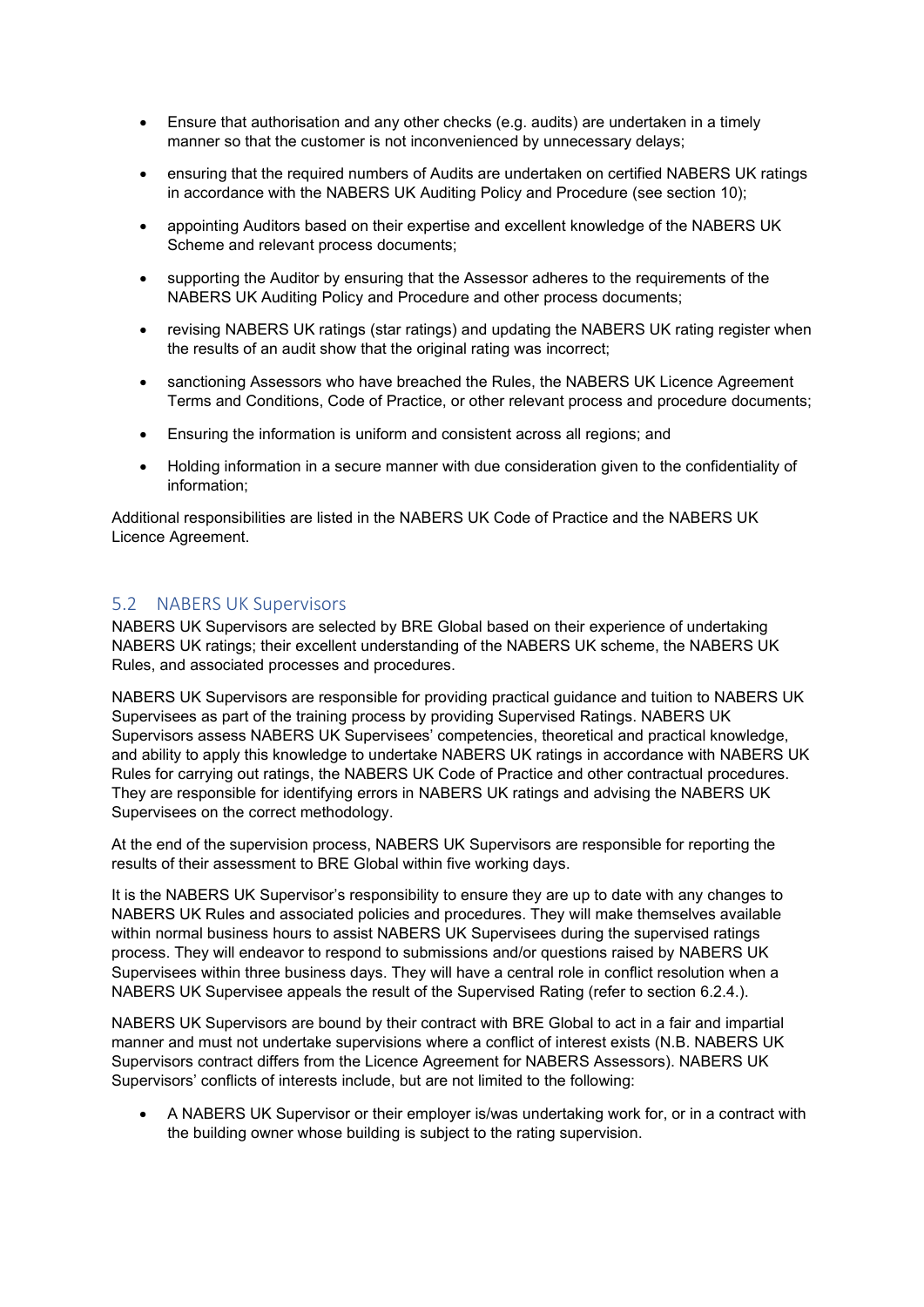- A NABERS UK Supervisor or their employer is/was in a contractual arrangement with the NABERS UK Supervisee or the NABERS UK Supervisee's Company subject to the supervision.
- A NABERS UK Supervisor or their employer is/was in competition with the Supervisee (e.g., as Assessor service providers).

Supervisors must declare any potential and/or perceived conflicts of interest to the Scheme Administrator before accepting a supervision. When a conflict of interest exists, the Scheme Administrator will allocate the supervision to another Supervisor.

The input data and results from a supervised rating must be treated confidentially by NABERS UK Supervisors at all stages of the supervision process and may only be discussed with the NABERS UK Supervisee and the Scheme Administrator.

NABERS UK Supervisors must co-operate with the Scheme Administrator throughout the entire supervision process, and if a NABERS UK Supervisee appeals the result of the Supervised Rating.

## 5.3 NABERS UK Licensed Assessors

Licensed Assessors are individuals employed by a Licensed Company (Licensee) and are listed as a Licensed Assessor on the NABERS UK Licence agreement. The Licensed Company and Licensed Assessors are bound by the terms and conditions of the licence agreement. Licensed Assessors are responsible for:

- Ensuring that their assigned NABERS UK Supervised Rating and NABERS UK rating complies with the relevant NABERS UK Rules and that the assessment is undertaken to the highest possible standard.
- Abiding by the NABERS UK Licence Agreement, the NABERS UK Code of Practice and the NABERS UK Operations Manual when undertaking NABERS UK ratings.
- Co-operating with BRE Global, the NABERS UK Auditor, or the NABERS UK Supervisor when required by the NABERS UK Rules and the scheme's policies and procedures.
- Complying with the NABERS UK brand use guidelines as they relate to the NABERS UK scheme.

BRE Global may require Licensed Assessors to undertake additional theoretical and practical training in order to ensure and maintain a consistently high standard of performance by Licensed Assessors. Any such additional training will be undertaken at the Licensed Assessor's own cost. Licensed Assessors are encouraged to stay abreast of industry developments related to sustainability in the built environment.

Additional responsibilities of Licensed Assessors are listed in the NABERS UK Code of Practice, and the NABERS UK Licence Agreement.

## 5.4 NABERS UK L2 Auditors

L2 Auditors are selected by BRE Global based on their experience of undertaking NABERS UK ratings; their excellent understanding of the NABERS UK scheme, the NABERS UK Rules, and associated processes and procedures.

L2 Auditors are responsible for auditing submitted ratings, which involves re-rating the premises, using documentation provided by the Assessor who conducted the original rating. From time to time, this can lead to a NABERS rating being revised or withdrawn. Assessors can also receive sanctions for unsatisfactory performance, or guidance and recommendations for improvements, as identified through this process.

Level 2 Audits are conducted on 5% of all NABERS ratings following certification (see section 10.8 for more information). Following their review, the Auditor will report their findings, and the Assessor will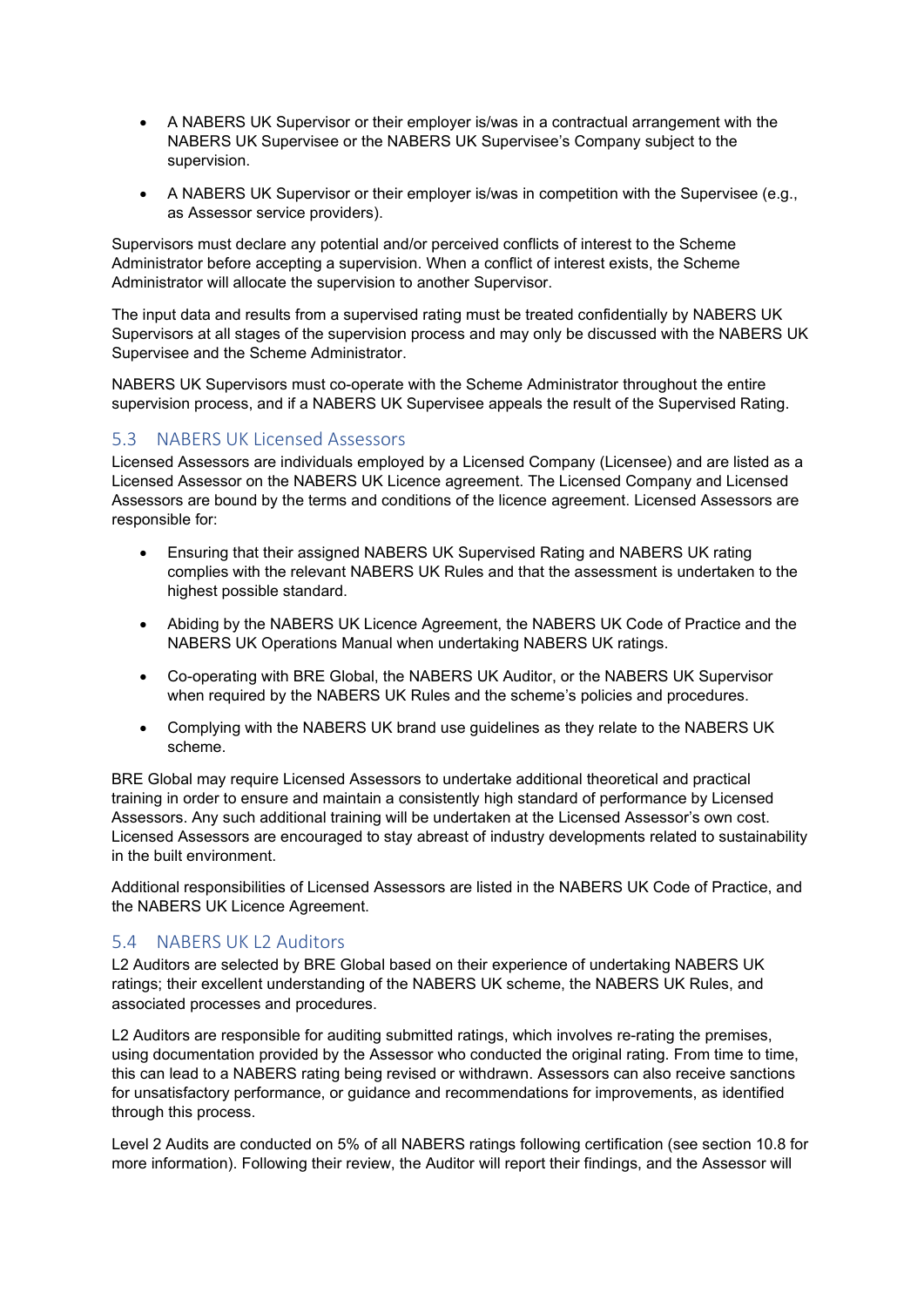be given a Right of Reply if any contentious issues are raised (see section 10.11.2). BRE Global will complete the final determination of the audit outcome.

# 6 NABERS UK Assessor Training and Exam

## 6.1 NABERS UK Assessor Training Process

Individuals undergoing licensing to become NABERS UK Licensed Assessors are required to successfully complete theoretical training and enter into a contractual agreement with BRE Global before they can perform ratings. NABERS UK Energy for Offices also includes a practical training requirement whereby ratings are performed under supervision. This is detailed further in section 6.4.

## 6.2 NABERS UK Theoretical Training

The NABERS UK Energy for Offices Licensed Assessor training course, which includes three modules, provides a detailed overview of the NABERS UK Energy rating tool, the assessment process and overarching principles for NABERS UK ratings. To become licensed as NABERS UK Licensed Assessors, individuals are required to pass three theory exams included within the NABERS UK Energy for Offices training course.

The NABERS UK theoretical training process is illustrated in Figure 2.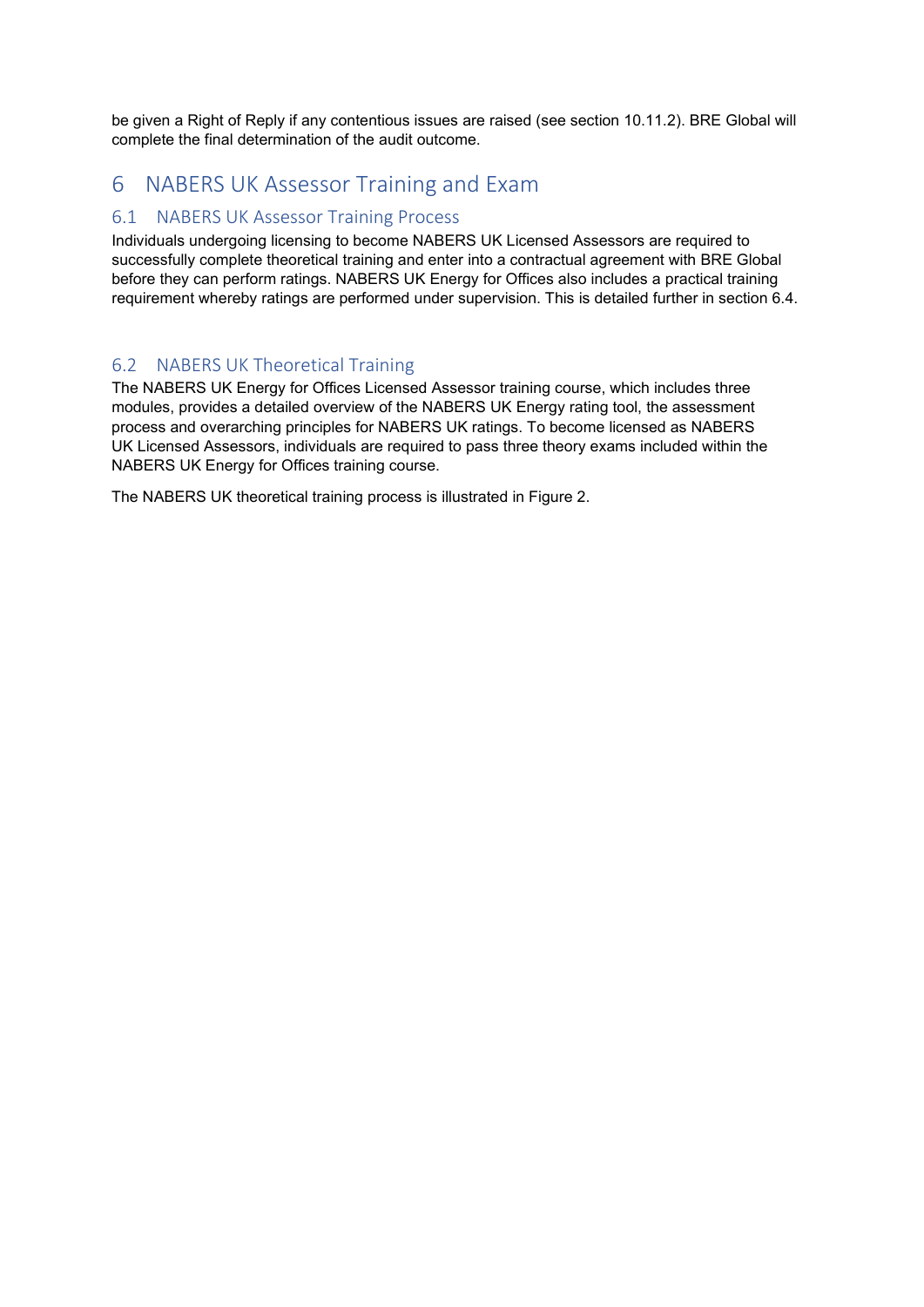

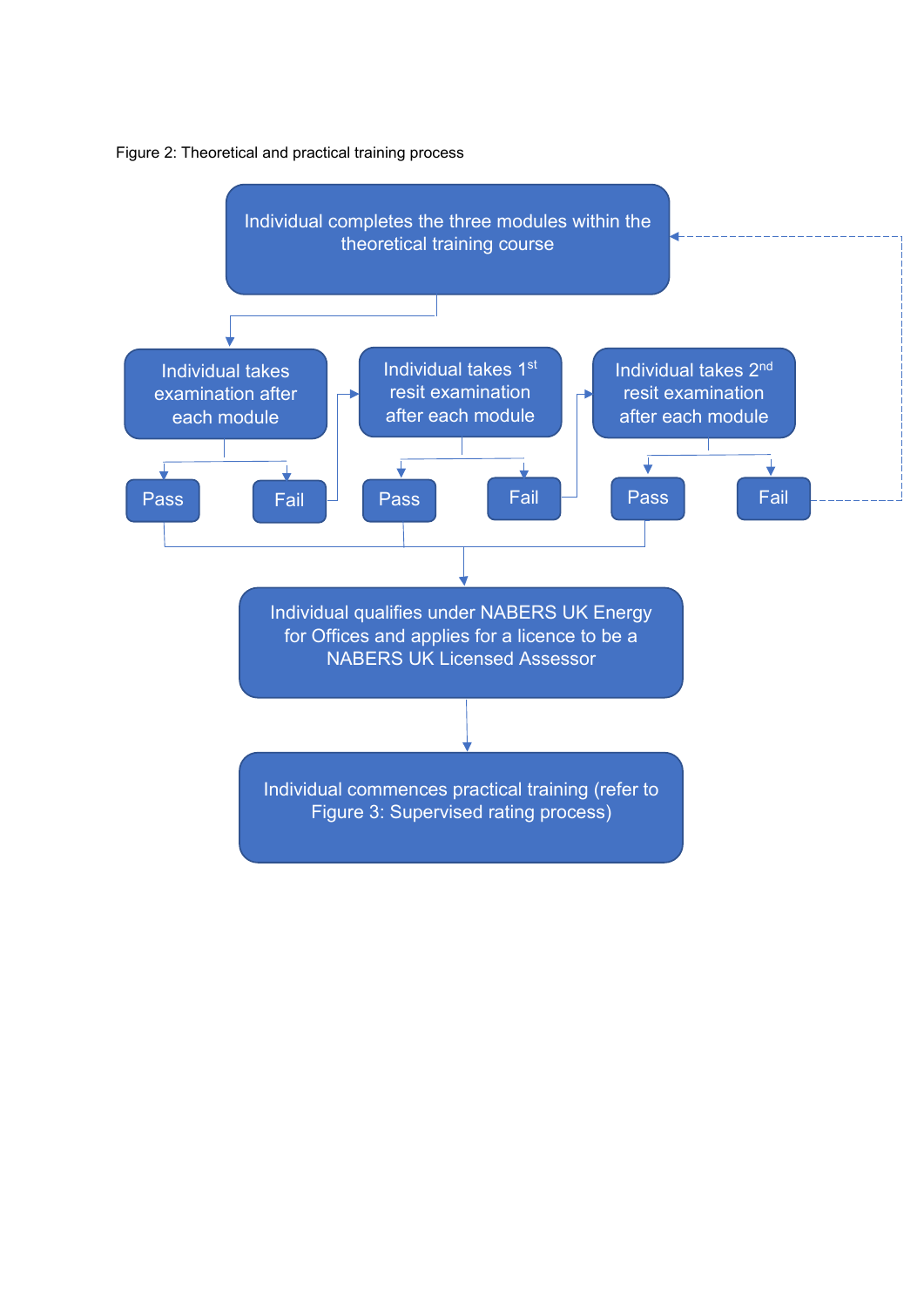## 6.3 NABERS UK Theory Examination

The NABERS UK Assessor training course consists of three modules, each followed by an examination. These theory exams assess an individual's understanding of the NABERS UK Scheme and Rules and the Assessor processes and procedures. The exam also tests an individual's ability to apply this theory to undertake sample NABERS UK ratings when provided with sample data.

The examinations consist of a series of multiple-choice questions with sample data designed to replicate a NABERS UK application.

The exams are undertaken online. Access to the exams will be given to individuals shortly after completing each online training module. Requests to defer undertaking the exam must be made prior to receiving the exam and in writing to [nabersuk@bregroup.com](mailto:nabersuk@bregroup.com) for the Scheme Administrator's approval.

Individuals must complete and submit their exams within four weeks of receiving access to the exams unless an extension of time to submit has been granted.

The Scheme Administrator is available to assist individuals with questions about performing a NABERS UK rating and associated processes and procedures but will not assist with exam questions. Individuals should send exam queries to [BREAcademy@bregroup.com](mailto:BREAcademy@bregroup.com) and allow 3 working days for the Scheme Administrator to respond.

The exam must be completed and submitted by the individual sitting the exam. The Scheme Administrator reserves the right to fail individuals who work together to submit the same work and answers.

Examinations will be marked, and results released to individuals within four weeks of the examination closing date. Marked examinations are not released.

Examinations are regularly updated, and the Scheme Administrator reserves the right to scale examination results to ensure results are within the range of those completed by previous trainees.

#### 6.3.1 Extensions of time to complete examination

On some occasions, sickness, misadventure, or other circumstances beyond an individual's control may prevent them from completing the examination. In this instance, requests for extensions of time to complete the exam will be considered.

Requests for an exam extension must be made in writing prior to the exam due date (to: [BREAcademy@bregroup.com\)](https://bretrust.sharepoint.com/sites/NABERSUK/Shared%20Documents/Training%20and%20Accreditation/NABERS%20UK%20Accreditation%20and%20Audit%20Docs/BREAcademy@bregroup.com) and are approved at the discretion of the Scheme Administrator. In cases of illness a medical certificate must be provided.

Note that simply being busy at work is not an acceptable reason to request an extension. Individuals are expected to allow sufficient time to complete the examination when registering for a training session.

#### 6.3.2 Examination pass mark

Individuals must obtain a mark of 80% or higher to pass the examination. The Scheme Administrator reserves the right to scale examination results to ensure results are within the range of those completed by previous trainees.

#### 6.3.3 Resitting the exam

For each of the three exams, individuals who obtain a mark less than 80% have two more opportunities to re-sit the exam free of charge.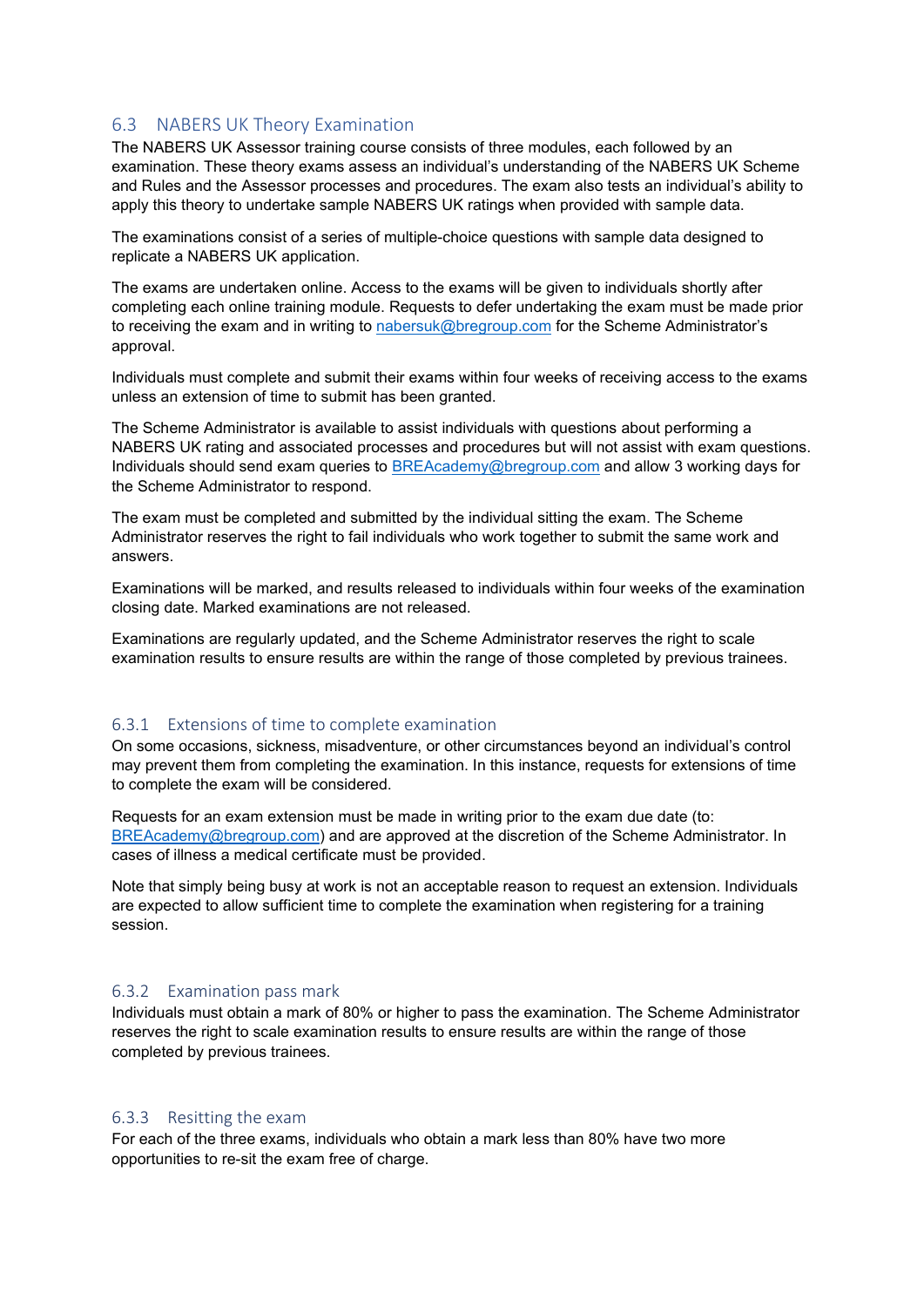The re-sit exam will be the same that the trainee initially completed, or an extract of that exam as determined by the Scheme Administrator. Individuals must obtain a mark of 80% or higher to pass the re-sit examination. The Scheme Administrator reserves the right to scale examination results.

Trainees who fail the three exam attempts must re-complete the theoretical training at their own cost and pass the subsequent exam, should they wish to pursue Licensing.

A schedule of fees for re-sit examinations and other training charges can be found at [www.bre.ac/course/nabers.](https://www.bre.ac/course/nabers/)

#### 6.3.4 Appealing your exam result

An individual can appeal an exam result under the following circumstances:

- The exam was modified by the Scheme Administrator during the examination period. The individual would need to demonstrate that they had been disadvantaged by the changes made, and that these changes had not been given due regard by the Scheme Administrator.
- A clerical error has occurred in the computation of the score. The individual can request a remark of their examination if they believe they can demonstrate that a clerical error has occurred.
- Due regard had not been paid by the Scheme Administrator to evidence of illness or misadventure that had been submitted by the due date. The individual can appeal an examination result if they can demonstrate that the Scheme Administrator has not paid due regard to a request made by the individual before the due date for an extension of time to submit due to illness or misadventure.

Appeals must be made in writing to the Scheme Administrator (email: [BREAcademy@bregroup.com\)](https://bretrust.sharepoint.com/sites/NABERSUK/Shared%20Documents/Training%20and%20Accreditation/NABERS%20UK%20Accreditation%20and%20Audit%20Docs/BREAcademy@bregroup.com) within seven business days of receiving an exam result.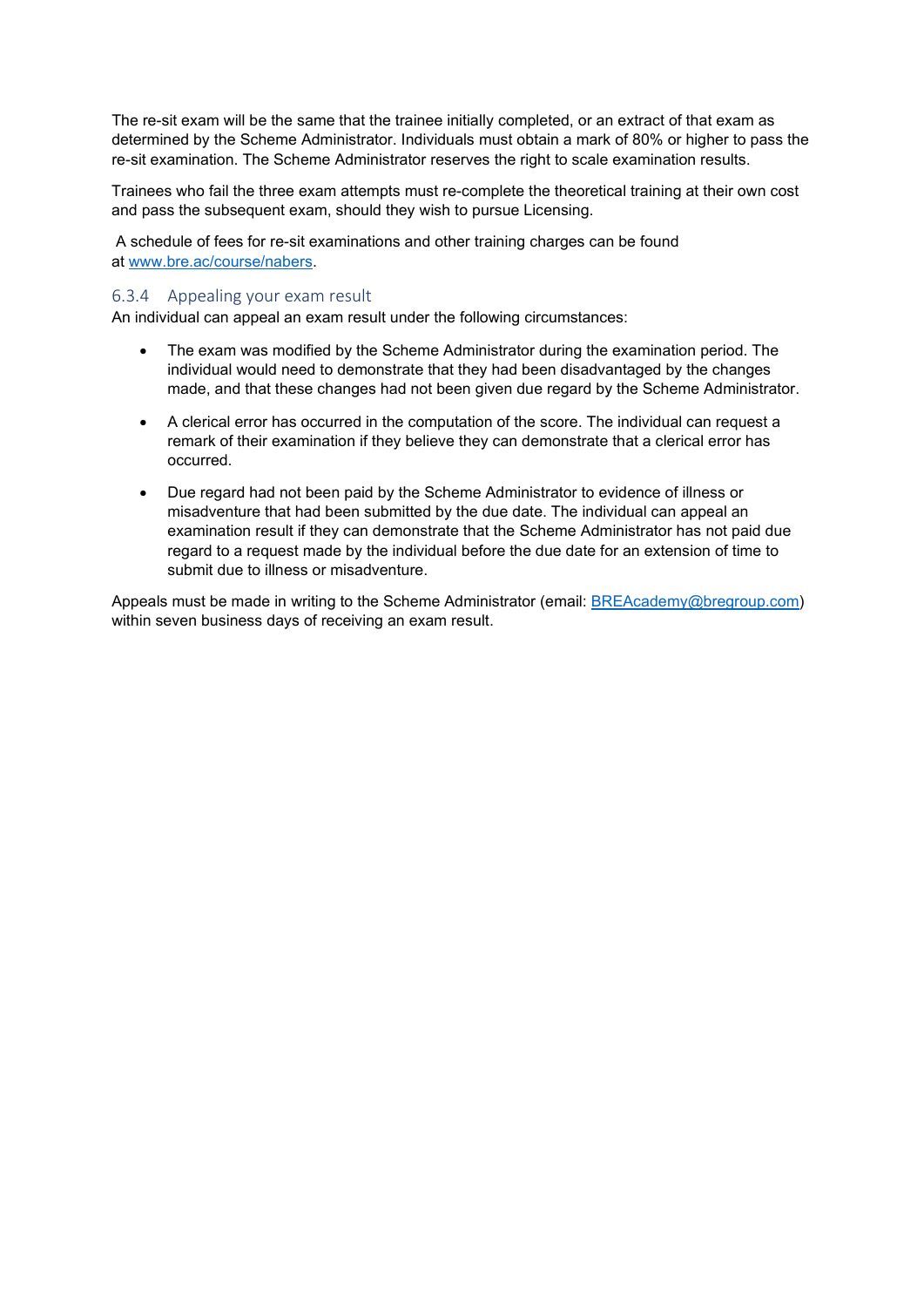## 6.4 Practical Training - The Supervised Rating Process

The practical component of NABERS UK training includes the completion of NABERS UK Ratings under supervision and is illustrated in Figure 3.

Upon completion of the theoretical component of training and after taking out a NABERS UK Assessor Licence with BRE Global; NABERS UK Licensed Assessors can conduct their first NABERS Rating. It is important to note that it's the Licensed Assessors responsibility to find their own ratings and their first rating under Energy for Offices will be performed under supervision as a Supervised Rating. The newly Licensed Assessor (the Supervisee) will need to contact BRE Global by emailing [nabersuk@bregroup.com](mailto:nabersuk@bregroup.com) to inform them of the commencement of their first NABERS UK rating. BRE Global will then provide the Supervisee with the contact details of an identified available Supervisor to start the Supervised Rating process.

The intention of the Supervised Rating is to provide hands on practical training to support the NABERS UK Supervisees to become competent in undertaking NABERS UK ratings to a sufficiently high standard.

The Supervised Rating process also provides for further learning. For example, the NABERS UK Rating Auditing Procedure allows the Scheme Administrator to require Assessors to undertake additional Supervised Ratings.

To successfully complete the practical training process, NABERS UK Supervisees must complete and pass Supervised Ratings to become fully qualified to submit ratings unsupervised.

The varied nature of buildings means there are different degrees of interpretation and assumptions required to undertake NABERS UK ratings. The purpose of the Supervised Rating is to allow the Supervisee to discuss the NABERS UK rating with the NABERS UK Supervisor, and to seek tuition on the principles used to assess different scenarios or discuss the application of the NABERS UK Rules.

NABERS UK Licensed Assessors may also request additional supervised ratings from the Scheme Administrator at any time at their own cost.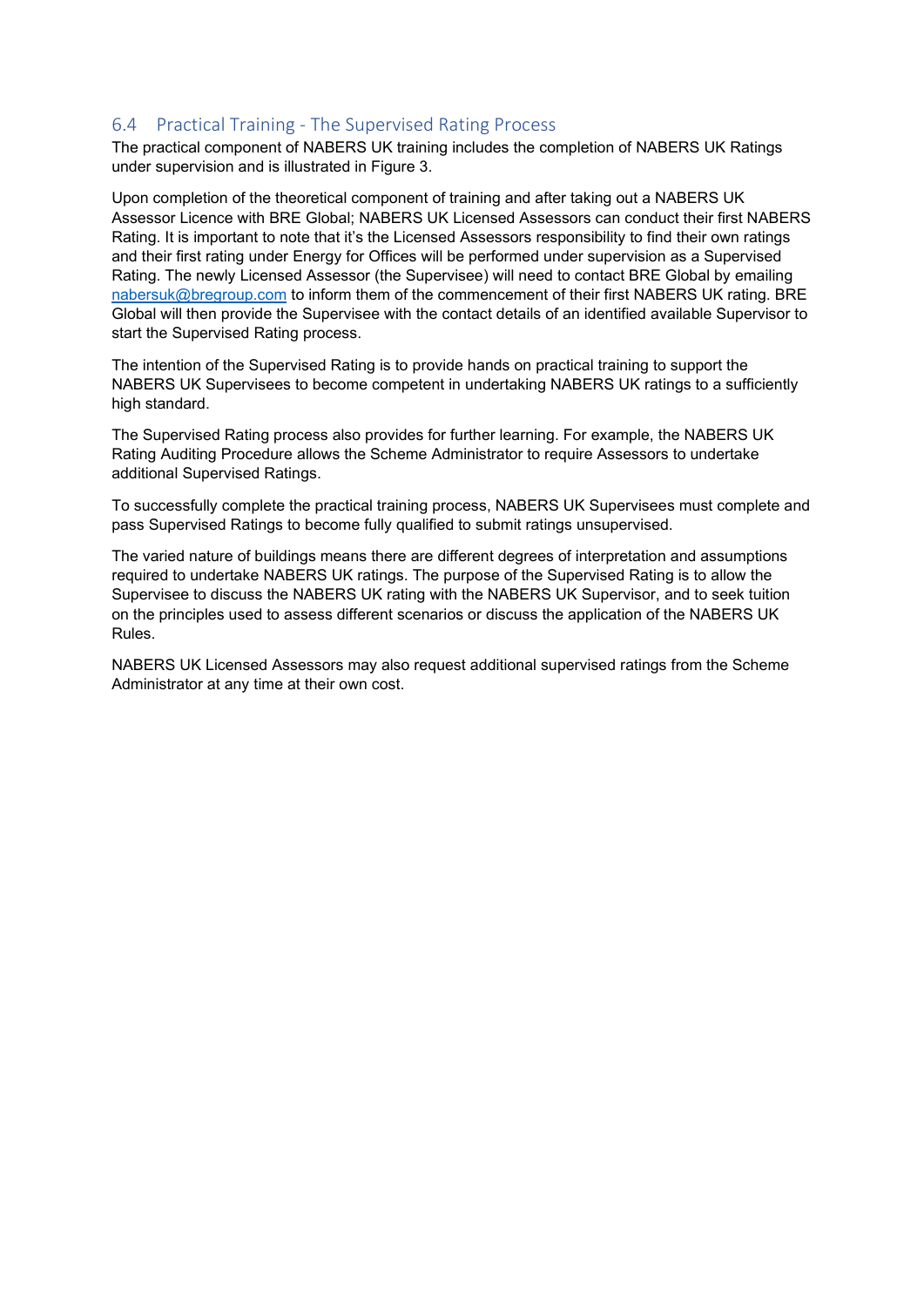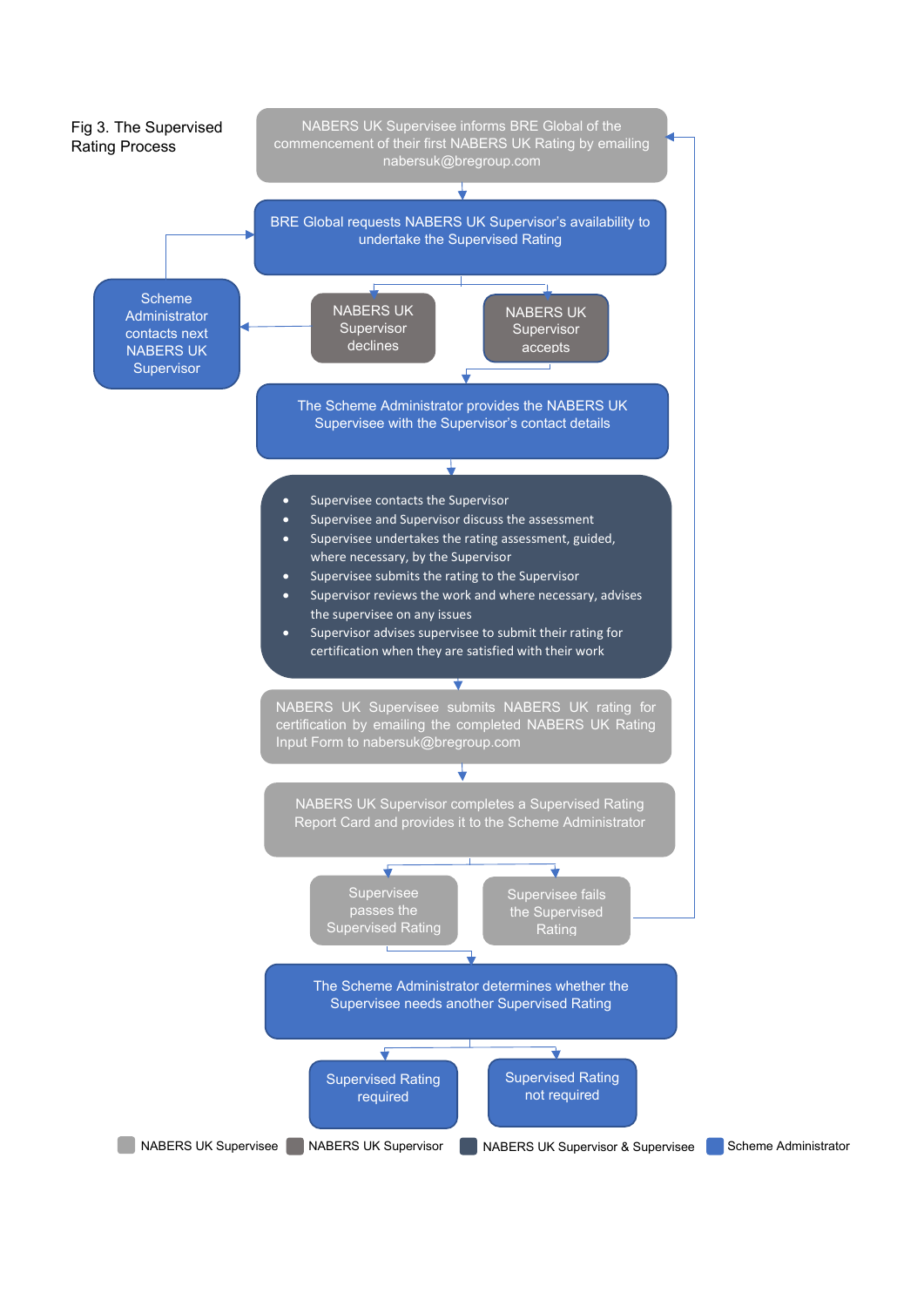NABERS UK Licensed Assessors must enter all the relevant information into the NABERS UK Rating Input Form (i.e. address of the premises to be rated, customer information and rating period). This information is necessary for NABERS UK Supervisors to declare to the Scheme Administrator whether a conflict of interest exists in undertaking the supervision.

The Scheme Administrator is responsible for providing information to the NABERS UK Supervisor on any areas identified throughout the examination results, previous Supervised Ratings, Level 2 Audits, breaches to the NABERS UK Licensed Assessor Code of Conduct etc., on which the NABERS UK Supervisee might require additional training or support. The NABERS UK Supervisor has the task of ensuring that transparency and impartiality are maintained by NABERS UK Supervisees when performing the NABERS UK rating.

# 6.5 The Role of the NABERS UK Supervisor

The NABERS UK Supervisor will tutor the NABERS UK Supervisee through the NABERS UK rating assessment. It is not necessary for the NABERS UK Supervisor to visit the site that is being rated, as telephone or email contact should be suitable for most situations.

The NABERS UK Supervisee is responsible for undertaking the work to complete the NABERS UK rating, while seeking advice or clarification from the NABERS UK Supervisor to improve their knowledge, understanding and application of the NABERS UK Rules.

Once the NABERS UK Supervisee is confident that they have completed the NABERS UK rating to the best of their ability, completed all information within the NABERS UK Rating Input Form and all supporting information and documentation of decisions made; the NABERS UK rating is sent to the NABERS UK Supervisor. The NABERS UK Supervisor will assess the work completed and then advise the NABERS UK Supervisee of any corrections required to the NABERS UK rating before it can be submitted to BRE Global for certification.

The NABERS UK Supervisor will determine the level of detailed supervision necessary for each NABERS UK Supervisee, but the role should cover as a minimum:

- Providing general help and clarification of any areas of the NABERS UK Rules (including areas that may have been identified by the Scheme Administrator as potential issues through examination results, previous NABERS UK Supervised Ratings or audits).
- Answering questions from the NABERS UK Supervisee with an emphasis on assisting them to determine the correct answer for themselves i.e. it is not the job of the supervisor to do the work, but to enable the supervisee to do the work.
- Asking the NABERS UK Supervisee questions about why they have approached the assessment in a particular way.
- Checking the work for compliance with the NABERS UK Rules.
- Reviewing the data collection and analysis. It may be necessary to occasionally view all or some of the original data provided by the NABERS UK Supervisee to confirm correct interpretations. In most cases sample or spot data checks are sufficient.
- Reviewing the data and information entered on the NABERS UK Rate application to check that all the calculations and data entry have been performed correctly.
- Ensuring impartiality, professionalism and transparency is exercised by the NABERS UK Supervisee in preparing and submitting the NABERS UK rating for certification.

The supervisee may submit the NABERS UK rating to BRE Global for certification when the NABERS UK Supervisor deems the supervision process completed.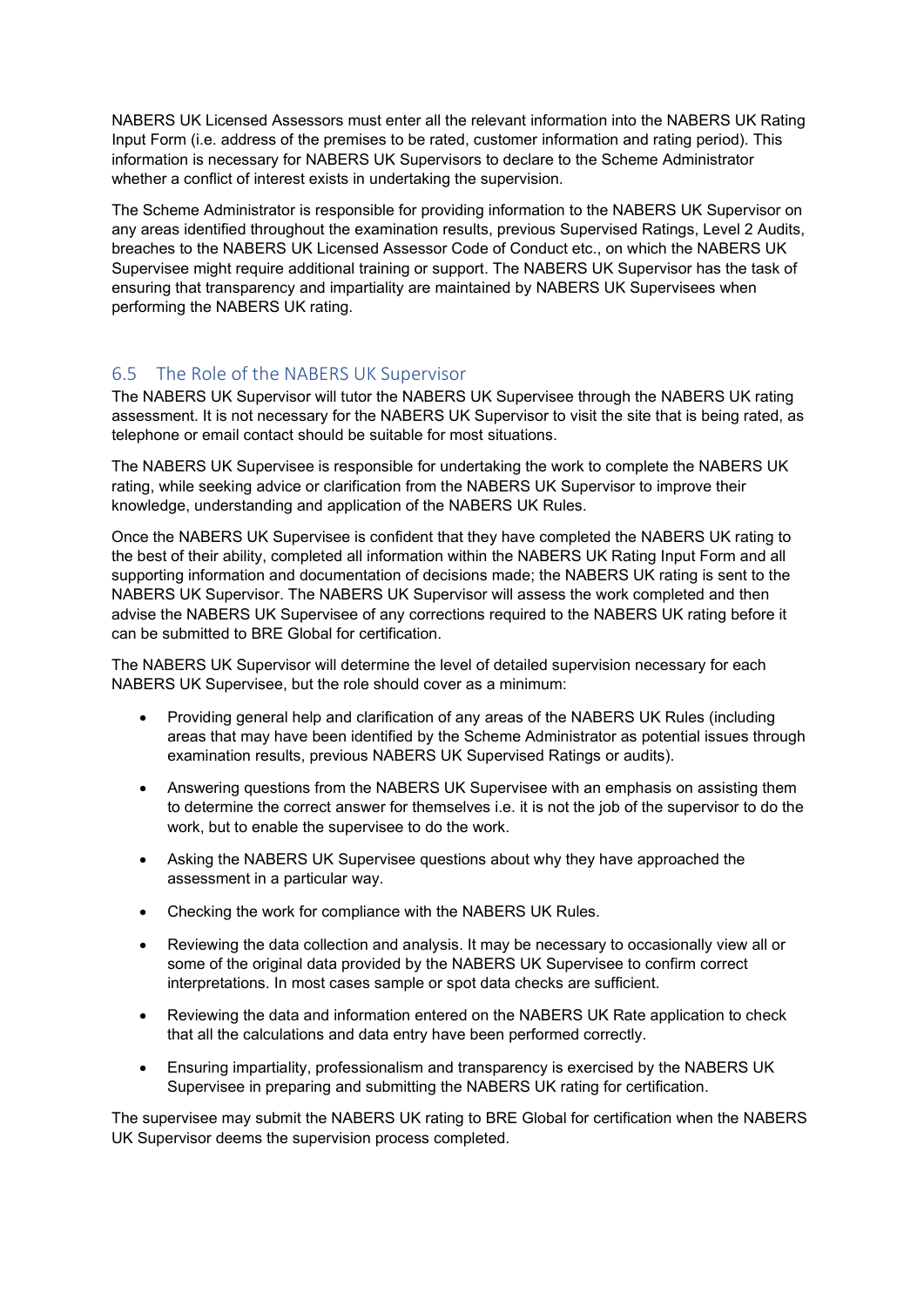# 6.6 Scoring the NABERS UK Supervisee performance: The Supervised Rating Report Card

The NABERS UK Supervisor will assess the knowledge and skills of the NABERS UK Supervisee in undertaking the NABERS UK assessment. The NABERS UK Supervisor will score the NABERS UK Supervisee as having 'passed' or 'failed' the supervision process via the completion of the NABERS UK Supervised Rating Report Card.

The NABERS UK Supervised Rating Report Card outlines the key criteria that an individual must be competent in when undertaking NABERS UK Ratings. Receiving a 'fail' mark in any of the key criteria will result in failing the supervised rating. The secondary criteria assess the NABERS UK Supervisee's competencies in understanding and applying the particular rules for the NABERS UK rating.

A NABERS UK Rating may still be certified even when a NABERS UK Supervisee receives a 'fail' mark from the NABERS UK Supervisor.

The NABERS UK Supervisor will submit their Report Card to the Scheme Administrator for approval. The Supervisee will be emailed the report card once it has been approved.

# 6.7 Completing the Supervised Rating Process

NABERS UK Licensed Assessors must successfully complete and pass required Supervised Ratings to be deemed as having successfully completed the Supervised Rating process. Where the NABERS UK Licensed Assessor fails a required Supervised Rating, BRE Global will require them to undergo a further Supervised Rating with another NABERS UK Supervisor at their own cost. Should they then fail this supervision, the NABERS UK Licensed Assessor must pass a third Supervised Rating, to be undertaken at their own cost. NABERS UK Licensed Assessors who fail a third Supervised Rating (for the same rating type) will have their licence suspended and must re-train at their own cost and go through the Training, Examination and Supervised Rating process again should they wish to have their licence reinstated.

A NABERS UK Licensed Assessor who has been required by BRE Global to undertake an additional NABERS UK rating under supervision, for example as a sanction resulting from a NABERS UK Level 2 Audit, must pass the Supervised Rating before being allowed to undertake NABERS UK ratings of any type unsupervised.

# 6.8 Appealing a Supervised Rating result

A NABERS UK Supervisee may appeal the result from a Supervised Rating where they feel that a fair and consistent technical standard of assessment has not been observed. The appeals process gives the NABERS UK Supervisee the opportunity to attempt a resolution of the matter with the Scheme Administrator.

## 6.8.1 Submitting an Appeal

The NABERS UK Supervisee must complete an appeal against a NABERS UK Supervised Rating result by emailing NABERS UK at nabersuk@bregroup.com within 10 working days of receiving their Supervised Rating Report Card and submit this to BRE Global. BRE Global will acknowledge receipt of the formal appeal within five working days.

BRE Global will provide the NABERS UK Supervisor an opportunity to submit a response to the Licensed Assessor's appeal within 10 working days of receipt of the NABERS UK Supervisee's appeal. The NABERS UK Supervisor's response must detail the supervision process undertaken and any issues raised through this process.

The information provided to the Scheme Administrator will be kept confidential and will only be made available to the relevant staff.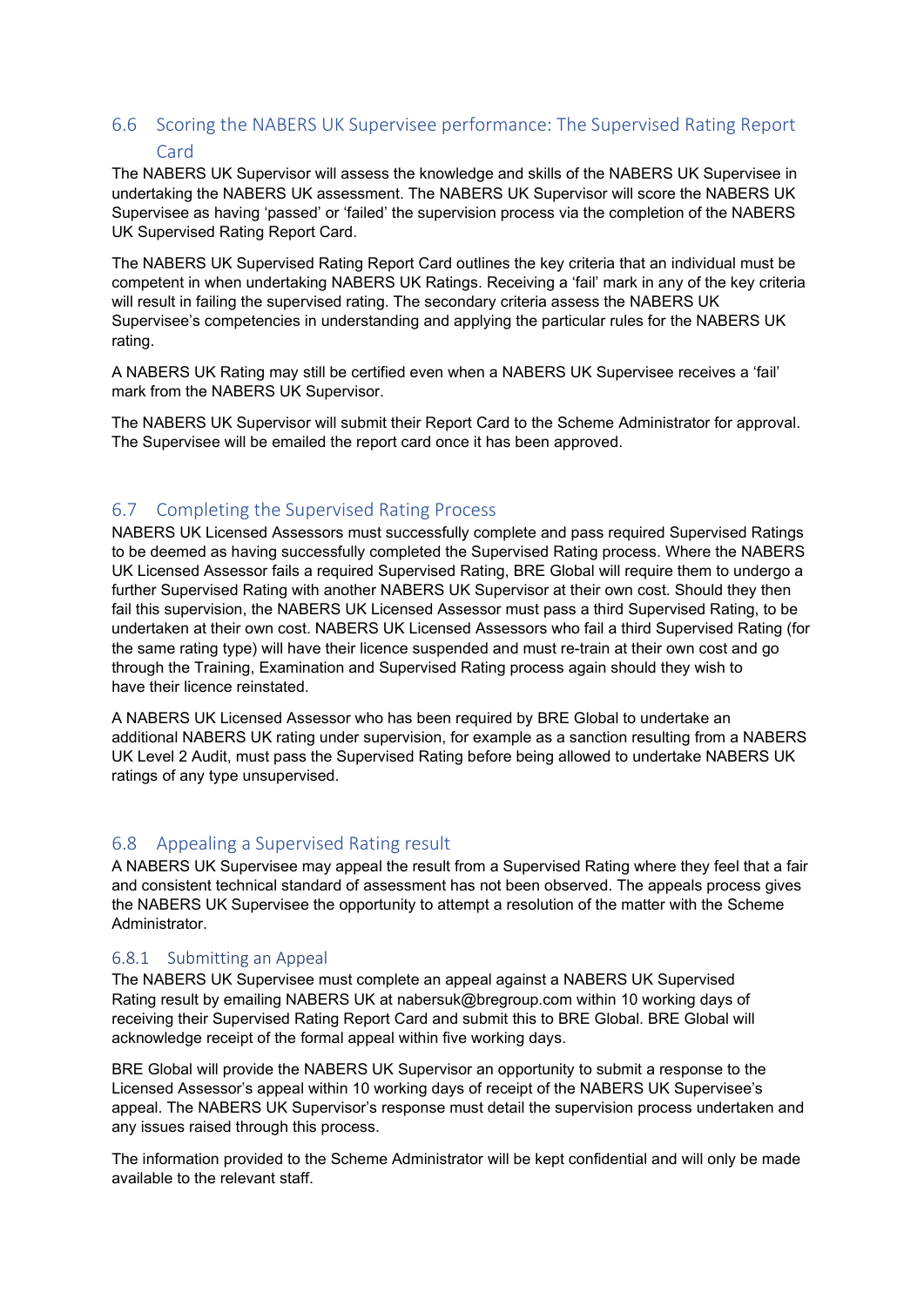BRE Global will review the information submitted and assess it against the NABERS UK Rules and will endeavour to resolve the issue within 15 working days from the date of reception of the appeal. The Scheme Administrator will inform the NABERS UK Supervisee of the final decision and the reasons for the decision. A decision by the Scheme Administrator is final.

Where the final decision reveals a failure by the NABERS UK Supervisor to observe a fair and consistent supervision process, BRE Global will take the necessary action to address this.

Where the decision reveals a lack of understanding by the NABERS UK Supervisee in undertaking a NABERS UK rating and/or the Rules, BRE Global may require the NABERS UK Supervisee to undertake a Supervised Rating with another NABERS UK Supervisor at their own cost.

# 7 Achieving and Maintaining Licensed Assessor Status

## 7.1 The NABERS UK Licence Agreement

Once an individual has passed their examinations, they can apply to be a Licensed Assessor. A licence entitles the individual listed to offer and undertake Ratings in accordance with the terms and conditions of the licence agreement. Organisations that employ Assessors can apply for a licence or, where they have an existing license, apply to extend or amend it to add or remove Assessors.

The Licence Agreement enables the NABERS UK Licensed Assessor to proceed with undertaking the practical component of their training, being the completion of Supervised Ratings.

Then Licence Agreement requires the NABERS UK Licensed Assessor to abide by the NABERS UK Licensed Assessor Code of Practice and NABERS UK processes and procedures as amended from time to time.

A licence is held for a period of one year and renews on an automatic basis unless the appropriate period of notice is given to BRE Global prior to the renewal date – see TC803 (NABERS UK Licence Agreement) for termination notice period.

NABERS UK Licensed Assessors will be notified by BRE Global when they have successfully passed their practical training requirements.

NABERS UK Licensed Assessors that are directed to undertake practical training as a result of the finding of a NABERS UK Audit will also be informed that no additional training is required when they have successfully completed their practical training.

# 7.2 Licence application

Companies and individuals wishing to apply for a licence or extend or amend the scope of their existing licence agreement, must do so by completing a licence application and agreeing to the associated terms and conditions. New Assessors will be forwarded instructions on how to apply for a licence following successful completion of the training and examination process.

Companies wishing to add an employee as a NABERS UK Licensed Assessor must carefully review the terms and conditions before signing the licence agreement. In particular, the licensing terms and conditions set requirements relating to specific levels of Employers liability insurance, Public liability insurance and Professional indemnity insurance (see TC803 NABERS UK Licence Agreement) that each Licensed Company must have in place (and they must be able to provide evidence of the necessary level of cover to BRE Global with the licence application).

## 7.3 Licence confirmation

Upon successful submission and processing of a licence application, the Licensed Company (Licensee) will be notified of their status (or change in status) as a Licensed Company. This notification, known as the Licence Letter will confirm the following information:

The name and address of the Licensee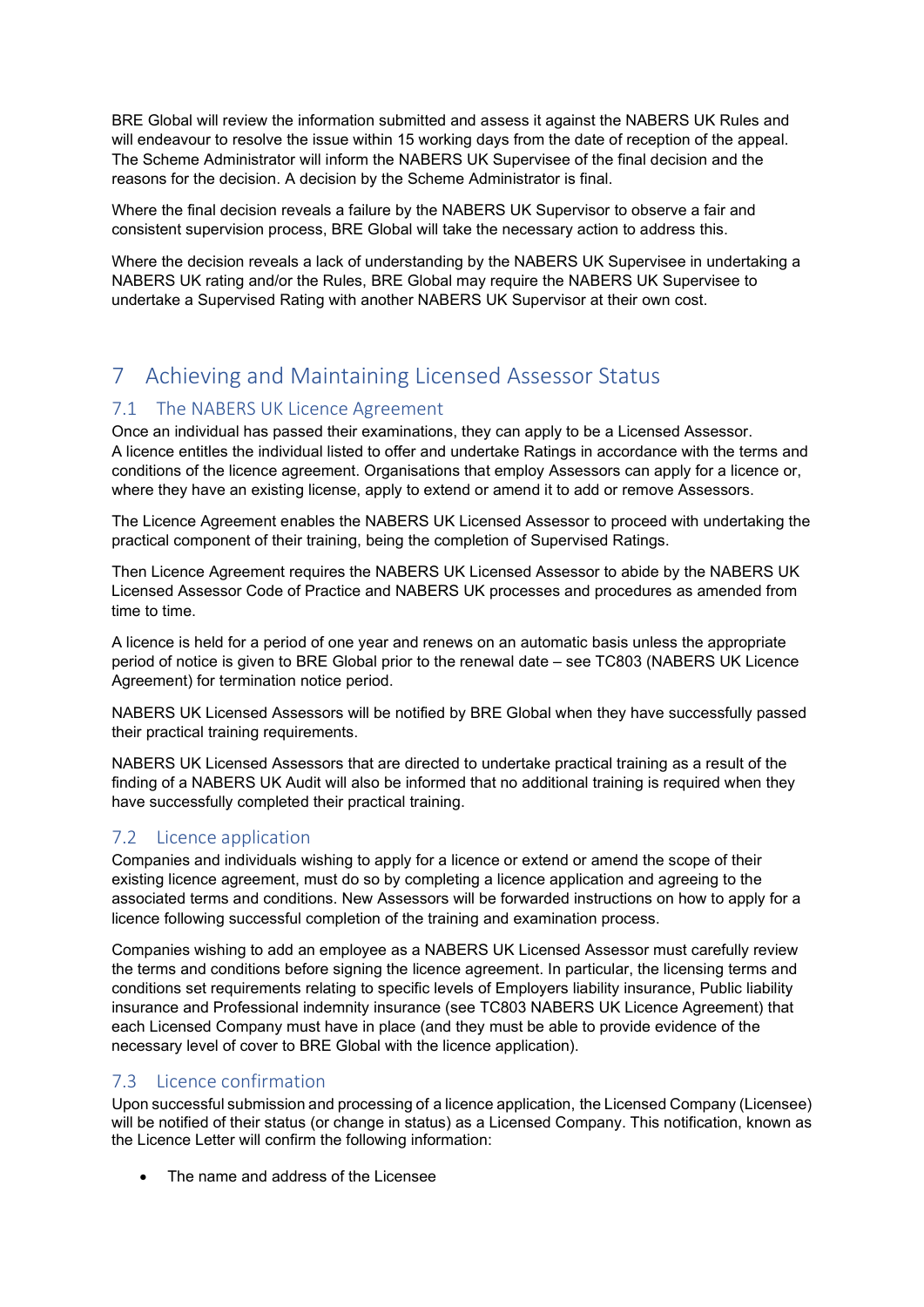- A unique Licensee reference number
- An issue number and date
- Annual renewal date
- A list of NABERS UK Licensed Assessors and individual Assessor references
- Terms and conditions applicable under the licence
- Useful information required to support the Licensee.

## 7.4 Badge of recognition for licensed Assessors and licensed Assessor companies

Once an individual and organisation's licensed Assessor status is confirmed, both will be able to use the badge of recognition and NABERS UK logo as directed in the publication PN370 NABERS UK Assessor Brand Guidelines.

Copies of the NABERS UK badge of recognition, as seen below in Figure 4. and relevant NABERS Logos are available to newly licensed Assessors.

Figure 4: NABERS UK badge of recognition



## 7.5 Public listing of licensed Assessors and organisations

The details of the licensed company and the Assessors they employ will be listed on the publicly accessible Green Book Live website www.greenbooklive.com. Only BRE Global licensed Assessors and Assessor organisations, and therefore those listed on Green Book Live, can market and sell their services as Assessors and register and submit ratings for certification by BRE Global.

## 7.6 Maintenance of licensed status

The license, and therefore the status of Assessors listed on the licence agreement, is maintained through annual renewal, and the following:

- The payment of fees
- Meeting the terms and conditions of the licence agreement
- Demonstrating that each Assessor listed on the licence letter maintain their competence for the scheme licence

BRE Global issues renewal reminders prior to the renewal date informing the licensed company of annual licence fees due.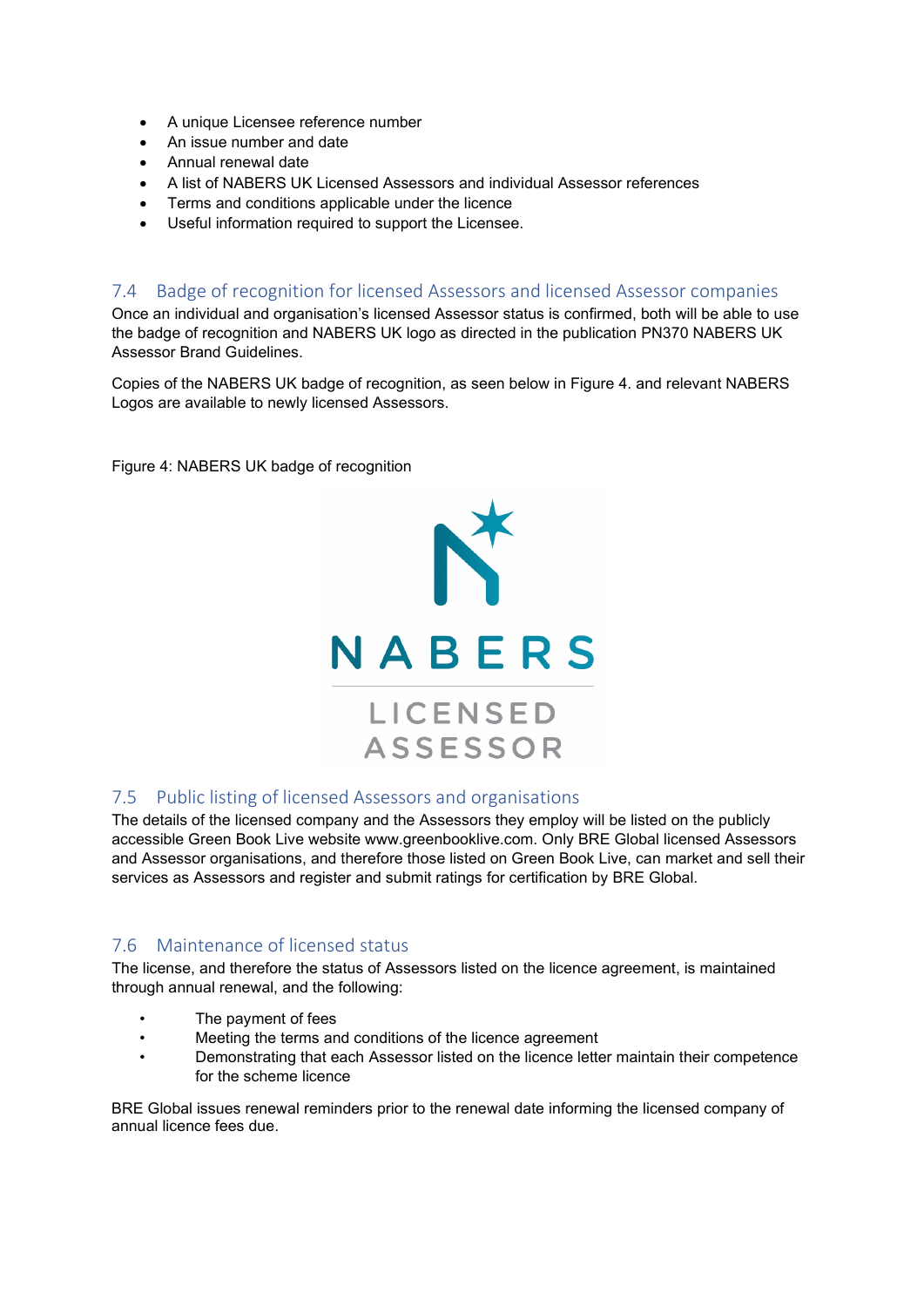The **licence automatically renews** and an **invoice is raised unless** we receive a **termination notice** (see TC803 NABERS UK Licence Agreement for termination notice period) prior to the renewal date.

Assessors that have let their licence lapse for more than 24 months and wish to regain their licence must undertake the NABERS UK Assessor course at full price and successfully complete all exams and supervisions associated with their License.

Licensed Assessors who are not actively performing ratings (namely those who have not had a rating certified within the past 24 months), may be required to complete a refresher module (where one is available) in order to maintain their licence for a specific rating tool.

Assessor organisations that cannot demonstrate they meet the terms of the licence shall be contacted by BRE Global and, depending on the severity of non-compliance may have their licence suspended or withdrawn.

BRE Global may also immediately suspend or terminate any licence granted due to unsatisfactory performance, unsatisfactory results in meeting requirements of re-examination, or breach or nonconformity with any part of the licence agreement or the terms and conditions for licensing (see TC803).

# 8 Starting the Rating Process

## 8.1 Appointment of an Assessor

Clients wishing to have a rating on an existing asset certified must appoint an appropriately licensed Assessor. Clients can use Green Book Live to verify that an individual is a NABERS UK Energy for Offices licensed Assessor. It may be prudent to source multiple quotes from different Assessors to ensure full understanding of the scope of work, costs and time (site hours and consulting hours) involved before contracting the Assessor to provide the services. The contract between client and licensed Assessor is outside of the contractual relationship between BRE Global and Licensee and therefore costs for services will be above the fees detailed in the Fee Sheet.

## 8.2 Client involvement

The client may have a more involved role in the pre-rating process, prior to the appointment of an Assessor. The client's responsibilities can include:

- Co-ordinating the gathering of evidence for the rating seeking verification
- Appointing an Assessor to verify the rating for certification

## 8.3 Rating Renewal Procedure

NABERS UK Energy for Offices is a performance-based rating system for existing buildings which rates a building on the basis of its measured operational impacts on the environment.

Building technologies are always improving and performance standards should also improve to match. Over time the performance bands or methods of assessment may change. For these reasons the licensed rating for a building has a validity period of 12 months.

Licensed Assessors have a certain degree of autonomy. They have responsibility over and manage their own customers. As such the Licensed Assessor has responsibility for managing the renewal process for their customer's buildings.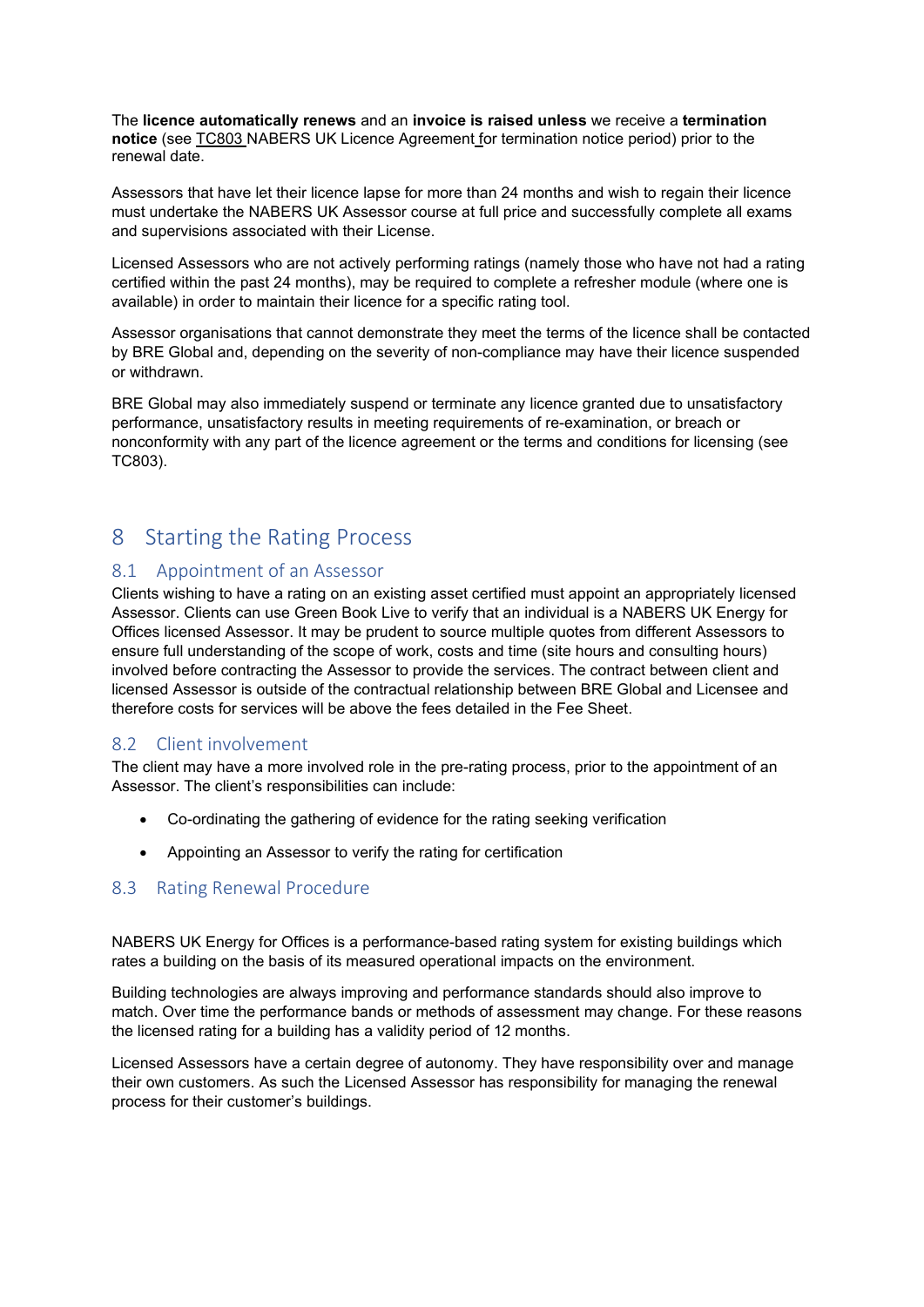### 8.4 Renewal of Rating Certificates

The rating certificate is an official document of BRE Global, who has responsibility for the correct issue, use and renewal of certificates. However, the Licensed Assessor is responsible for the end customer and therefore for customer care.

#### *8.4.1.1 Notification to the customer*

Licensed Assessors manage their own customer base.

It is recommended that all Assessors maintain a database of their own customers with ratings that includes the date of the original rating.

A Licensed Assessor can indicate either the customer, or the Licensed Assessor or both, to receive an automatic notification that a rating is about to expire one month before the date of expiry. It is the Licensed Assessors' responsibility to contact their customers and remind them to renew their certificate and outline the benefits of having a licensed rating. The Assessor should then seek an agreement with the customer to re-assess the building and issue a new certificate, so a valid rating for their customer is maintained.

# 9 Undertaking a Rating

The Assessor carries out the rating by following the process and procedures below:

- NABERS UK Licensed Assessors have access to the online platform, BREEAM Projects (found at [https://tools.breeam.com/projects/\)](https://tools.breeam.com/projects/), to register the NABERS UK Energy for Offices assessments.
- To register an assessment, the licensed Assessor must complete the online registration form supplying all the requested information about the project. Assessors are advised to check carefully to ensure they enter the correct details on the registration form. At this point the Assessor will be required to make payment of the NABERS UK Energy Certificate Registration fee. Payment of the registration fee can be made online using a credit/debit card or invoiced to the Licensed Company (Licensee). Details of fees can be found here: <https://www.bregroup.com/nabers-uk/nabers-uk-pricing/>
- Following successful completion of the registration the licensed Assessor will be sent confirmation of registration and a unique registration number.
- The Assessor collects 12 months of data to for the rating period. This can be done prior to or post registration.
- Before a rating is submitted, the Assessor carries out a site visit to assess the building and gathers evidence provided by the relevant parties (see section [9.2\)](#page-23-0), to help determine compliance in accordance with The Rules.
- The Assessor uses the collected data to complete the NABERS UK Rating Input Form, found within the NABERS UK folder on BREEAM Projects. A rating is then generated based on the data provided.
- The next step is for the Assessor to gain authorisation of the rating from the customer. The Assessor does this by taking a screenshot of the "Rating Results" and the "Certificate Information" tabs and emailing both images to the customer (also copying in the Scheme Administrator: [\(NABERSUK@bregroup.com\)](mailto:NABERSUK@bregroup.com), requesting authorisation to submit the rating. This also allows the customer to check that certificate information is correct.
- Once the customer has responded by email to both the Scheme Administrator and the Assessor to confirm their authorisation of the rating, the Assessor is then able to put "Yes" and the date in the "Customer Authorisation received" box. The final step is for the Assessor to email the completed form to the Scheme Administrator at [NABERSUK@bregroup.com.](mailto:NABERSUK@bregroup.com)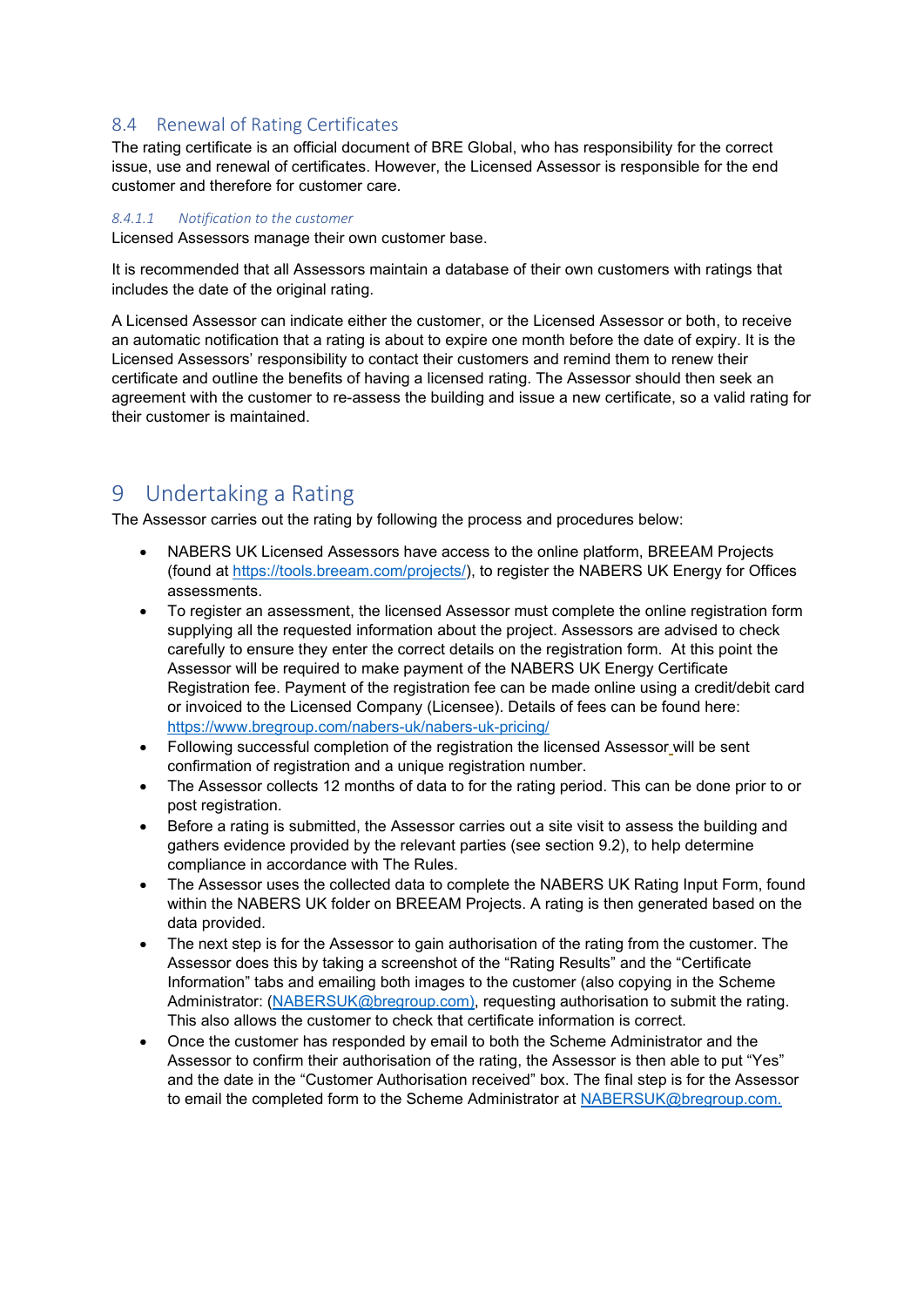Following submission of the completed Rating Input Form, BRE Global conduct audits to validate the rating. A **Level 1 (L1) Audit** is conducted by BRE Global on all ratings (see section [10.3](#page-24-0) for more information). The L1 Audit is undertaken by BRE Global Staff to ensure that an Assessor has correctly completed the NABERS UK Rating Input Form, has made no apparent errors in data entry, and has correctly applied the Rules to the data entered It can take up to 10 days for BRE Global to process the rating submission and award the certificate.

After certification, a **Level 2 (L2) Audit i**s conducted by an L2 Auditor on 5% of all certified ratings (see section [10.3](#page-24-0) for more information). The Assessor is informed by BRE Global and is required to send supporting documentation to BRE Global within 10 working days of the Auditor receiving the audit. Following their review, the Auditor will report their findings, and the Assessor will be given a Right of Reply if any contentious issues are raised. BRE Global will complete the final determination of the audit outcome. From time to time, this can lead to a NABERS rating being revised or withdrawn. Assessors can also receive sanctions for unsatisfactory performance, or guidance and recommendations for improvements, as identified through this process (see section 10.11.2 for more information.

## 9.1 The Validity Period

The Assessor has between 1 and 120 days after a **rating period** to collect and submit the data to BRE Global to ensure maximum validity up to 12 months of the NABERS certification.

The **validity period** of a NABERS UK Energy for Offices rating can extend up to 1 year after the end of the 120 days, and therefore cannot exceed 485 days after the end of the rating period.

Data should be submitted no later than 120 days after the end of the rating period. A late submission will incur a penalty in the form of reduced validity. The consequence for late submission is the certification will end 12 months from the end of the rating period, rather than the certification date, resulting in receiving a shorter validity period.

To ensure full and continuous certificate validity, the Assessor must submit a new rating to [NABERSUK@bregroup.com](mailto:NABERSUK@bregroup.com) within 120 days of expiry of the existing certification.

An existing rating may be replaced and superseded by a new rating, which often happens when the new rating is better. This could result in a loss of validity period. If a new replacement rating is required, then the Assessor can email the request to [NABERSUK@bregroup.com,](mailto:NABERSUK@bregroup.com) along with a completed NABERS UK Rating Input form containing the new data and rating.

For more information on rating and validity period, please refer to Appendix B of the [Rules for Energy](https://files.bregroup.com/nabers/NABERS_UK_The_Rules_Energy_for_Offices.pdf)  [for Offices.](https://files.bregroup.com/nabers/NABERS_UK_The_Rules_Energy_for_Offices.pdf)

## <span id="page-23-0"></span>9.2 Assessment evidence principles

The licensed Assessor is responsible for determining compliance or otherwise with The Rules (Energy for Offices, and Metering and Consumption). The Assessor determines compliance using the evidence sourced by or supplied to them by the relevant parties.

The client is responsible for ensuring that the relevant parties, e.g. consultants, building/asset owner, etc. supply the information to the Assessor at the appropriate time. Typically, upon appointing a licensed Assessor the client will ask them to co-ordinate the gathering of evidence from the various parties.

Assessors rely on information and evidence that are both provided to them by third parties and also collected by the Assessor during site visits. It is the Licensee and the Assessor's responsibility for documenting and maintaining a record of this information and ensuring that it is correctly interpreted against The Rules. The Assessor is therefore responsible for the correctness and completeness of all information relied upon and referenced in an assessment for the purpose of demonstrating compliance.

In the absence of appropriate coordination by the Assessor and the timely provision of adequate information from the relevant parties, the assessment will take longer to complete. BRE Global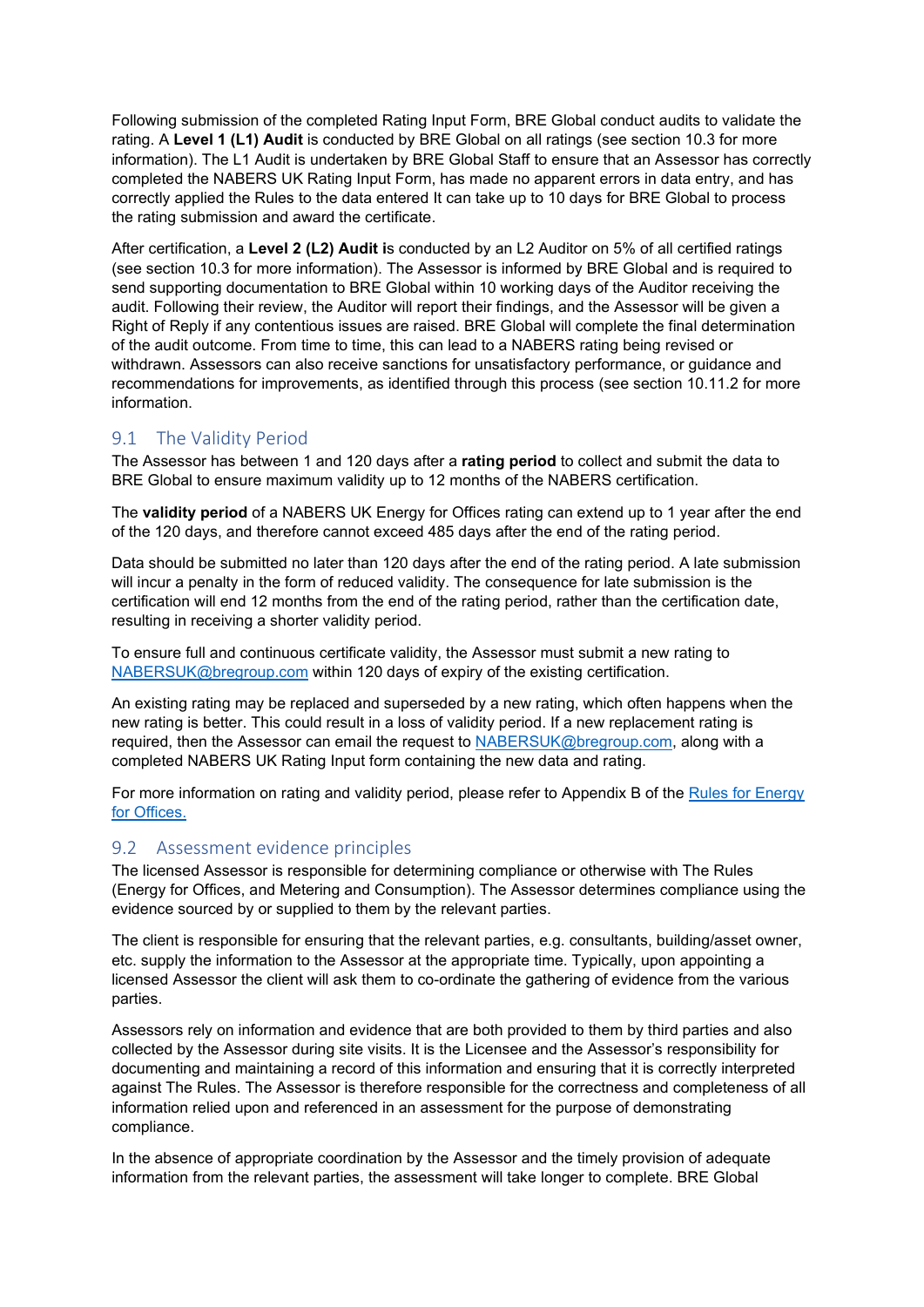strongly advises that Assessors, their clients and the facilities manager work closely together to ensure all evidence required is in place prior to submitting the rating to the scheme administrator for any auditing and certification decision.

It is the Licensee's responsibility to ensure that the Licensee will still have access to the rating data in the case that the Licensed Assessor is no longer employed with their company, to ensure the audit processes and procedures are not compromised in such a situation.

BRE Global will not be able to make a positive certification decision where evidence is missing or lacking clarity of compliance for the rating claimed.

# 10 Auditing Policy and Procedure

To ensure the integrity of the NABERS UK Scheme, identify any gaps in Assessor technical knowledge, and provide an auditing measure, BRE Global has established a NABERS UK Auditing Scheme, which is underpinned by the auditing policy and procedure detailed in this section.

This section sets out the NABERS UK Auditing Policy. It is intended to enable all parties to a NABERS UK rating – NABERS UK Licensed Assessors, Auditors, Building Owners and others – to understand the goals and objectives of the NABERS UK Auditing Scheme. The following section, Auditing Procedure, sets out the steps, rights and responsibilities of the parties to a rating, and the potential outcomes of the audit process.

## 10.1 NABERS UK values

The NABERS UK Scheme is committed to the values of integrity, quality, public service, leadership and collaboration. BRE Global works closely with NABERS UK Trainers, Supervisors, Auditors and Licensed Assessors to deliver excellent services and a relevant, reliable, practical measure of building performance that supports a more sustainable built environment. This means driving improvements in Licensed Assessor technical knowledge by continually improving the training and Licensing processes and providing ongoing support for the professional development of Licensed Assessors.

## 10.2 Why audit?

NABERS UK provides a trusted, reliable metric of the actual environmental performance of a given building by comparing it to the average performance of buildings of the same type. Fundamental to maintaining this reliability is ensuring that the NABERS UK Rules for Collecting and Using Data and the associated Rulings, processes and procedures are correctly and consistently applied to all buildings that achieve a NABERS UK rating. The integrity of the NABERS UK Scheme relies on building ratings being a true reflection of their environmental performance. The information provided in NABERS UK ratings must be correct, and the market must be able to trust that the information is reliable. Mandatory audits of NABERS UK ratings for quality and accuracy play an important role in this process.

## <span id="page-24-0"></span>10.3 What does auditing achieve?

The NABERS UK Scheme routinely undertakes two levels of audit.

A **Level 1 Audit** is conducted on 100% of NABERS UK rating applications and takes 10 working days to process. It is an auditing process undertaken by BRE Global Staff to ensure that an Assessor has correctly completed the NABERS UK Rating Input Form, has made no apparent errors in data entry, and has correctly applied the Rules to the data entered.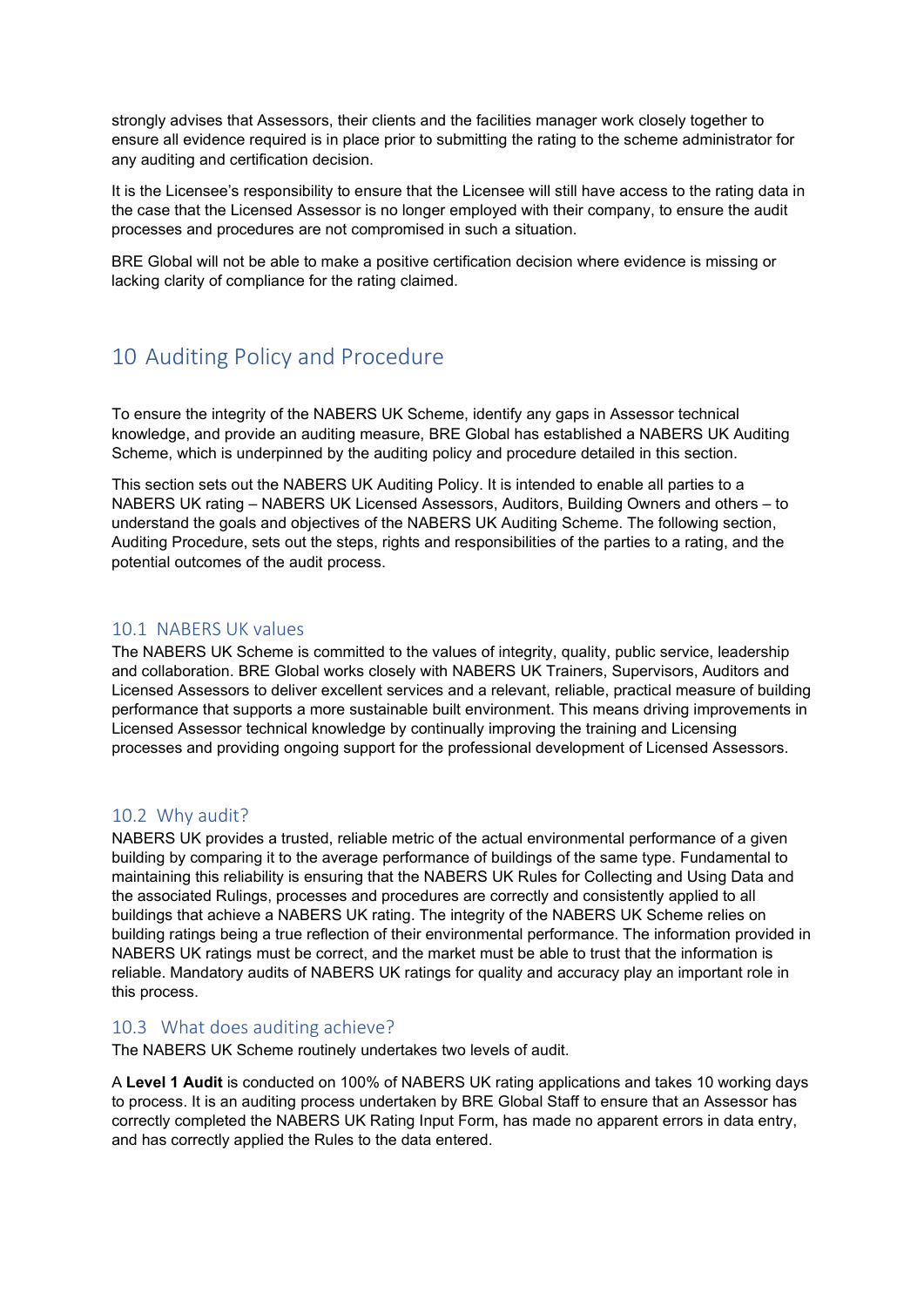A **Level 2 Audit** is conducted on 5% of NABERS UK ratings by NABERS UK auditors working with BRE Global. The Level 2 Audit is an auditing peer review process that ensures the correct rating result has been determined and assesses the performance of the NABERS UK Assessor based on their understanding, interpretation and application of The Rules, This process strengthens the NABERS UK Scheme and the reputation of NABERS UK Licensed Assessors by:

- Providing auditing to ensure that building owners, operators, buyers and lessees can be confident of the accuracy of information provided in a NABERS UK rating;
- Identifying common or recurrent errors so that Assessor guidance and training can be improved;
- Recognising and supporting the maintenance of high standards amongst Assessors through sanctions that promote continuous improvement including retraining;
- Ensuring that rating results are not affected by a conflict of interest; and
- Ensuring the accuracy of rating records, including the records of associated schemes.

## 10.4 Who manages the auditing process?

BRE Global manages the auditing process, the validity of NABERS UK ratings, the maintenance of the NABERS UK rating register, and the Licensing of NABERS UK Assessors. It also manages the process of applying sanctions to NABERS UK Assessors who have not properly conducted a NABERS UK rating, as determined by the Level 2 Audit.

## 10.5 L1 Auditing process

On submission of the rating input form to BRE Global, an L1 Audit is conducted by BRE Global on all ratings. The NABERS UK Rating Input Form is checked to ensure that an Assessor has completed it correctly i.e. has made no apparent errors in data entry and has correctly applied the Rules to data entered.

BRE Global will check the validity of the licence for the Assessor and the Licensed Company and will review previous audit records (L1 and L2) to determine whether sanctions from previous audits need to be applied and ensure no previous sanctions or suspensions are in place.

If anything is raised as being incorrect or missing during the L1 Audit, BRE Global will contact the Assessor for clarification or further information.

#### 10.6 How does L2 auditing work?

The NABERS UK L2 Auditing process works by:

- Having NABERS UK Auditors completely reconstruct a sufficient number of NABERS UK ratings to enable the Scheme Administrator to identify any areas where the NABERS UK Rules, Rulings, processes and procedures are being consistently misapplied, misunderstood, or overlooked;
- Examining the causes and impacts of errors found to enable improvements to be made to the NABERS UK training materials, NABERS UK Rules, Rulings, processes and procedures, and communication platforms;
- Ensuring that Assessors who are found to have an insufficient, poor or incorrect knowledge of the NABERS UK Rules, Rulings, processes and procedures are made aware of their errors and are retrained where necessary; and
- Ensuring that Assessors who are relying on insufficient or non-existent documentation in their ratings, rating buildings that are not legitimately able to be rated or, in extreme cases, are deliberately falsifying ratings, are held to account.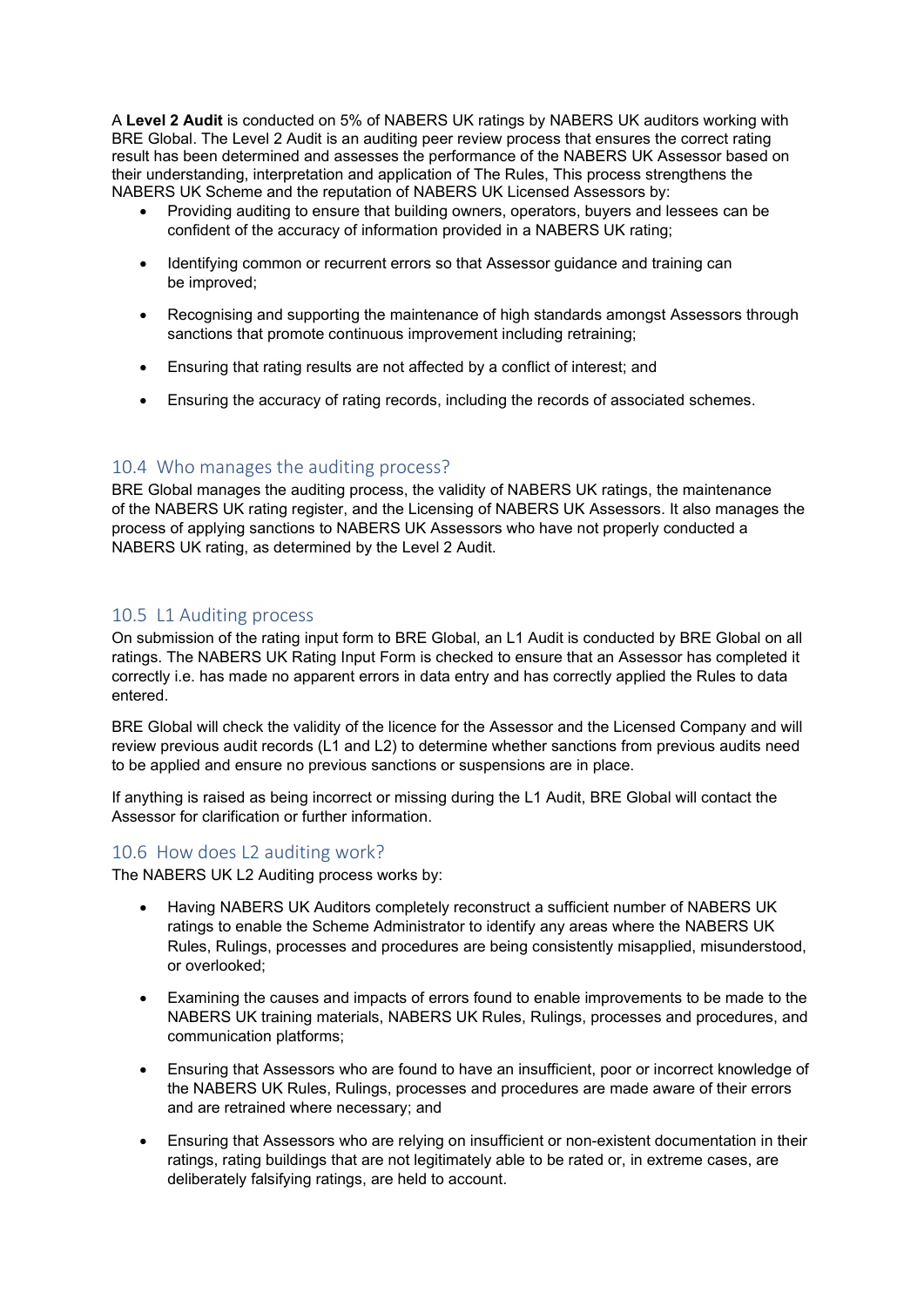# 10.7 L2 Auditing policy principles

This auditing policy is underpinned by seven key principles to assure the quality and reliability of NABERS UK ratings and the NABERS UK Scheme:

1. Allocate audits in a fair and consistent manner

BRE Global will select 5% of certified NABERS UK ratings for audit at random, with a small portion selected on the basis of risk mitigation or as a sanction for poor performance in a previous audit. Risk is defined by a number of factors including but not limited to:

- Any circumstance in which a potential conflict of interest held by the Assessor in relation to a NABERS UK rating has not been declared;
- Collaboration with the Scheme Administrator; and
- The identification of errors or potential errors as part of BRE Global's rating certification processes (Level 1 Audits).
- 2. Maintain the integrity of BRE Global

Audited ratings will include 5% of the ratings undertaken in compliance with NABERS UK Scheme and the audit results will be provided to the BRE Global.

3. Support continuous improvement in NABERS UK Assessor skills and knowledge

Sanctions will be directed to the improvement of Assessor skills and knowledge and recurrent issues identified in audits will be incorporated into the NABERS UK training and other scheme support for Assessors.

4. Ensure auditing is effective peer review

Auditing is a process of independent verification of a submitted rating. L2 Auditors have experience of working as a NABERS UK Licensed Assessor and can demonstrate superior understanding of technical and commercial issues related to NABERS UK.

5. Ensure the accuracy of NABERS UK star ratings

Where an audit reveals that a NABERS UK rating is incorrect, a new rating will be created and a new rating certificate will be issued directly to the customer, along with a short explanation of the NABERS UK Auditing Policy.

6. Ensure that Licensed Assessors operate with integrity

Where an audit reveals that a rating was miscalculated, the Assessor's NABERS UK Licence will be revoked.

7. Ensure fair and consistent outcomes

BRE Global is responsible for ensuring that audit results and any associated sanctions are determined in a fair and consistent manner. Auditors provide their findings to BRE Global, who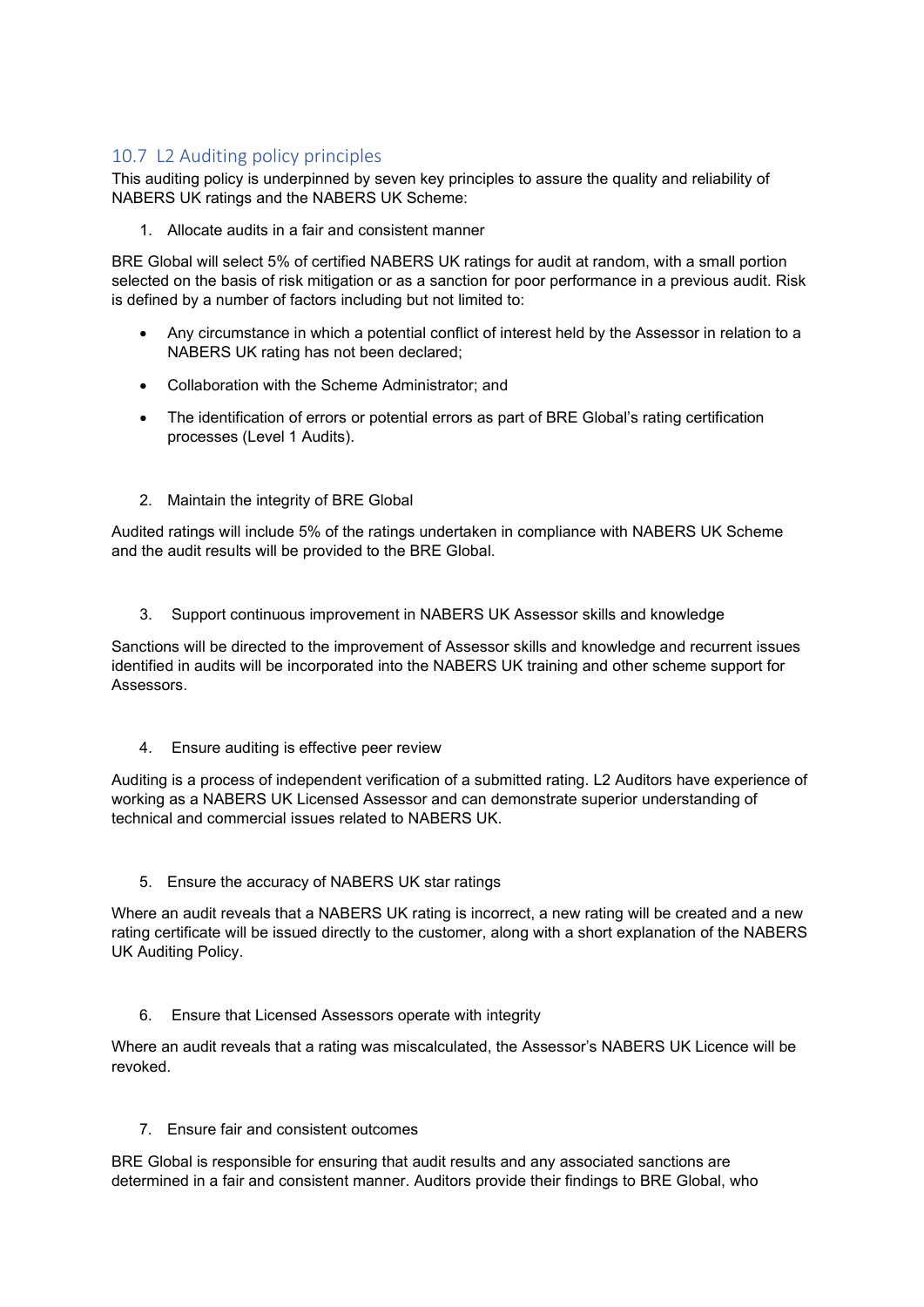determines the result and sanctions to be applied (if applicable) based on pre-established criteria. Assessors are always given a right of response before the final audit result is confirmed and sanctions are applied.

## 10.8 The NABERS UK L2 Audit Process

If an assessment is selected for an or L2 audit, BRE Global will inform the Assessor of the latest date by which you can expect audit feedback, including the outcome of the audit i.e., whether a resubmission is required (or not as the case may be).

NABERS UK Assessors may be the subject to more than one Level 2 Audit simultaneously. In such cases BRE Global may exercise some flexibility (where applicable and within reason) regarding timeframes for the provision of documentation and responses to Auditor's findings as stipulated in this section.

The Scheme Administrator will treat each case of concurrent audits individually and make the appropriate decisions on a case-by-case basis.

#### 10.8.1 Assigning an L2 Auditor

BRE Global will assign the most appropriate Auditor to perform a given audit according to the:

- capacity of Auditors to undertake the audit at the time of selection;
- relevant skills and expertise of Auditors;
- prior allocation of audits between Auditors; and
- potential for any conflict of interest to arise.

Where possible, the Scheme Administrator will endeavour to allocate different Auditors for Assessors who are the subject of multiple audits.

When allocating an audit, the Scheme Administrator will provide the Auditor with all of the information provided by the Assessor when the rating was submitted including but not limited to:

- the name of the Assessor and the Assessor's client;
- all the data and information entered into the NABERS UK Rating Input Form
- evidence submitted for the assessment
- details of the conflict of interest declaration made by the Assessor;
- all details of any errors or issues found by the Level 1 Auditor at the time the rating was submitted;
- details of any voluntary notification of errors in the rating identified by the Assessor prior to the commencement of the audit, and
- any other details the Scheme Administrator deems necessary to ensure the Auditor is able to make an informed decision about whether or not to undertake the audit.

Auditors may decline to undertake an allocated audit. This is most likely to occur in circumstances where a conflict of interest exists but might occur in other circumstances. Where an Auditor declines an audit, a different Auditor will be allocated to undertake the audit.

NABERS UK Assessors may request the Scheme Administrator to allocate a different Auditor where a conflict of interest exists. The Scheme Administrator will endeavour to accommodate for such request where reasonable and justified and will make those decisions on a case-by-case basis.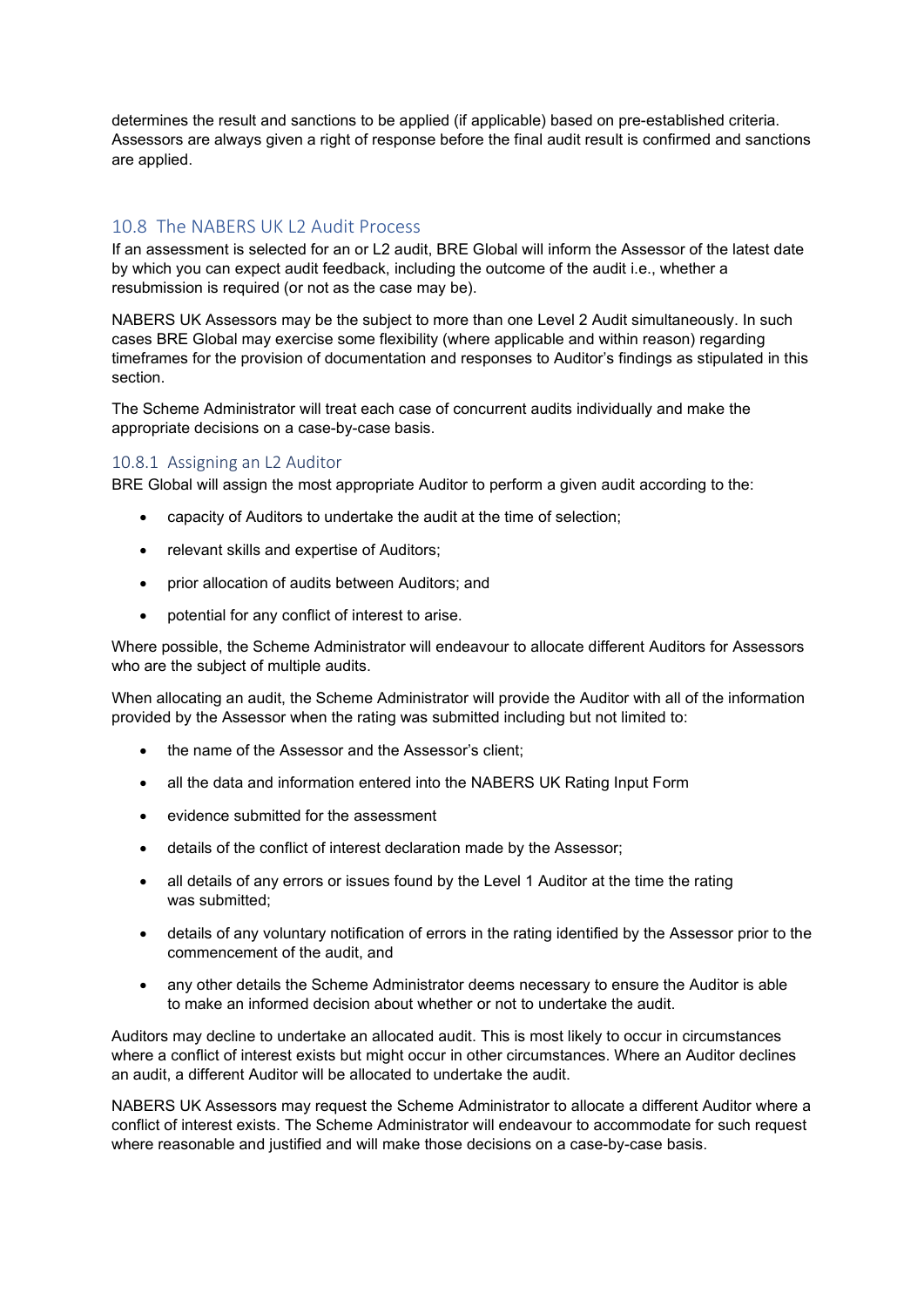#### 10.8.2 Conflicts of interest

BRE Global is responsible for ensuring that conflicts of interest do not impact upon the impartiality of NABERS UK ratings throughout the auditing stage. This means ensuring that Auditors and Assessors have no conflict of interest in performing their work. This would require auditors to make an independent assessment of an assessor's conflict of interest declaration as part of their audit.

For the Auditor, where a clear conflict of interest exists or could reasonably be perceived to exist, it is incumbent upon the Auditor to declare this conflict and decline the audit. Where a potential or perceived conflict of interest exists and BRE Global considers that the conflict of interest cannot be managed appropriately, another Auditor will be assigned to undertake the audit. If a conflict of interest becomes apparent after an audit has commenced, Auditors must cease auditing immediately and notify BRE Global as early in the audit process as possible. BRE Global will then assess the conflict and determine whether the Auditor can continue the audit or if the audit should be reassigned to another Auditor.

For the Assessor, a conflict of interest does not preclude them from being able to rate a building, however the Assessor must declare the details in the 'conflict of interest declaration' in the 'Info + premises' tab within the NABERS UK Rating Input form.

As part of determining whether the Assessor has properly applied the Rules, Rulings, processes and procedures, BRE Global must consider whether the error may have been the result of, or influenced by, a conflict of interest. This includes consideration of the advice of the Auditor, the response provided by the Assessor and any other information that the BRE Global considers relevant.

Where a conflict of interest or potential conflict of interest is found, BRE Global must consider the nature of the relationship that gave rise to it, and whether it has influenced the NABERS UK Assessor's rating. If the Scheme Administrator concludes that a conflict of interest did arise and that it may have influenced the Assessor's judgement, this will be considered when determining the appropriateness of any sanction to be applied.

#### *10.8.2.1 What is a conflict of interest?*

A conflict of interest occurs where there are circumstances which mean that:

- The NABERS UK Assessor, or a person assisting the Assessor in the assessment, is not capable of exercising objective and impartial judgement when conducting the NABERS UK rating; or
- A reasonable person, with full knowledge of all relevant facts and circumstances, would conclude that there is a real risk that the NABERS UK Assessor or a person assisting would not be capable of exercising objective and impartial judgment when conducting the NABERS UK rating.
- Circumstances which may cause a conflict of interest to arise, or could be perceived by a reasonable person as creating a real risk that it could arise, include:
- Where the NABERS UK Assessor or a person assisting has, or had, a personal or professional relationship with an entity or employee connected with the ownership, management, sale or lease of the building, such as a contractual relationship for the provision of advice or services related to energy efficiency; and;
- Where the NABERS UK Assessor's current employer has, or had, a professional relationship with the building owner, lessor, sub-lessor, agent or manager whose building is being assessed.

There are many other circumstances in which a conflict of interest can arise and these examples are not intended to be exclusive.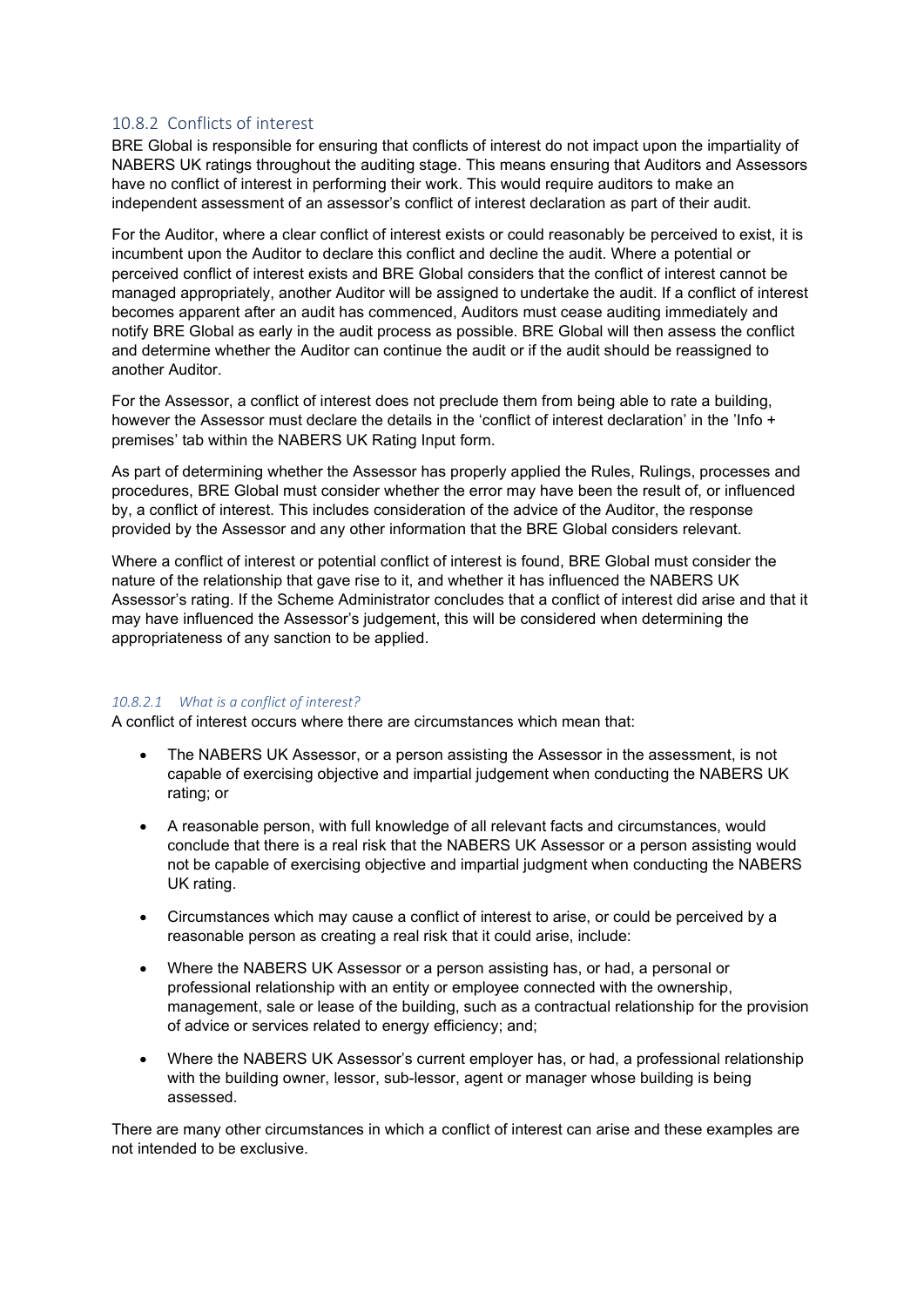# 10.9 Appointment of Auditors

NABERS UK Auditors must have an excellent understanding of the NABERS UK Rules for Collecting and Using Data, Rulings, the NABERS UK Licensed Assessor Code of Practice, the NABERS UK Rating Auditing Policy, NABERS UK Rating Auditing Procedure, the NABERS UK Guideline for Ruling Requests and Technical Advice, and other relevant process and procedures. They also need to be very familiar with any superseded version of the Rules.

NABERS UK Auditors are appointed through a competitive tender process. The criteria for appointment include:

- Submission of at least 5 ratings, and demonstration of a good level of competence.
- Superior understanding of the technical issues relating to NABERS UK;
- Sound knowledge of the NABERS UK Rules, Rulings, processes and procedures; and
- Previous experience in auditing, peer review processes or similar.

## 10.10 NABERS UK Rules, Rulings, processes and procedures

The NABERS UK Rules, Rulings, processes and procedures refer to the key documents that underpin and govern the NABERS UK Scheme, which include but are not limited to the:

- published NABERS UK Rulings (Rulings); see [www.bregroup.com/nabers-uk/nabers-uk](https://bretrust.sharepoint.com/sites/NABERSUK/Shared%20Documents/Training%20and%20Accreditation/NABERS%20UK%20Accreditation%20and%20Audit%20Docs/www.bregroup.com/nabers-uk/nabers-uk-publications)[publications/.](https://bretrust.sharepoint.com/sites/NABERSUK/Shared%20Documents/Training%20and%20Accreditation/NABERS%20UK%20Accreditation%20and%20Audit%20Docs/www.bregroup.com/nabers-uk/nabers-uk-publications)
- technical advice provided by the Scheme Administrator;
- NABERS UK Licence Agreement (Contract with the Licensee);
- NABERS UK Licensed Assessor Code of Practice;
- NABERS UK Auditing Policy and Procedure (within this manual); and
- NABERS UK Operations Manual (this manual).

Ideally an Auditor should be able to complete the audit by applying the Rules, Rulings, process and procedures to the documentation provided by the Assessor in the first instance; i.e. the records and notes provided should be of such a standard that the Auditor is able to repeat the rating from only the documents provided.

It may become apparent during the audit process that additional information is required to enable the audit to be completed. In this case, the Auditor or the Scheme Administrator will contact the NABERS UK Assessor and request that this information be provided electronically within five working days. In cases where the Scheme Administrator considers that an Assessor may have previously supplied incomplete information, this timeframe may be reduced.

If a NABERS UK Assessor is unable to meet this timeframe he or she must notify BRE Global as soon as possible to arrange a time extension.

Applications for an extension should be sent to [nabersuk@bregroup.com](mailto:nabersuk@bregroup.com) and detail the:

- information that cannot be supplied in the required timeframe;
- reason for the delay; and
- proposed date by which the information can be supplied.

The Scheme Administrator reserves the right to deny a time extension request. If the requested information is not supplied within the required time frames and no extension of time has been granted,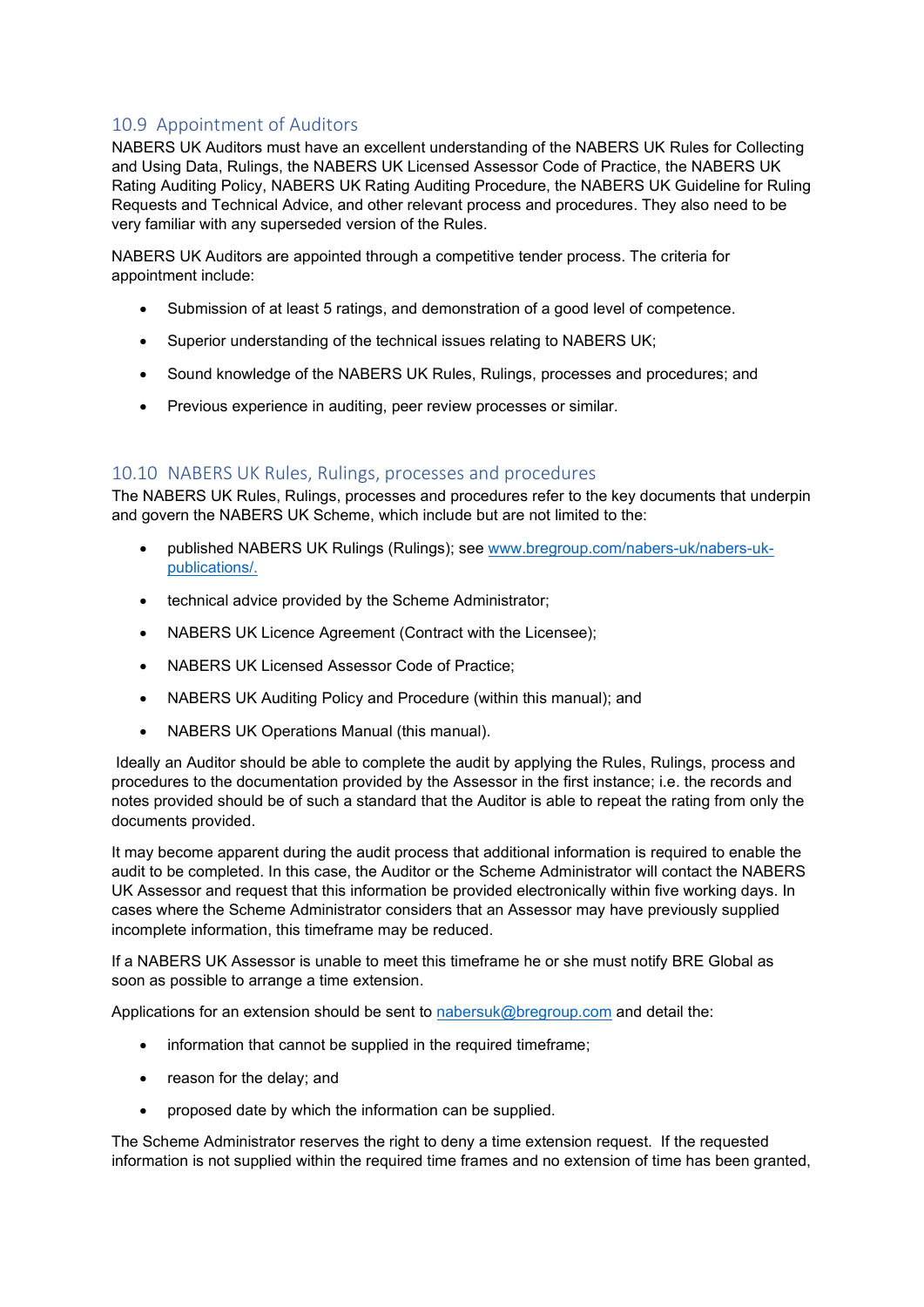the Assessor will be prevented from processing further NABERS UK ratings until the audit is complete.

## 10.10.1 Acceptable information format

Documentation may be emailed to the Auditor, shared through file hosting services, or submitted through a BRE online system. NABERS UK Auditors will indicate to Assessors their preferred method to receive documentation at the time of the audit allocation.

## 10.10.2 Non-supply of information

The NABERS UK Rules require that all records on which a NABERS UK rating is based be kept by Assessors for seven years, and that these records be kept to a sufficient standard to enable an Auditor to accurately repeat the rating using only the documents provided.

If the information required for the audit is not able to be provided by the Assessor, it will be considered a breach of the conditions of Licensing or a failure to follow the NABERS UK Rules, Rulings, processes or procedures. Where sufficient documentation cannot be provided to support conclusions reached in the rating application, it will be assumed that the rating was incorrectly calculated.

In order to obtain missing documentation, the Scheme Administrator may require the Assessor to return to site or source that information from the client during the Right of Response period.

Where the missing documentation cannot be obtained resulting in the impossibility to determine the correct rating, or if the resulting error is too large for the re-rating to be completed, the building may be decertified.

Failure to obtain and/or retain sufficient documentation to justify the inputs and assumptions used in the rating before submitting a rating for certification is a breach of the Rules. These instances will be taken into consideration by the Auditor and the Scheme Administrator when determining the appropriate sanction to Assessors.

## 10.10.3 Voluntary notification of an error

Where an Assessor becomes aware that they have made an error as part of a NABERS UK rating they are encouraged to notify BRE Global. Notifications may be made at any time, including during the initial phase of the audit process.

Voluntary notification of errors will be treated as an error identified as part of the audit. They will be subject to the same investigation and response processes, with the voluntary notification taken into consideration during the process of reviewing the audit findings. The voluntary and proactive nature of the disclosure will be taken into account by BRE Global when determining the appropriate sanction to be imposed.

# 10.11 L2 Audit Results

## 10.11.1 Auditor's findings

The NABERS UK L2 Auditor will perform the audit by checking that the NABERS UK Assessor's documentation and calculations satisfy the Rules, Rulings, processes and procedures that were current at the time the rating was performed.

The Auditor has the following fundamental objectives when conducting and reporting an audit:

- 1. Ensure that the NABERS UK rating was correctly calculated and provides an accurate representation of the environmental performance of the rated premises; and
- 2. Identify the level of competency and capacity of the NABERS UK Assessor who undertook the rating.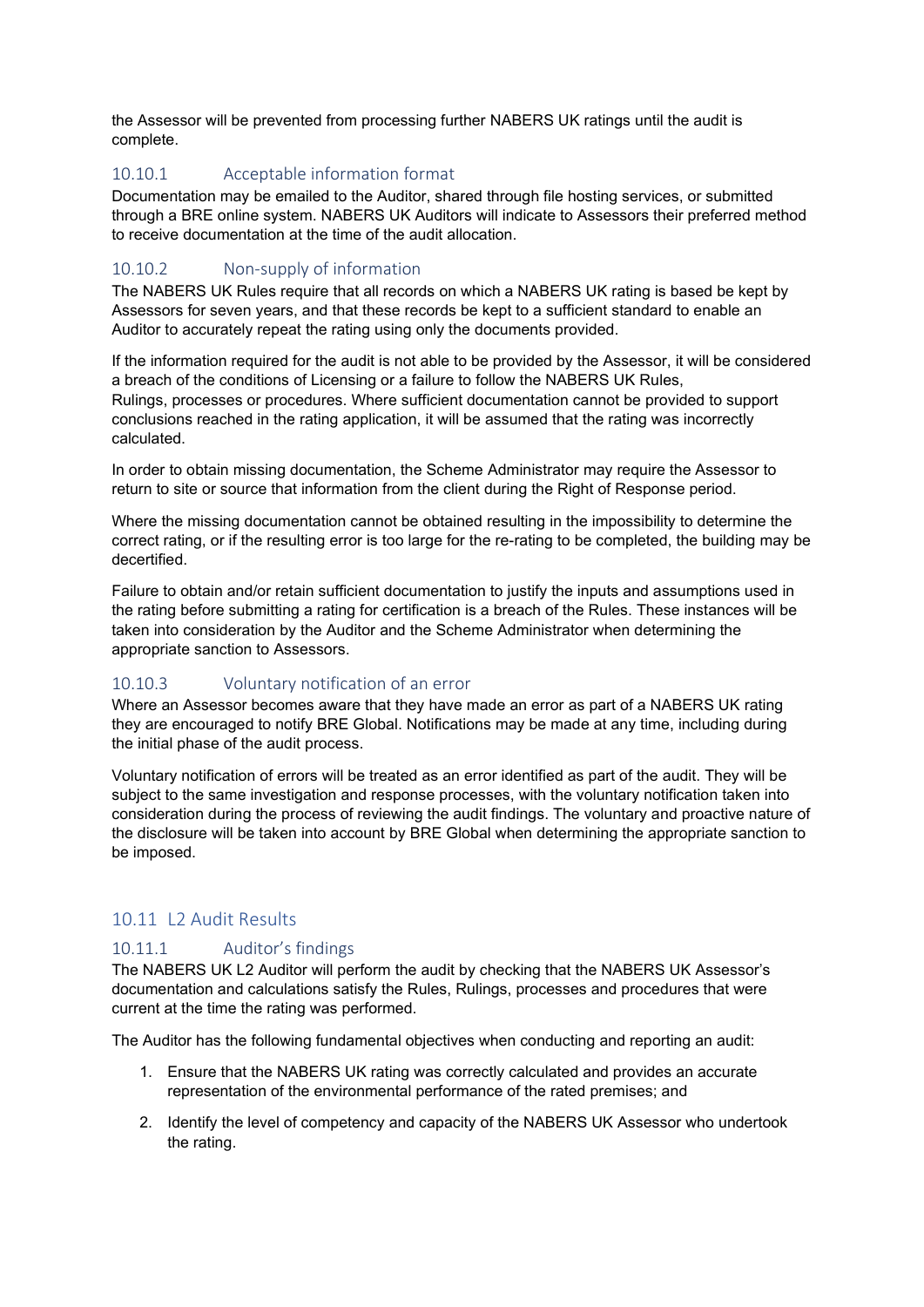The audit findings will clearly identify any part of the calculation of the original rating that deviated from the NABERS UK Rules, Rulings, processes or procedures and will provide a finding as to whether an error or breach of the Rules has occurred. The possible findings are:

• None or minor errors identified.

The Auditor identifies none or only minor errors in the entry of data and/or the application of the NABERS UK Rules, Rulings, processes or procedures; and confirms the Assessor's excellent understanding, interpretation and application of the Rules. No rating change takes place under this scenario.

• Moderate errors identified

The Auditor identifies moderate errors in the entry of data and/or the application of the NABERS UK Rules, Rulings, processes or procedures; and confirms the Assessor's satisfactory understanding, interpretation and application of the Rules. The errors may or may not have caused the NABERS UK star rating to have changed.

#### Significant errors identified

The Auditor identifies significant errors in the entry of data and/or the application of the NABERS UK Rules, Rulings, processes or procedures. The Auditor also determines the Assessor's poor understanding, interpretation and application of the Rules; as well as lack of thoroughness, attention to detail and diligence when completing the rating. The significant errors may or may not have caused the NABERS UK star rating to have changed. When applicable in this scenario, a rating change takes place.

#### • Major and critical behavioural issues

The Auditor identifies major and/or critical behavioural issues from the Assessor that go against the intent and spirit of the Rules, and the NABERS UK Scheme as a whole such as:

- o An intentional failure from the Assessor to declare a conflict of interest;
- $\circ$  Intentional data entry errors or misapplication of the Rules by the Assessor in order to benefit the rating; and
- $\circ$  Assessor acting in a dishonest manner by providing false documentation, or deliberately misleading a party in order to benefit the rating.

There may or may not be a rating change under this scenario.

#### • Other issues identified

The Auditor has not identified errors in the application of the NABERS UK Rules, Rulings, processes or procedures, but has identified other issues with how the rating was conducted. Those issues include but are not limited to:

- o Provision of documentation that complicates the recreation of the rating; and
- $\circ$  Assessor expressing confusion about the way a particular section of the Rules should be applied.

The Auditor will record these findings and submit them to BRE Global, who will review them together with other information and advice to determine the final audit result and any applicable sanctions. The Auditor's findings alone do not determine the final audit result.

BRE Global will review the Auditor's findings to ensure that the:

- Audit has taken place as required and in accordance with any directions issued by the Scheme Administrator;
- relevant methods and standards of assessment were applied by the Auditor;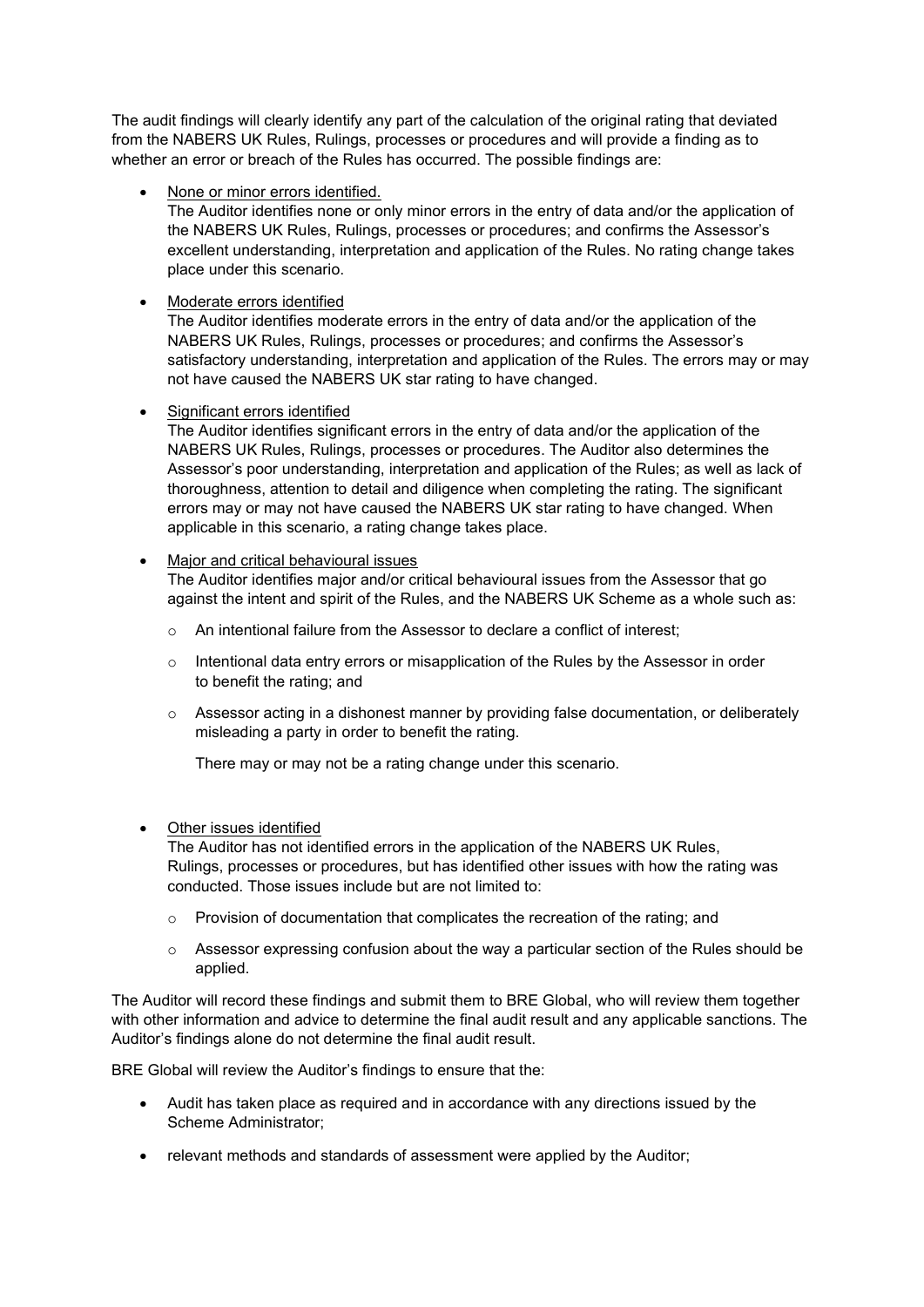- findings of the audit are clear, comprehensible and well justified; and
- Auditor has provided clear advice as to how and where the NABERS UK Assessor has breached the NABERS UK Rules, Rulings, processes and procedures.

## 10.11.2 Assessor's Right of Response

Assessors will be notified of the Auditor's findings in writing, and are entitled to provide a formal response where moderate or significant errors are identified as part of the audit. The notification of the findings of the audit and the Assessor's response(s) will be provided in writing, in order to minimise the risk of transcription error or misunderstanding.

The content of a response is a matter for the Assessor. Responses may defend the NABERS UK Rules, Rulings, processes and procedures applied in the assessment, provide additional evidence supporting the conclusions of their assessment or accept that an error occurred. Where an Assessor accepts that an error was made, they are encouraged to identify activities they propose to undertake to prevent the reoccurrence of the error in future.

The initial response must be provided to BRE Global within 10 working days of notification. If an Assessor cannot respond within this time period, they should contact BRE Global as soon as possible. Extensions may be granted at the discretion of the Scheme Administrator. After receiving the Assessor's right of response, BRE Global will either make a final determination, or seek additional responses from the Assessor. Additional responses (where applicable) must be provided within five working days of each request. In some cases, BRE Global may reduce or extend that timeframe. When a final determination is made BRE Global will endeavour to provide a final audit result within four weeks.

Where no response is received within the time period allowed, it will be assumed that the Assessor has waived their right of response.

#### *10.11.2.1 Impossibility of an Assessor to collaborate with an Audit*

There may be situations where an Assessor will not be in the position to contribute to the completion of an Audit. This could happen for several reasons and at any stage within the Audit process. The Licensee will be responsible for providing records and evidence to complete the audit and if available, can provide another Assessor within the Licensed Company to continue the process. BRE Global will assess these circumstances on a case-by-case basis and will conclude an audit in absentia when it is determined that the Assessor will not be able to collaborate to finalise an Audit.

#### *10.11.2.2 Scheme Administrator's determination*

BRE Global will review the Auditor's findings along with any advice and information provided by the Assessor during the right of response stage; as well as any other information considered relevant to determine whether the NABERS UK Assessor has correctly and diligently calculated the original rating.

Where BRE Global does not confirm the Auditor's findings or considers there is insufficient information available to reach a conclusion, they may commission additional investigation as considered appropriate in the circumstances or reach an alternative conclusion. Further investigation may include, but is not limited to:

- requesting additional data or information from relevant parties;
- sending the Assessor or Auditor on site;
- seek advice from additional Auditors; and
- re-performing the audit.

The final determination of a NABERS UK Audit and applicable sanctions by BRE Global is final.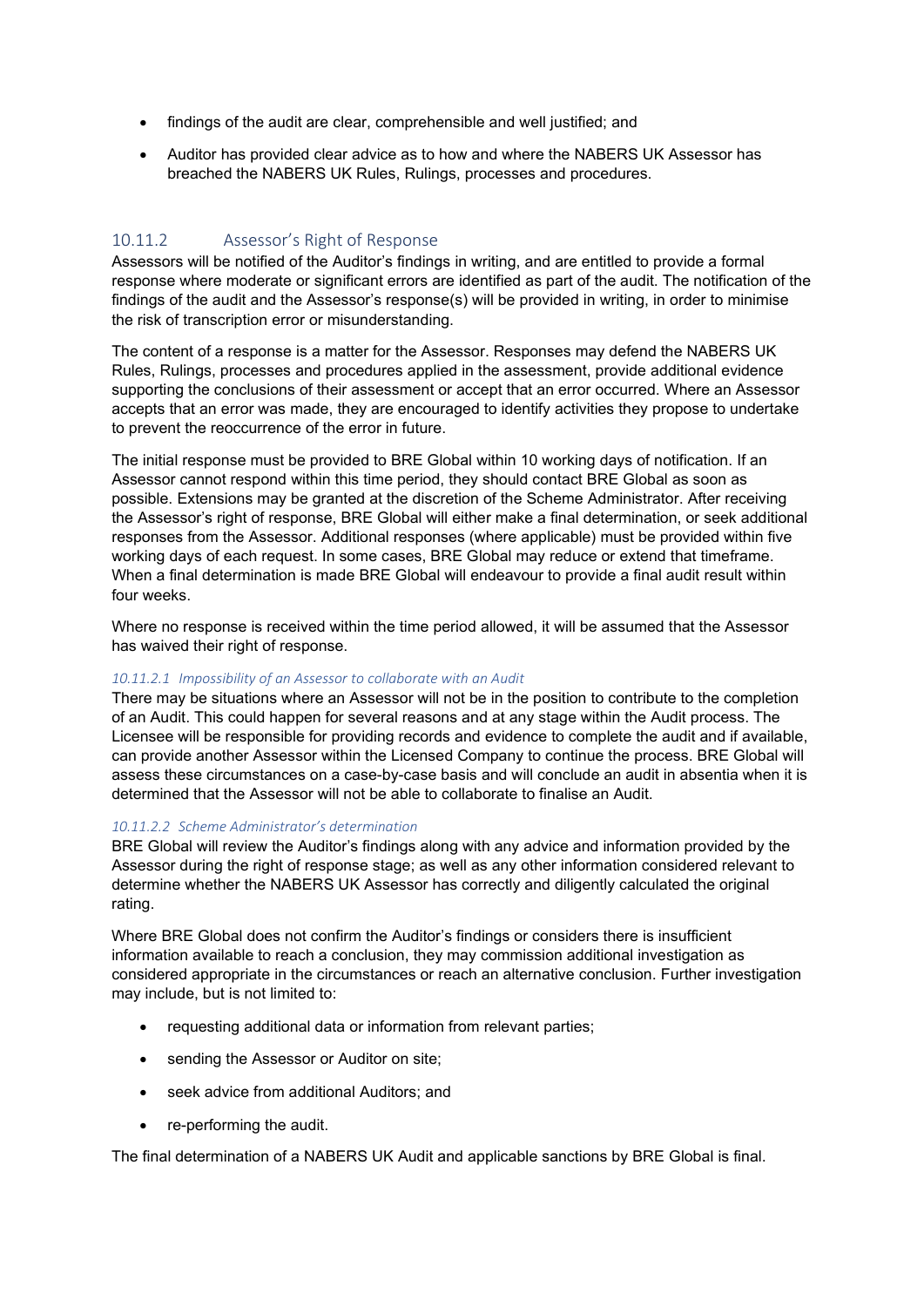#### **None or minor errors identified**

Where BRE Global agrees that none or minor errors existed in data entry and/or the application of the NABERS UK Rules, Rulings processes or procedures; the audit will be finalised and a notification will be sent to the Assessor.

#### **Moderate or significant errors identified**

Where BRE Global agrees that moderate or significant errors existed in data entry and/or the application of the NABERS UK Rules, Rulings, processes or procedures; the Assessor will be provided with an opportunity to respond to the findings of the Auditor (Right of Response).

After the Right of Response process is complete, BRE Global will review all relevant evidence to make a final determination about whether the Assessor made moderate or significant errors in conducting the rating. Relevant evidence includes, but is not limited to:

- The NABERS UK Rules, Rulings, processes and procedures in force at the time of the assessment;
- The results of the audit and any additional information or opinion provided by the Auditor;
- Any advice obtained from additional NABERS UK Auditors (where/if applicable);
- Any opinion or advice on the potential errors provided by the NABERS UK Team;
- Any right of response submission(s) provided by the Assessor;
- The results of any additional investigation; and
- Any other information which the Scheme Administrator considers relevant.

Where BRE Global determines that there has been a moderate to significant failure to properly apply the NABERS UK Rules, Rulings, processes or procedures, it must decide whether:

- the error(s) was/were or may have been caused or influenced by a conflict of interest;
- the NABERS UK rating subject of the audit becomes invalid as a result of the audit findings; and/or
- the Assessor should be subject to any sanction (as prescribed in this section).

Once these matters have been determined, the Assessor and the rating customer (where applicable) will be notified of the outcome of the audit, whether the rating is invalid and whether any sanction has been imposed.

#### **Major and critical behavioural issues identified**

Where major and critical behavioural issues occurred during the rating or Auditing process, the Assessor will be provided with an opportunity to respond to the issues identified as part of their right of response.

After the right of response process is complete, BRE Global will review all relevant evidence to make a final determination about whether the Assessor's behaviour was against the spirit of the Rules, Rulings, processes and procedures, and of the NABERS UK Scheme as a whole.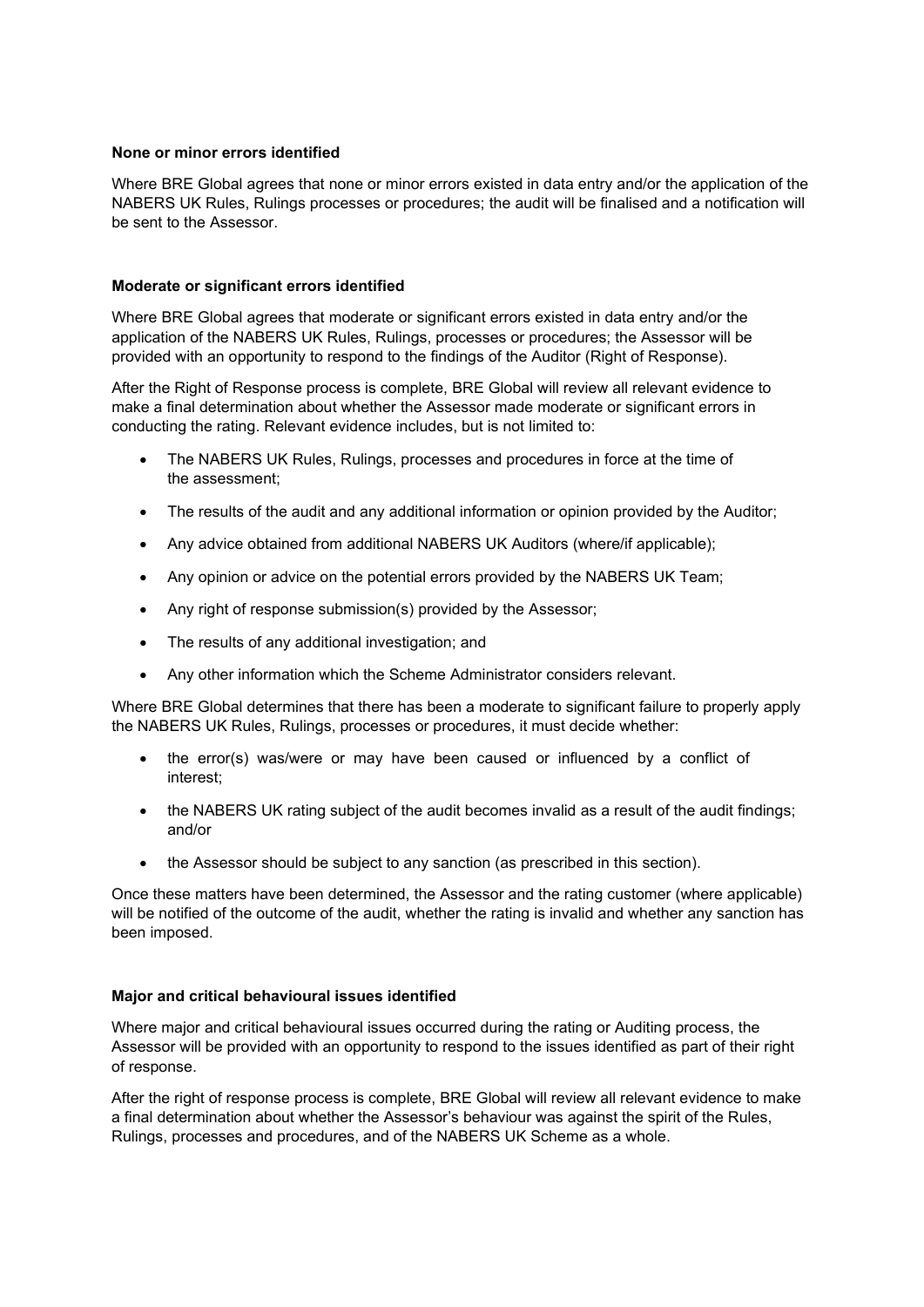Where BRE Global determines that there has been a major or critical behavioural issue by the Assessor, the appropriate sanction will be applied in addition to the determination of whether the rating becomes invalid as per the sections above.

#### **Other issue(s) identified**

In some cases the Auditor's findings show that the Rules, Rulings, processes and procedures have been properly applied, but another issue with how the rating was conducted is identified. For example, the Auditor may notify BRE Global that an Assessor's documentation was provided in a form that made recreating the rating difficult, or that the Assessor expressed some confusion about the way a particular section of the Rules should be applied.

This situation may indicate a lack of clarity about the Rules, or a commonly held misunderstanding about the intent of the Rules. Where the Auditor identifies this type of issue, BRE Global will record the occurrence, and monitor the prevalence of the issue to determine whether the NABERS UK Rules, Rulings, processes, procedures, training or guidance notes should be improved. In some situations the Assessor may be informed of the issues with a view to improving their rating assessments in the future.

#### *10.11.2.3 No determination*

Where BRE Global is unable to reach a determination as to whether or not a failure to properly apply NABERS UK Rules, Rulings, processes or procedures has occurred they may either commission additional investigation or conclude that no determination is possible and finalise the audit process. In this case, the Assessor is notified of the outcome including (if applicable) the relevant sanction. A conclusion that no determination is possible is neither a finding that an error occurred nor a finding that the assessment was conducted in accordance with the NABERS UK Rules,

Rulings, processes and procedures. Rather it is an acknowledgement that neither outcome can be confirmed. This finding does not invalidate the rating and the Assessor's customer is not informed.

#### *10.11.2.4 Sanctions*

Responses to the determination that an Assessor has not properly applied the NABERS UK Rules, Rulings, processes or procedures include issuing a formal warning to the Assessor in relation to the error, or any of the following sanctions:

- Requiring the Assessor to undertake further training, retake the NABERS UK Licensed Assessor examination, perform NABERS UK Ratings under supervision, or undergo additional Level 2 Audits;
- Suspending the Assessor's Licensing as a NABERS UK Assessor pending further training and/or completion of the sanction imposed; and
- Revoking the Assessor's Licensing as a NABERS UK Assessor.

Sanctions that may be imposed by BRE Global vary in severity in line with the significance of the errors made and the resulting impact on the NABERS UK star rating. Multiple sanctions may be applied. E.g. the Assessor may be required to undertake a Supervised Rating and have the following rating (unsupervised) undergo a Level 2 Audit.

Where the severity of the errors found is medium to severe it is possible that the star rating will have to be changed. BRE Global will apply variations of the sanctions specified in the table below when there is a star rating change on a case by case basis.

BRE Global reserves the right to revoke a NABERS UK rating certificate where an audit identifies a need to correct a current NABERS UK rating. In addition BRE Global reserves the right to immediately suspend the Assessor's licence where there has been a breach of the Licence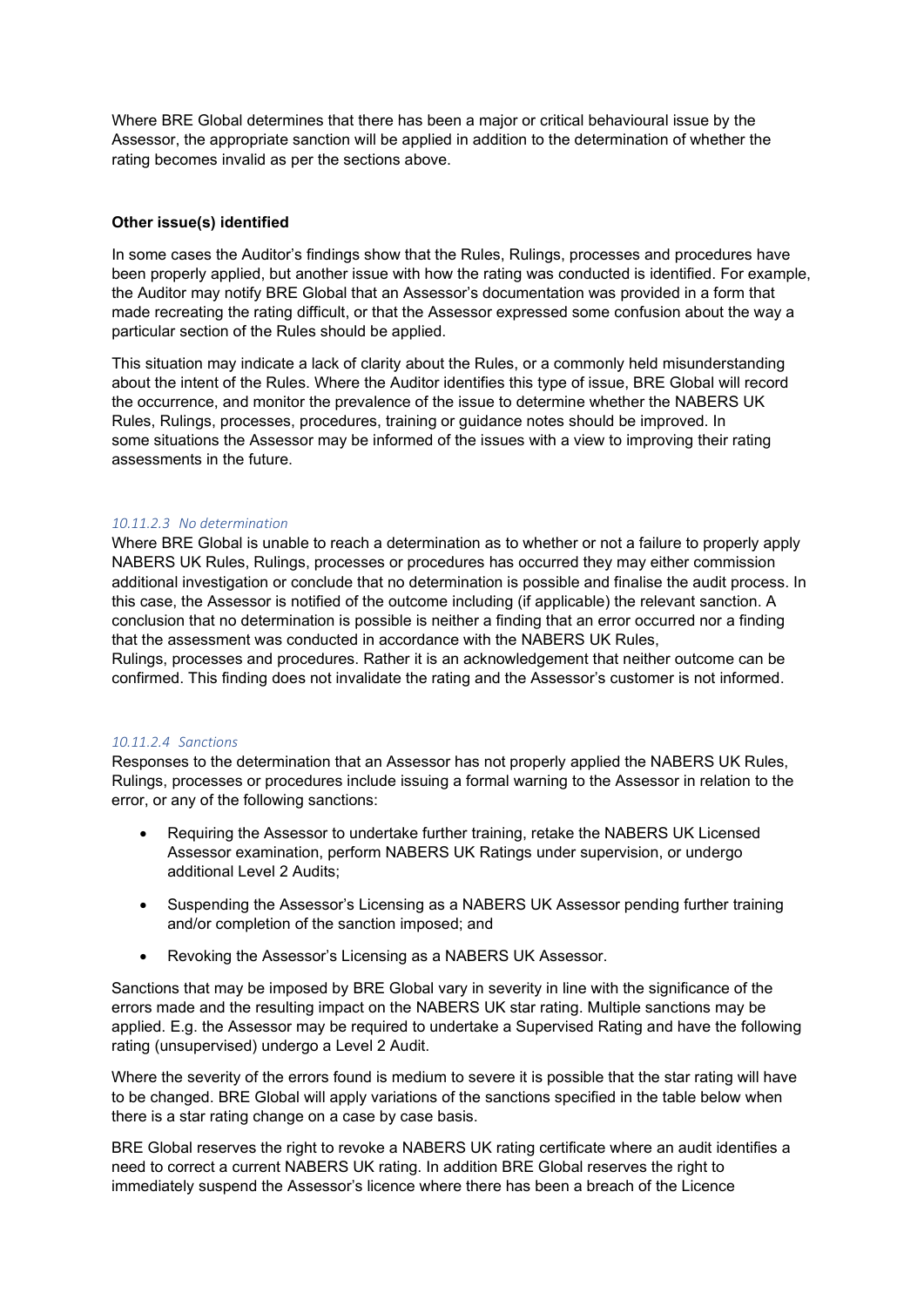Agreement, Code of Conduct or an intentional breach of the spirit of the Rules and/or the NABERS UK Scheme as a whole as explained in various sections of this document.

Table 1 below gives examples of the sanctions that may be imposed:

| <b>Severity</b> | Measure to be taken or Sanction to be imposed                                                                | <b>Result required</b> |  |
|-----------------|--------------------------------------------------------------------------------------------------------------|------------------------|--|
|                 |                                                                                                              | from Assessor          |  |
| Low             | Outcome Letter.                                                                                              | None.                  |  |
| Medium          | Outcome Letter. Notification to customer<br>(where applicable) that star rating changed.                     | None.                  |  |
| <b>Medium</b>   | Next rating, or a random rating within a specified period<br>of time, to undergo a Level 2 Audit.            | Pass.                  |  |
| <b>Medium</b>   | Next rating to be a Supervised Rating.                                                                       | Pass.                  |  |
| <b>Medium</b>   | Next rating to be a Supervised Rating and the following<br>rating assessment to undergo a Level 2 Audit.     | Pass both.             |  |
| <b>High</b>     | Next two ratings to be Supervised Ratings and the<br>following rating assessment to undergo a Level 2 Audit. | Pass all.              |  |
| <b>High</b>     | Resit NABERS UK Licensed Assessor Exam and next rating<br>to be a Supervised Rating.                         | Pass both.             |  |
| <b>High</b>     | Retake NABERS UK Licensed Assessor Course and Exam<br>and next rating to be supervised.                      | Pass both.             |  |
| <b>Severe</b>   | Licence revoked or suspended. Retraining will be<br>required before reinstatement.                           | Pass all.              |  |
| <b>Severe</b>   | Licence revoked or suspended permanently.                                                                    | None.                  |  |

#### *10.11.2.5 Informing other parties of audit results*

Where an audit identifies a need to correct a current NABERS UK rating, BRE Global will notify the NABERS UK Licensed Assessor, the Assessor's customer, and any other parties to the rating, and will issue a corrected copy of the NABERS UK rating certificate and rating report. This is to ensure the accuracy of publicly available NABERS UK ratings. The new rating will be displayed on the GreenBookLive website.

When the certification period for a NABERS UK rating has concluded, it is impractical to revise the rating result. However, BRE Global may still notify the rating customer to ensure they are aware of this and can consider this information in future ratings.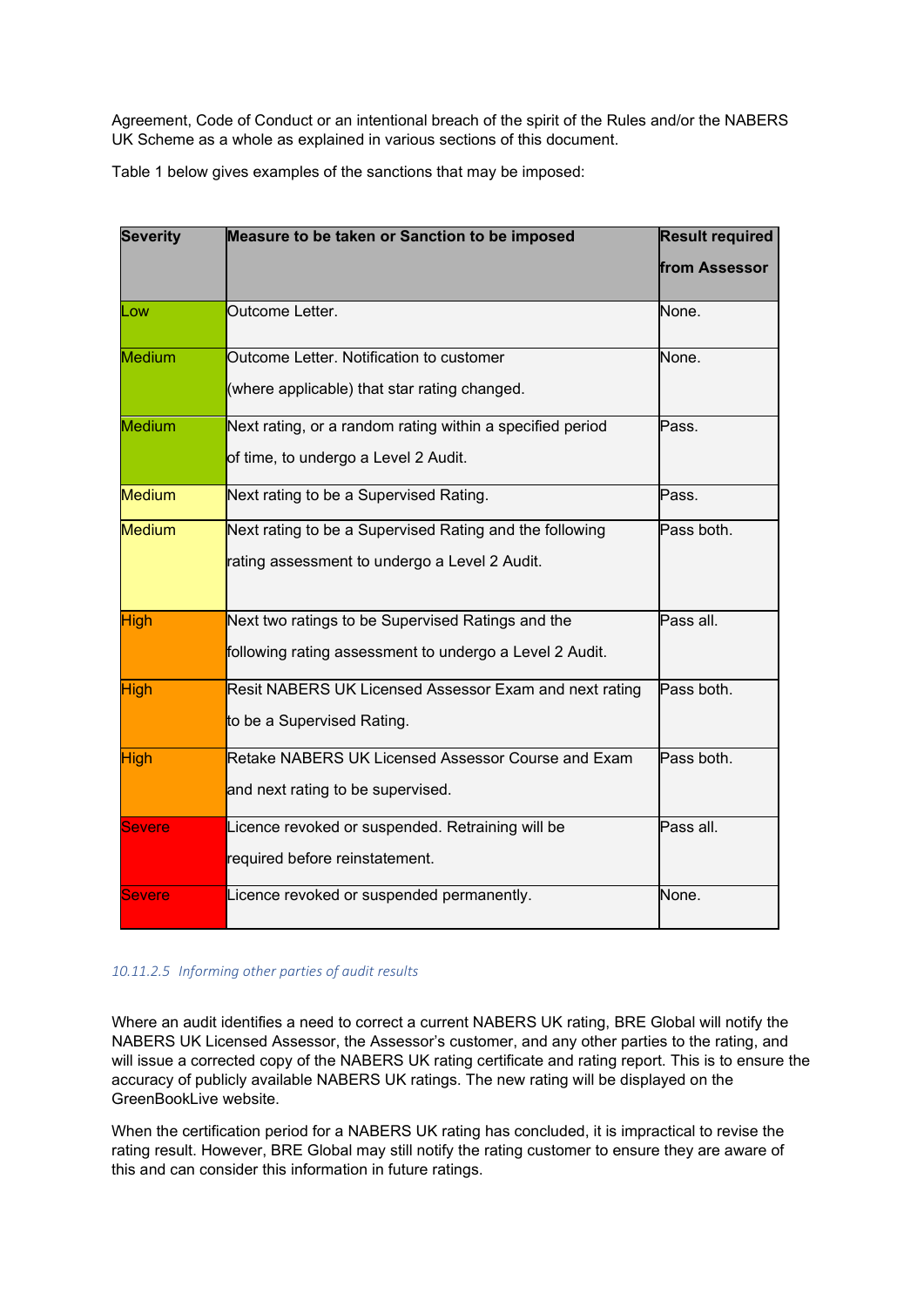While in the majority of cases customers are not provided with specific details regarding Assessor performance, including the application of sanctions, in some situations it may be considered necessary to advise the customer of audit outcomes. This may be in order to maintain the quality of the rating system or provide the customer with information relevant to their current and future ratings, for example when a condition has been placed on future ratings for particular premises.

#### *10.11.2.6 Complaints*

BRE Global acknowledges that the audit process can be a complex and difficult process for Assessors, building owners, sub-lessors and other stakeholders. BRE Global considers the professional performance of audits by its Auditors as critical to the maintenance of the integrity and effective operation of the NABERS UK Scheme. BRE Global also regularly reviews auditing processes and procedures to ensure that the process operates as effectively as possible. If you have any comments or complaints in relation to the operation of an audit or the processes established under this procedure, please contact nabersuk@bregroup.com.

# 11 Rating Certification

Once a rating has passed the L1 audit, it can be certified. Once a positive certification decision has been made BRE Global releases the certificate(s) to the licensed Assessor, as an electronic secured file (.pdf). The Assessor is responsible for sending the certificate(s) to the client.

At the licensed Assessor's request certificates can be amended and re-issued after their initial issue (additional fees may apply).

The following information is included on the certificate:

- Asset Name
- Asset Location/Address
- The rating achieved
- The scheme
- The name of the Assessor and Licensee that has undertaken the assessment
- Scheme logo, BRE Global logo and signature on behalf of BRE Global
- Date the certificate was issued
- Certificate reference and issue number
- Valid until date

## 11.1 Validity of certificates

Following certification, the rated building is listed on www.GreenBookLive.com. Anyone can use the Green Book Live website to verify the certified status of a building rating. Where appropriate, Assessors and their clients can choose not to list the project publicly on Green Book Live, e.g., for reasons of confidentiality or security. BRE Global should be informed at submission if the rating should be excluded from Green Book Live.

Certificates contain an expiry date and therefore they are subject to an annual period of renewal and re-certification to maintain their validity beyond the expiry date. Expired certificates are removed from the listings on Green Book Live.

Note: Registered buildings are not listed on the Green Book Live website. Clients and Assessors using NABERS UK Energy for Offices can only promote the performance of their rated building if it is certified and listed on Green Book Live.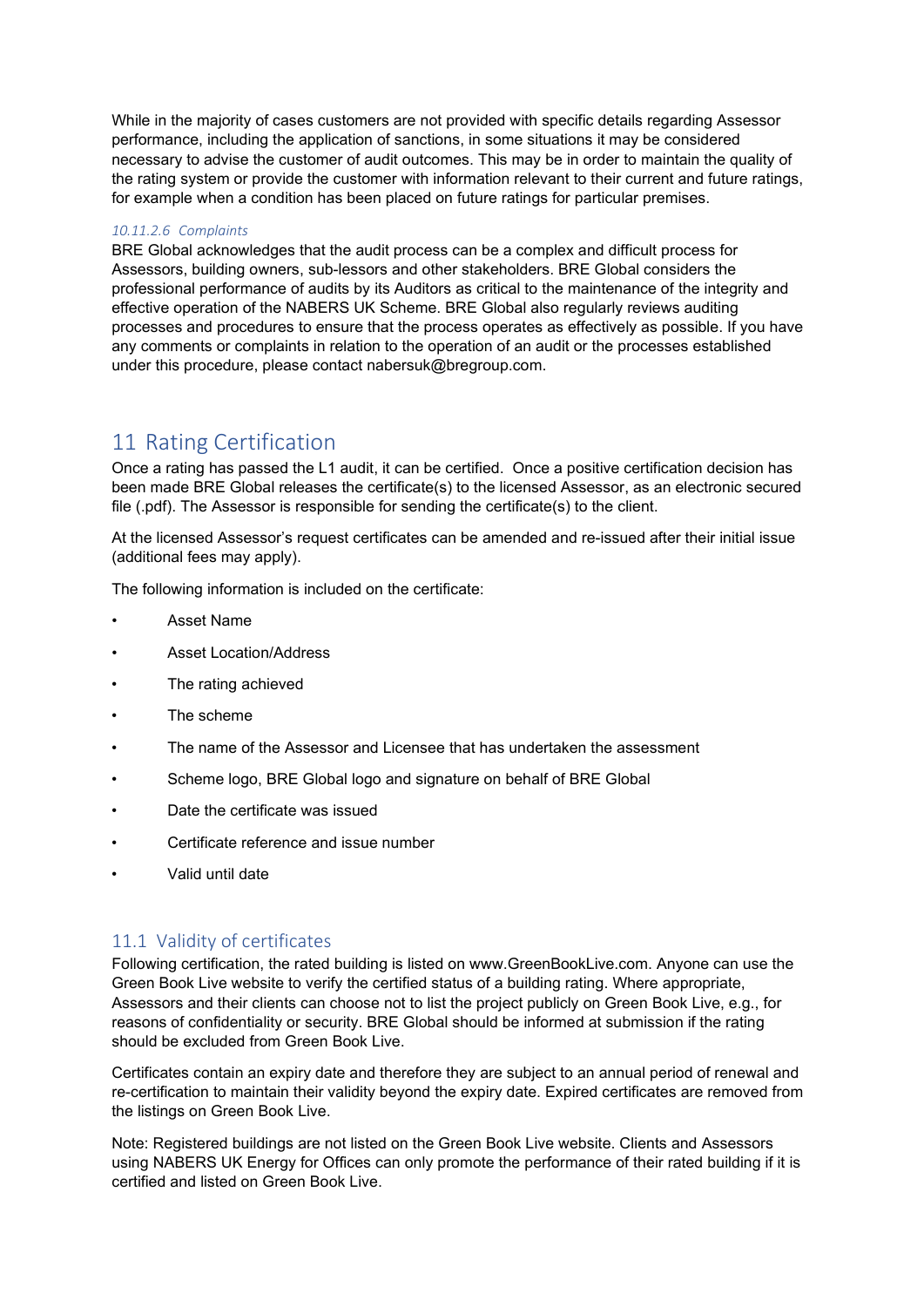# 11.2 Publicising the certified status of a building

It is in everyone's interest that the integrity and value of the certified rating is maintained and that precise wording is used when claims are made about a building's status in this respect.

It is acceptable to publicise a NABERS UK Energy for Offices rating only after the certificate has been issued by BRE Global,– never before.

We do check and enforce these requirements and will take necessary action where misuse of its trademarks and certification marks occurs. The licensed Assessor is responsible for informing the client of these requirements.

# 12 Assessment Support and Guidance

## 12.1 Assessment Support Services

As part of the licence BRE Global offers a number of services, tools and guidance to support Assessors and an efficient rating process (some of which are integral parts of the process).

# 12.2 NABERS UK Energy for Offices online

NABERS UK has a comprehensive and evolving website, the landing site and shop window for those wanting to know more about NABERS UK Energy for Offices. In addition to information about the scheme, training events, latest news and case studies it provides a number of resources, including scheme documents and tools.

#### 12.3 BREEAM Projects

NABERS UK Energy for Offices rating assessments are registered on the **BREEAM Projects** online platform, found at<https://tools.breeam.com/projects/>

# 12.4 Customer support for licensed Assessors

To ensure correct and appropriate interpretation of the requirements of the scheme BRE Global provides customer service support for licensed Assessors. This service provides support for both technical content/interpretation and operational aspects of the schemes. The service is designed to support licensed Assessors throughout the assessment and auditing process, with the aim of ensuring an efficient, accurate and robust assessment and certification.

## 12.4.1 Types of customer support provided by BRE Global

BRE Global provides support for the following types of licensed Assessor enquiry:

- **Assessment registration**: for assistance and updates with assessment registrations and transfers
- **Assessor licensing**: for assistance with licence applications and renewals
- **Technical support**: for assistance in interpreting scheme specific assessment criteria and assessment methodologies/calculations
- **Assessment tools**: for assistance in using any online system, scheme tools and calculators
- **Auditing and certification**: QA status/timescale updates, general QA or certification enquiry and assistance in interpreting or responding to auditing audit feedback.
- **Complaints**: for complaints concerning BRE Global or licensed Assessor services or misuse or misrepresentation of a scheme/organisation by a third party (refer to XP107E, available on request).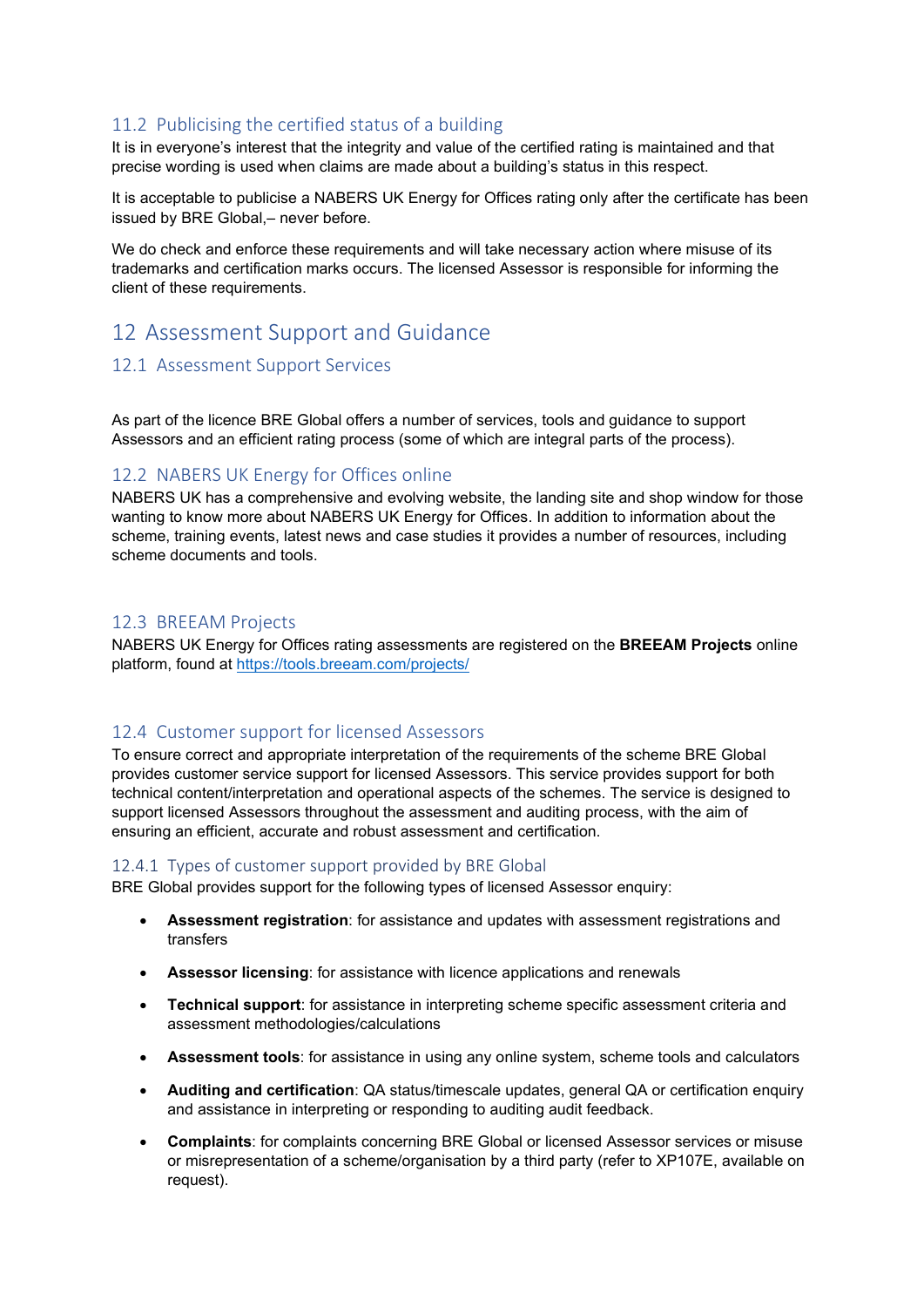• **General scheme enquiries**: for other scheme related enquiries not covered above.

As certifiers for the scheme(s) we must remain impartial and cannot provide advice or consultancy services to licensed Assessors or any enquirer on matters that could act as barriers to our certification service; i.e. we cannot propose/advise on scheme compliant solutions for projects whose assessments we are certifying and we cannot assess a project for compliance - this is the responsibility of the licensed Assessor.

#### 12.4.2 How to contact BRE Global with an enquiry

Licensed Assessors can contact our customer services team via email and telephone, as follows:

- NABERS UK enquiries: nabersuk@bregroup.com
- Telephone: 0333 321 88 11\*

\*Our customer service lines are open Monday to Friday between 9am and 5pm GMT. We are closed at weekends and for Bank Holidays, but messages can be left during these times. International callers can also dial +44 1923 664000 if the 0333 number does not connect.

When contacting BRE Global by email in relation to a registered assessment please include the assessment reference number and scheme name in the subject line.

When submitting an enquiry, particularly those related to a registered assessment, **please contact BRE Global via email in the first instance**. This enables us to track and record your enquiry, ensuring it is dealt with effectively by the appropriate team and member of staff. It also means BRE Global and Assessors can link specific enquiries to a registered assessment, recalling them where necessary for the purpose of auditing and certification.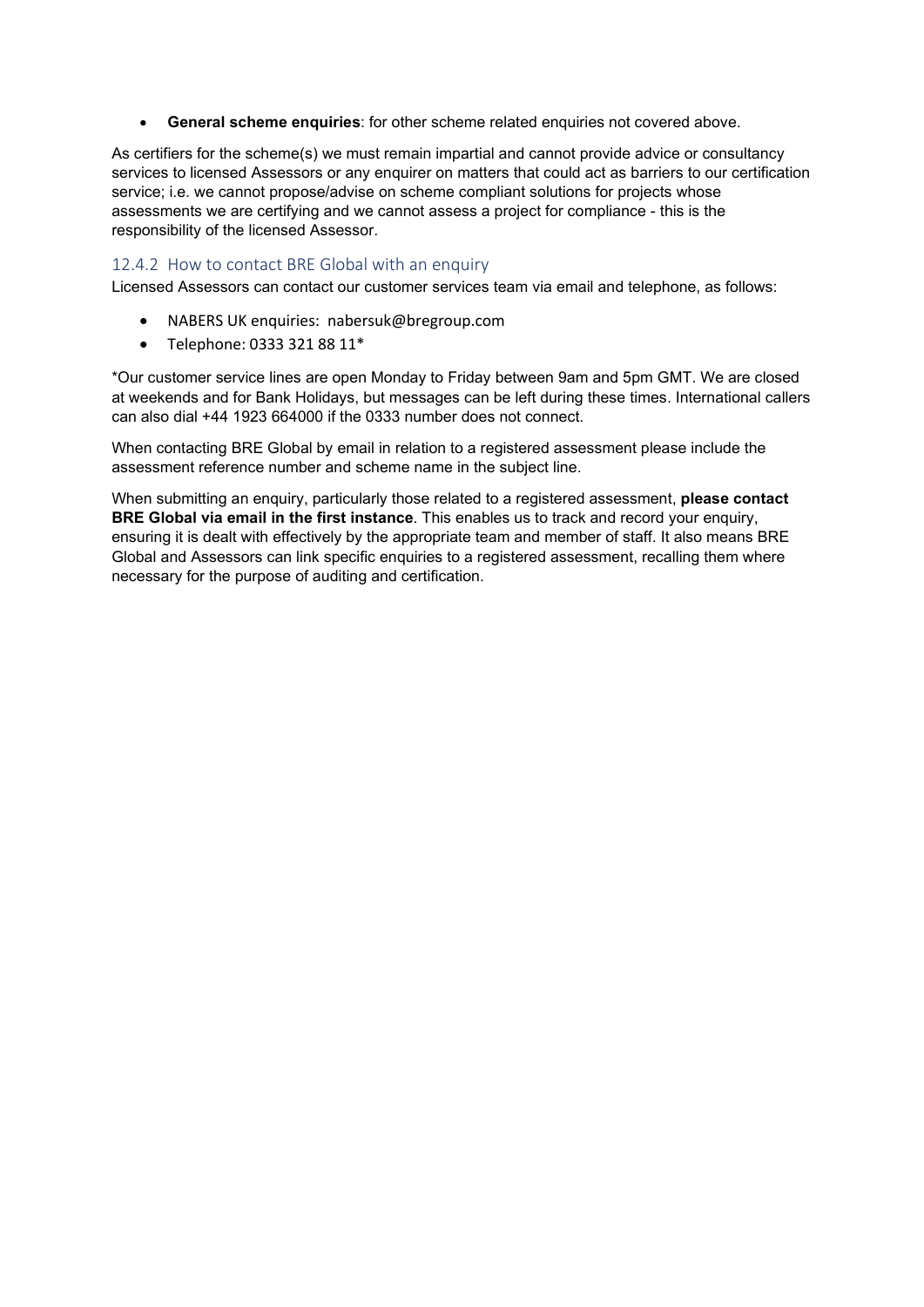# 13 Information Transfer Procedure

NABERS UK Energy for Offices is a performance-based rating system for existing buildings which rates a building on the basis of its measured operational impacts on the environment. NABERS UK is an adaptation of the highly successful rating scheme, NABERS that operates in Australia. Only Licensed Assessors are able to perform a performance rating on a building, leading to a NABERS UK rating certificate being issued on approval from the Scheme Administrator (BRE Global Limited).

The Scheme Administrator then issues the rating certificate and from time to time, these rating results will be audited. The entire process is covered by nationally developed procedures and standards. Of equal importance to the rating itself, is the ability to compare buildings in order to know how a building relates to other buildings of a similar nature, and the ability to promote good results. All of this requires the transfer and storage of information.

This procedure is intended to instruct all parties as to the correct information to transfer, the methods of transfer as well as the correct storage of this information.

# 13.1 Transfer between Customer and Licensed Assessor

The Licensed Assessor is responsible for any direct communications to, and information transfer with the customer. This should always be conducted in a professional manner and in accordance with the requirements of the NABERS UK documentation.

## 13.2 Marketing

In general terms, the Licensed Assessor is free to market themselves and the scheme directly to a single customer. This can take the form of a single letter or a direct mail campaign. The following rules apply in any correspondence or materials including letterhead and business cards:

- Any reference to NABERS UK or use of the NABERS UK logos or Licensed Assessor logo must comply with the NABERS UK Brand Use Guidelines and;
- Brochures detailing NABERS UK can only be supplied by the Scheme Administrator; and
- Any commentary on the functioning of the scheme itself or the meaning of the different star ratings must use wording directly from brochures or only as approved and authorised by the Scheme Administrator.

The Licensed Assessor cannot market to multiple customers at a single time without prior authorisation. This form of marketing would include but not limited to print, TV and radio advertisements, banners and outdoor advertising. If a Licensed Assessor wishes to advertise in any of these ways, they must seek written approval from the Scheme Administrator. The purpose of this is to ensure that general marketing campaigns are coordinated at a single source and give a consistent message, not to limit the amount of advertising.

Licensed Assessors have access to general marketing material and brochures that can be sent directly to customers. There are also sample letters giving ideas on the style and approach of a letter. This information is available from the Scheme Administrator.

All generic marketing documentation is produced by the Scheme Administrator and made available to the Licensed Assessors.

The Licensed Assessors may produce their own marketing materials provided that it conforms to the NABERS UK Brand Guidelines and has been approved in writing by the Scheme Administrator. The intent is to ensure consistency on a national basis and maintain brand integrity.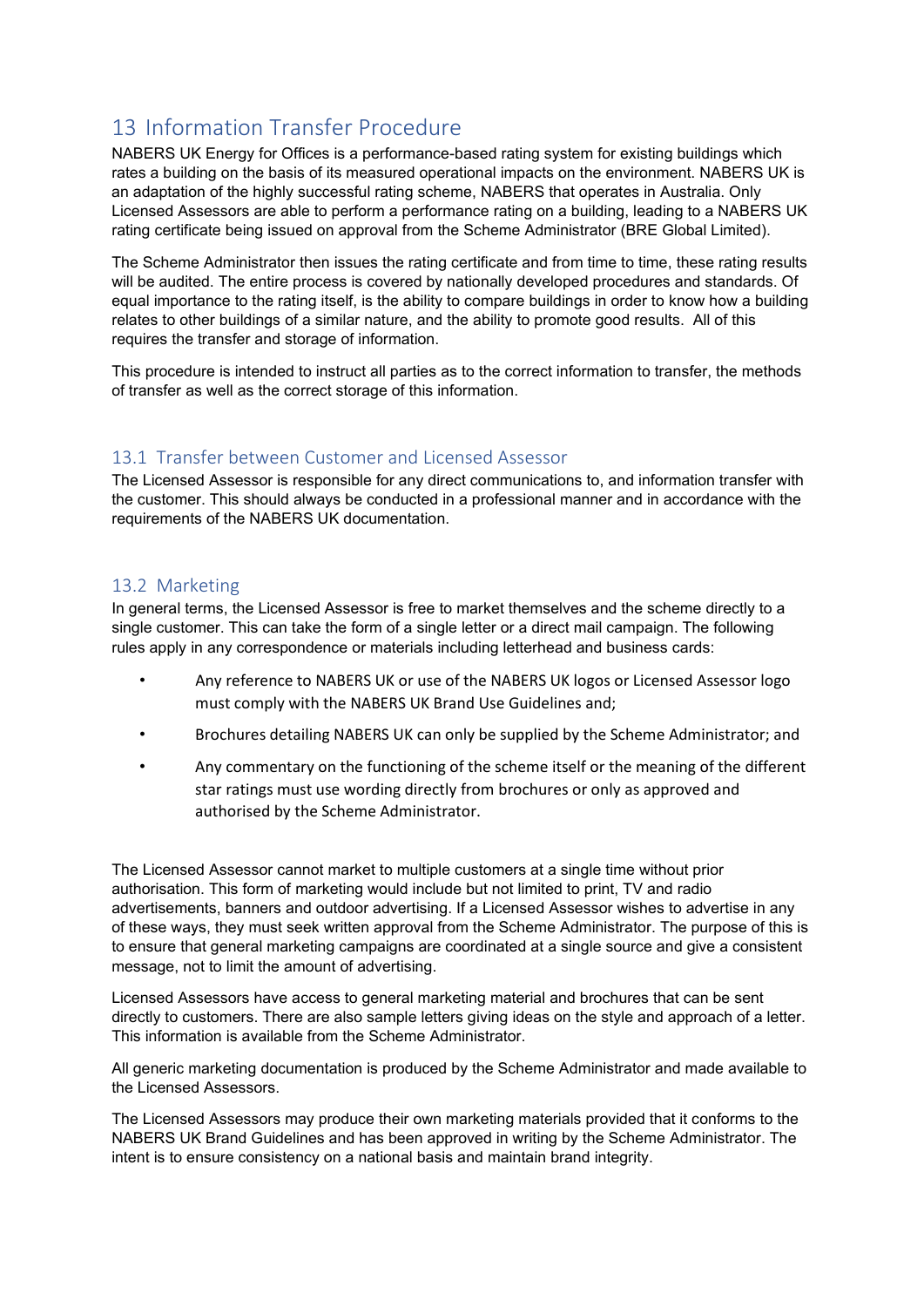## 13.3 Licensed NABERS UK Rating Certificate

The Scheme Administrator will produce the licensed performance rating certificate to the national standards. If a Licensed Assessor is found to produce their own certificates it will result in automatic loss of their license.

The Scheme Administrator will provide access to an electronic copy of the certificate to both the Assessor and the customer.

#### 13.4 Contractual

The type and nature of any contract and financial arrangements between the Licensed Assessor and the customer is purely a matter for the two parties. The only stipulation is that Assessors are not allowed to obtain financial benefits for the rating result. However, the customer must be made aware of their rights and obligations under NABERS UK to use the logo and for marketing of their results.

Proof of the customer's understanding of, and, agreement with these rights and obligations, must be auditable. In general, this will be in the way of a signature on the licensed rating certificate application form, which has the terms printed on page two.

#### 13.5 General

All marketing materials, procedures, training, scheme materials, documentation, updates and other general items relating to NABERS UK are to come from the Scheme Administrator.

If a customer requires any further information, the Assessor is to ask the Scheme Administrator and then pass this information to the customer. If the customer insists on speaking with an authorising body, for example in the case of a dispute, this is to always be the Scheme Administrator.

## 13.6 Technical support

In general terms BRE Global should be the first point of contact for the Licensed Assessor. The Licensed Assessor can submit a technical question to the NABERS UK team by emailing nabersuk@bregroup.com.

The NABERS UK website is also the source for the current NABERS UK documentation.

## 13.7 Building rating information

Information on all rated buildings is held on the NABERS UK Rating Input Forms by the Scheme Administrator and is sourced from data entered by the Licensed Assessor. This building data must be held in a secure database with access provided only to those parties that are authorised. Once the rating is approved and certified, details of the building, rating and Assessor are publically listed on **[GreenBookLive](https://www.greenbooklive.com/)**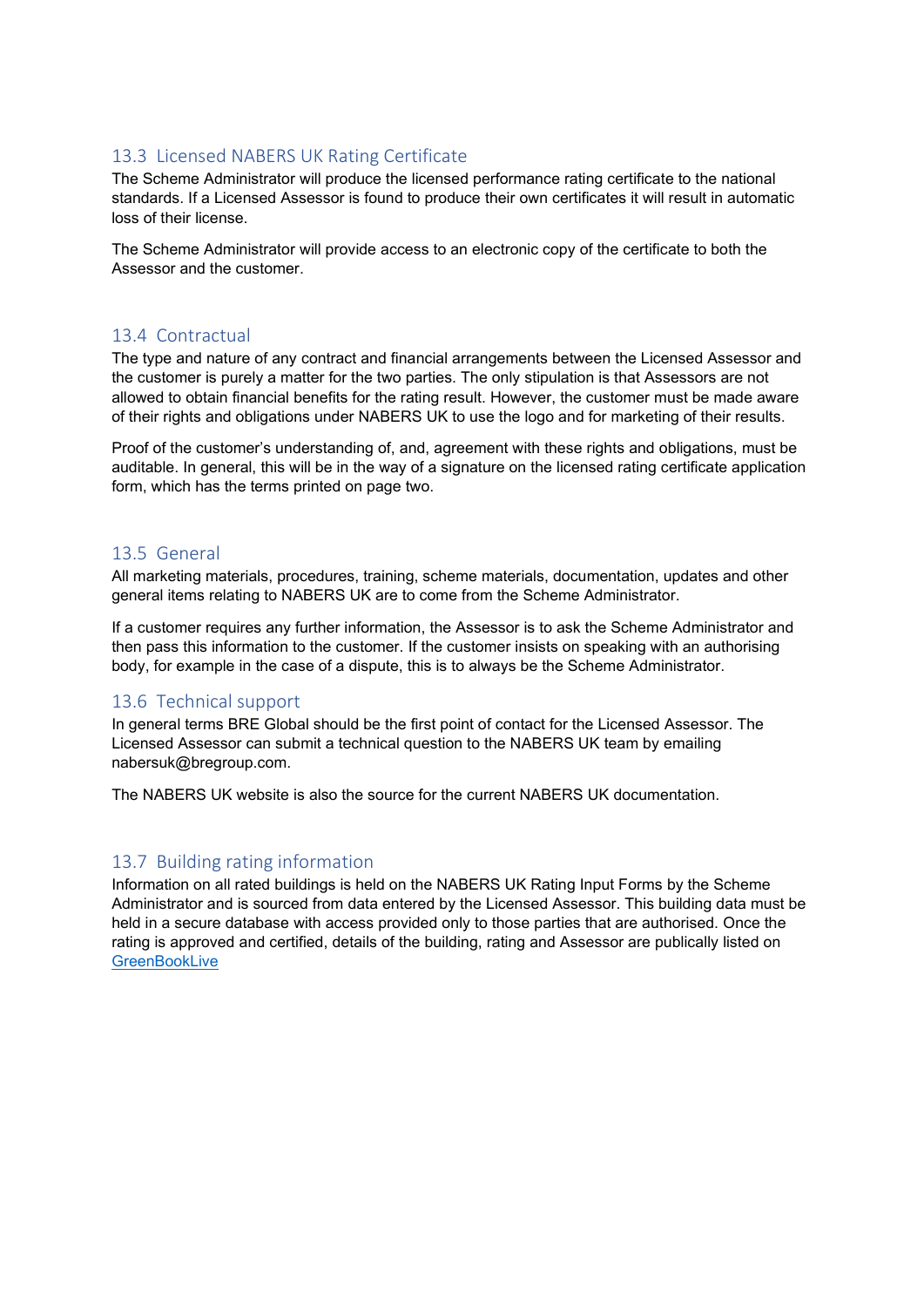## 13.8 Transfer between Scheme Administrator and the National Steering Committee

The NABERS UK National Steering Committee is an advisory committee to the Scheme Administrator that consists of parties with a vested interest in the NABERS UK schemes including parties such as funding bodies and selected industry representatives.

The Committee's main role is to advise on the overall administration and strategic development of NABERS UK.

The NABERS UK Steering Committee is given access to procedures and any amendments to these.

# 14 NABERS UK Fees and Payments

NABERS Ratings are conducted by a Licensed Assessor who will negotiate their fees based on their own costs and business practices. All ratings are also subject to NABERS Energy Certificate Registration fees, payable to the NABERS UK Scheme Administrator by the Licensed Company (Licensee).

The Scheme Administrator also delivers other products and services, such as training and licensing, which also attract administration fees.

This section outlines the terms for fees payable to BRE Global by the Licensee and Assessors or individuals seeking a licence.

Current administration fees are listed on the NABERS UK website at: [www.bregroup.com/nabers](http://www.bregroup.com/nabers-uk/nabers-uk-pricing/)[uk/nabers-uk-pricing/](http://www.bregroup.com/nabers-uk/nabers-uk-pricing/) or in our Fee Sheet which is available upon request.

The Scheme Administrator will provide written notice to Licensed Assessor of any changes to fees.

## 14.1 Training Fees

.

The training fees payable for the suite of NABERS UK training courses are subject to change. The current training fees are outlined on the NABERS UK website at [www.bregroup.com/nabers](http://www.bregroup.com/nabers-uk/nabers-uk-pricing/)[uk/nabers-uk-pricing/](http://www.bregroup.com/nabers-uk/nabers-uk-pricing/) or in the document FS131 Fee Sheet which is available upon request.

Payment must be made in full on registering for a course. Training fees can be paid by an individual or company and payments made by online card payment or invoice.

## 14.2 Payment Terms

Submitting a rating and annual licence fees are payable either by the Licensed Company (Licensee) that employs the Licensed Assessor, or the Licensed Assessor if they are self-employed.

Any payments made by invoice will be subject to 30-day payment terms as stated in the NABERS UK Licence Agreement (TC803). Failure to pay fees within the payment terms may lead to suspension or termination of the Licence.

## 14.3 Annual licence fee